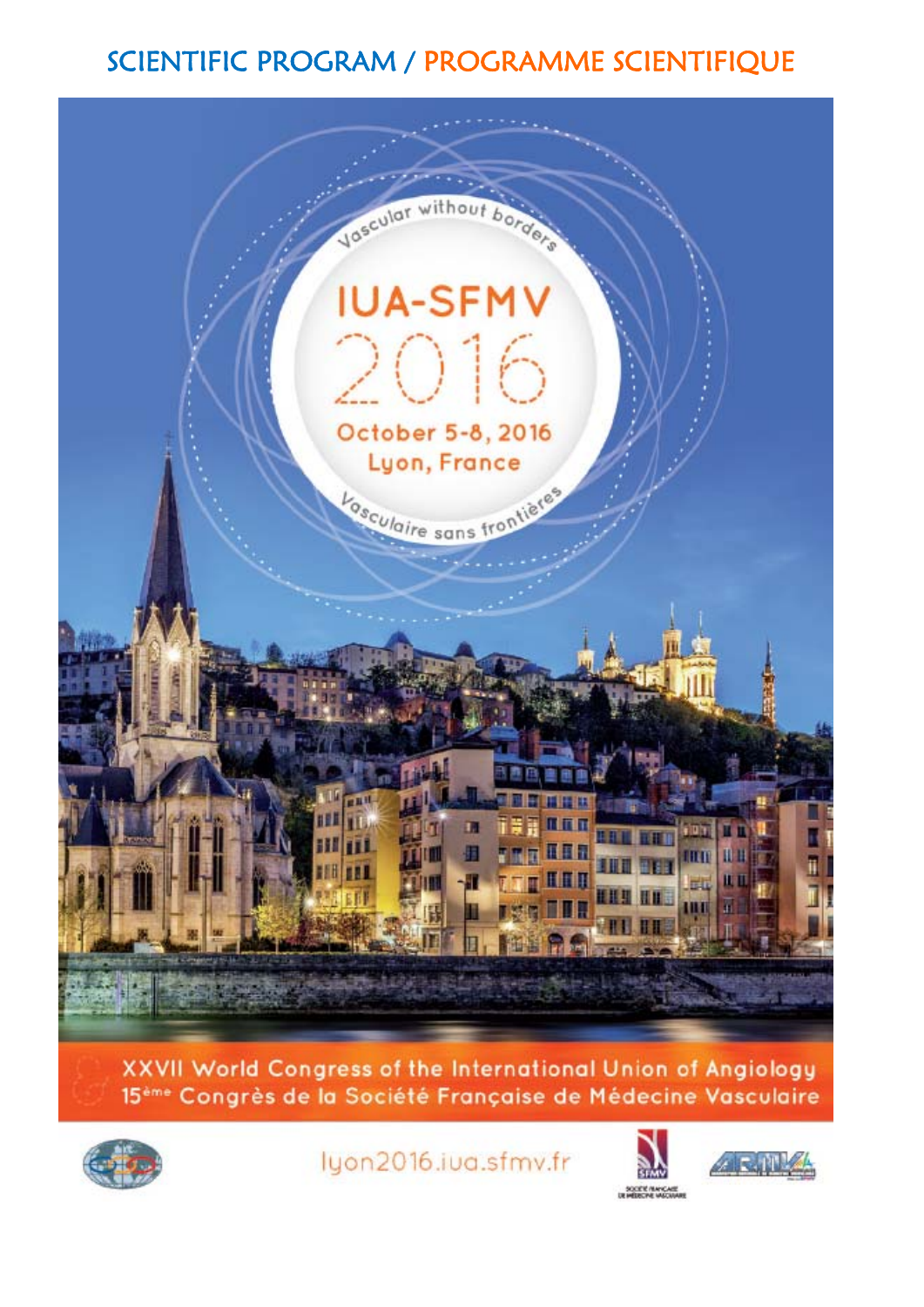## 27<sup>th</sup> World Congress of the International Union of Angiology 15ème congrès de la Société Française de Médecine Vasculaire

Lyon, 5-8 October 2016, Centre de Congrès de Lyon, 50 Quai Charles de Gaulle, 69006 Lyon

Session en français / French-speaking session Session en anglais / English-speaking session Traduction simultanée / Simultaneous translation : Amphithéâtre Cordeliers uniquement / only

## Congress Co-Presidents / Co-Présidents du congrès

**Christine JURUS (SFMV)** Patrick CARPENTIER (IUA)

## Comité d'Organisation / Organizing Committee SFMV

- Fabrice ABBADIE (Vichy, France)
- **Azeddine ADDALA (Lyon, France)**
- **François BUCCI (Grenoble, France)**
- **Pascale BUREAU DU COLOMBIER (Lyon, France)**
- **Patrick CARPENTIER (Grenoble, France)**
- **Anne-France CHAIGNEAU (La Tronche, France)**
- **Patricia COSTA (Besançon, France)**
- Serge COUZAN (St Etienne, France)
- **Michel DADON (Paris, France)**
- **H**élène DESMURS CLAVEL (Lyon, France)
- **Pascal GIORDANA (Nice, France)**
- **Claire GRANGE (Pierre Bénite, France)**
- **Christine GRASMUCK (Montluel, France)**
- **Sophie GUERIN (Lyon, France)**
- **Christine JURUS (Villeurbanne, France)**
- **Amélie LACOSTE (Pontarlier, France)**
- **Marie LARDET (Villeurbanne, France)**
- **Christine LEANDRI (Annonay, France)**
- **Benjamin MANEGLIA (Grenoble, France)**
- **Christophe SEINTURIER (Grenoble, France)**
- **Charles TEJEDOR (Chamalières, France)**
- **Anne TISSOT (Villeurbanne, France)**

## Comité Scientifique / Scientific Committee SFMV

- Laurent BERTOLETTI (Saint-Etienne, France)
- **Sophie BLAISE (Grenoble, France)**
- **Christian BOISSIER (Saint-Etienne, France)**
- **Patrick CARPENTIER (Grenoble, France)**
- **Joël CONSTANS (Bordeaux, France)**
- Serge COUZAN (Saint-Etienne, France)
- **Antoine DIARD (Langoiran, France)**
- **Christine JURUS (Lyon, France)**
- **Philippe LEGER (Toulouse, France)**
- **Claire LE HELLO (Caen, France)**
- **Anne LONG (Lyon, France)**
- **Patrick MISMETTI (Saint-Etienne, France)**
- **Jacques NINET (Lyon, France)**
- **Pierre OUVRY (St-Aubin sur Scie, France)**
- **Gilles PERNOD (Grenoble, France)**
- **D** Olivier PICHOT (Grenoble, France)
- **Jean-Noël POGGI (Toulon, France)**
- **I** Isabelle QUERE (Montpellier, France)
- Bernadette SATGER (Grenoble, France)
- **Marie-A. SEVESTRE-PIETRI (Amiens, France)**
- **D** Denis WAHL (Nancy, France)
- Jean-Claude WAUTRECHT (Bruxelles, Belgique)
- 
- President : John FLETCHER (Sydney, Australia)
- **President Elect : Patrick CARPENTIER (Grenoble,** France)
- **Immediate Past President : Karel ROZTOCIL (Czech** Republic)
- **Vice-Presidents:** 
	- China : Yong-Quan GU (China) Australia & New Zealand : Thomas KARPLUS (Australia) Europe : Patrick CARPENTIER (France) Latin America : Pedro KOMLOS (Brazil) North America : Rakesh WAHI (USA) North Africa & Middle East: Aghiad AL KUTOUBI
	- (Lebanon)
	- Multinational : Salvatore NOVO (Italy)
- **Secretary General : Jan PITHA (Czech Republic)**
- Assoc. Secretary General : Chang SHU (China)
- **Treasurer General : Thomas KARPLUS (Australia)**
- **Assoc. Treasurer General : Marie-Antoinette** SEVESTRE PIETRI (France)

#### IUA Program Committee / Comité Programme UIA

- **Pierre ABRAHAM (Angers, France)**
- **François BECKER (Chamonix, France)**
- **Jill BELCH (Dundee, United Kingdom)**
- **Sophie BLAISE (Grenoble, France)**
- **Patrick CARPENTIER (Grenoble, France)**
- **Marianne DE MAESENER (The Netherlands)**
- **Jaweed FAREED (Maywood, USA)**
- **John FLETCHER (Sydney, Australia)**
- **Peter GLOVICZKI (Rochester, USA)**
- **P** Yong-Quan GU (Beijing, China)
- **Claudine HAMEL-DESNOS (Caen, France)**
- **B** Evi KALODIKI (London, United Kingdom)
- **Philippe LACROIX (Limoges, France)**
- **Claire LE HELLO (Caen, France)**
- Byung-Boong LEE (Reston, USA)
- **Anne LONG (Lyon, France)**
- **Jean-Luc MAGNE (Grenoble, France)**
- **Andrew NICOLAIDES (Nicosia, Cyprus)**
- **B** Zsolt PECSVARADY (Budapest, Hungary)
- **Gilles PERNOD (Grenoble, France)**
- **I** Isabelle QUERE (Montpellier, France)
- **Karel ROZTOCIL (Prague, Czech Republic)**
- Marie-Antoinette SEVESTRE-PIETRI (Amiens, France)
- **Adriana VISONA (Padova, Italy)**
- 
- 

## IUA Executive Board / Bureau Exécutif UIA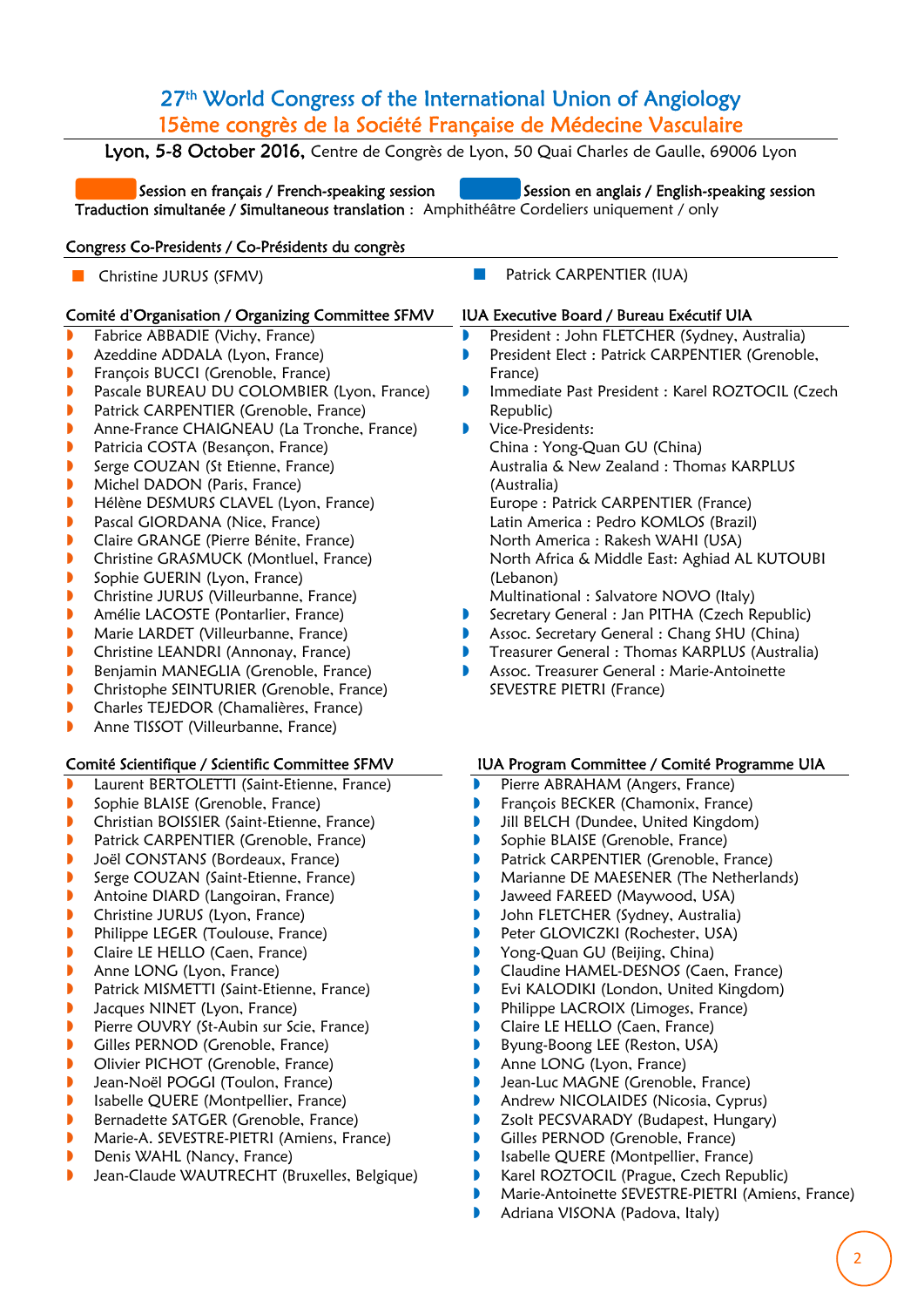

## Mercredi 5 Octobre Wednesday, October 5<sup>th</sup> 14:00-16:00

14:00-16:00 La face cachée de la MTEV

The hidden face of Venous ThromboEmbolic Disease (VTED)

Traduction simultanée / Simultaneous translation

AMPHITHEATRE CORDELIERS

Modérateurs / Chairpersons :

Laurent BERTOLETTI (St-Etienne, France), Gilles PERNOD (Grenoble, France)

Les performances des imageries pulmonaire, cardiaque et veineuse ont fait apparaître de nouvelles formes cliniques (et subcliniques) de la MTEV. Cette séance a pour objet de faire le point sur le sujet.

The VTE treatment is well codified nowadays but there are some persistent blurred areas. We will review those hidden aspects.

14:00 CACTUS : quel traitement demain pour les thromboses veineuses profondes distales. CACTUS Study : How to treat the distal Deep Venous Thrombosis ? **Isabelle QUERE** (Montpellier, France)<br>**14:30** Durée de traitement de la MTEV : au-Durée de traitement de la MTEV : au-delà de CHEST 2016. Venous thrombo-embolic treatment duration : beyond CHEST 2016. Francis COUTURAUD (Brest, France) 15:00 Embolie pulmonaire découverte fortuitement Subclinical PE in cancer patients. Guy MEYER (Paris, France) 15:30 Dyspnée post Embolie pulmonaire : de la physiopathologie à la conduite pratique. Post-Pulmonary embolism dyspnea: from physiopathology to clinical management. Olivier SANCHEZ (Paris, France)

#### FORUM 5

14:00-16:00 IUA Vice-Presidents Session / Session des Vice-Présidents UIA

#### Chairpersons / Modérateurs : Patrick CARPENTIER (Grenoble, France), John FLETCHER (Sydney, Australia)

IUA is made of Continental Chapters which have their own activities. This session will give an overview of the situation of vascular health and practice and organization of vascular specialties in each continent, as well as the chapters' projects for the next two years.

L'UIA est formée de chapitres continentaux qui ont leurs activités propres. Dans cette séance, chaque vice-président en charge d'un chapitre présente brièvement les particularités de la pathologie vasculaire et de sa prise en charge dans le continent, ainsi que les actions en cours ou à venir.

| 14:00 | Europe                     |
|-------|----------------------------|
| 14:15 | Asia                       |
| 14:30 | Australia & New Zealand    |
| 14:45 | China                      |
| 15:00 | Latin America              |
| 15:15 | North Africa & Middle Fast |
| 15:30 | North America              |
| 15:45 | Southern Africa            |
|       |                            |

Patrick CARPENTIER (Grenoble, France) Hiroshi SHIGEMATSU (Tokyo, Japan) Thomas KARPLUS (Sydney, Australia) Yong-Quan GU (Beijing, China) Pedro KOMLOS (Porto Alegre, Brazil) Aghiad AL KUTOUBI (Beyruth, Lebanon) Rakesh WAHI (Miami Beach, USA) Barry JACOBSON (Johannesburg, South Africa)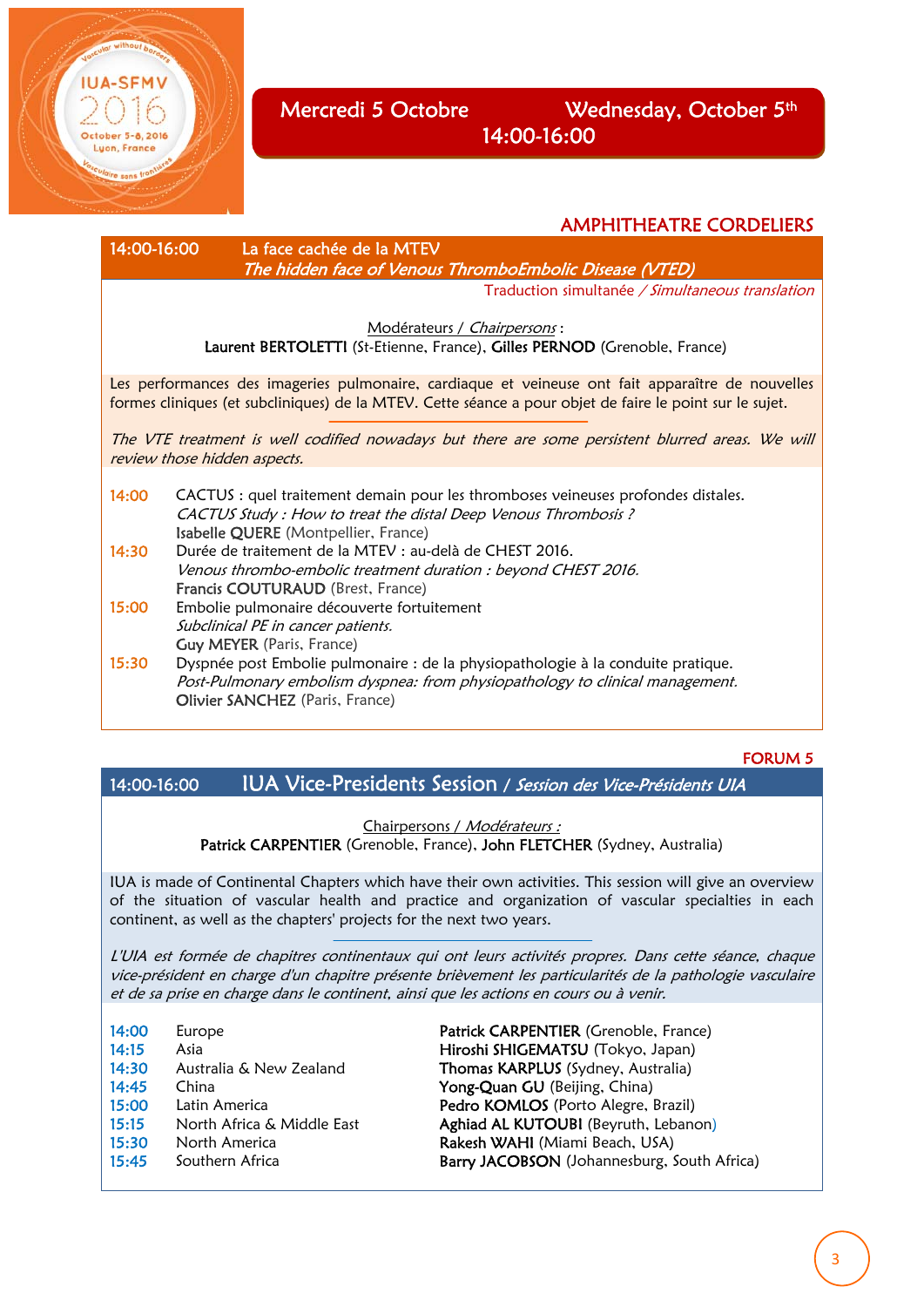

í

## Mercredi 5 Octobre Wednesday October 5<sup>th</sup> 14:00-16:00

## **BELLECOUR**

| 14:00-16:00 | Peripheral Arterial Disease in Europe<br>L'artériopathie des membres inférieurs (AMI) en Europe                                                                                                                   |
|-------------|-------------------------------------------------------------------------------------------------------------------------------------------------------------------------------------------------------------------|
|             | Joint Session organized by VAS (Vascular - Independent Research and Education - European<br>Organization) and the IUA / Session commune organisée par VAS et UIA<br>Chairpersons / Modérateurs :                  |
|             | Zsolt PECSVARADY (Budapest-Hungary), Karel ROZTOCIL (Prague, Czech Republic)                                                                                                                                      |
|             | This session offers an overview of the public health challenges Europe has to face regarding PAD and<br>the present initiatives regarding awareness and prevention                                                |
| prévention  | Cette session présente une synthèse des challenges de santé publique que l'Europe a à affronter en<br>matière d'artériopathie des membres inférieurs ainsi que les initiatives actuelles de sensibilisation et de |
| 14:00       | Peripheral arterial disease in Europe.<br>L'artériopathie des membres inférieurs en Europe<br>Dan OLINIC (Cluj-Napoca, Romania)                                                                                   |
| 14:20       | Cost of Peripheral arterial disease and Trends in Complications<br>Coût et complications de l'AMI : évolution actuelle<br>Mariella CATALANO (Milano, Italy)                                                       |
| 14:40       | The concept of Prevention<br>Le concept de prévention<br>Jean-Claude WAUTRECHT (Brussels, Belgium)                                                                                                                |
| 15:00       | Awareness and Results<br>Impact des actions de sensibilisation grand-public<br>Patricia FITZGERALD (Dublin, Ireland)                                                                                              |
| 15:20       | European Biobank<br>Bio-banque Européenne<br>Bahare FAZELI (Mashad, Iran)                                                                                                                                         |
| 15:40       | Panel discussion / Table ronde                                                                                                                                                                                    |

#### TETE D'OR 2

| 14:00-16:00 | IUA Abstract Session 01 - Arterial Disease : Etiology, prevention<br>Session UIA des communications libres 01 - Maladie artérielle : étiologie,<br>prevention                                                                                                                                                                       |
|-------------|-------------------------------------------------------------------------------------------------------------------------------------------------------------------------------------------------------------------------------------------------------------------------------------------------------------------------------------|
| 14h00       | Do the effects of secondary prevention of cardiovascular events in PAD patients differ<br>from coronary artery disease?                                                                                                                                                                                                             |
| 14:10       | Pavel POREDOŠ (Ljubljana, Slovenia), Mateja KAJA JEŽOVNIK<br>Drugs exposure in young patient population: cardiovascular risk factors and type of<br>cardiovascular disease: a retrospective study on 202 patients with control<br>Quentin DIDIER (Nantes, France), O. ESPITIA, M. GRALL-BRONNEC, B.<br>PLANCHON.<br>M.-A. PISTORIUS |
| 14:20       | Vascular calcification induced by oral anticoagulation: preliminary results from the<br><b>VICTORIA</b> study<br>Anne Sophie GOURDIER, Samir HENNI, Omarjee LOUKMAN, Serge WILLOTEAUX, Jean<br>Marc DUPUIS, Georges LEFTHERIOTIS (Angers, France), and the VICTORIA study group                                                     |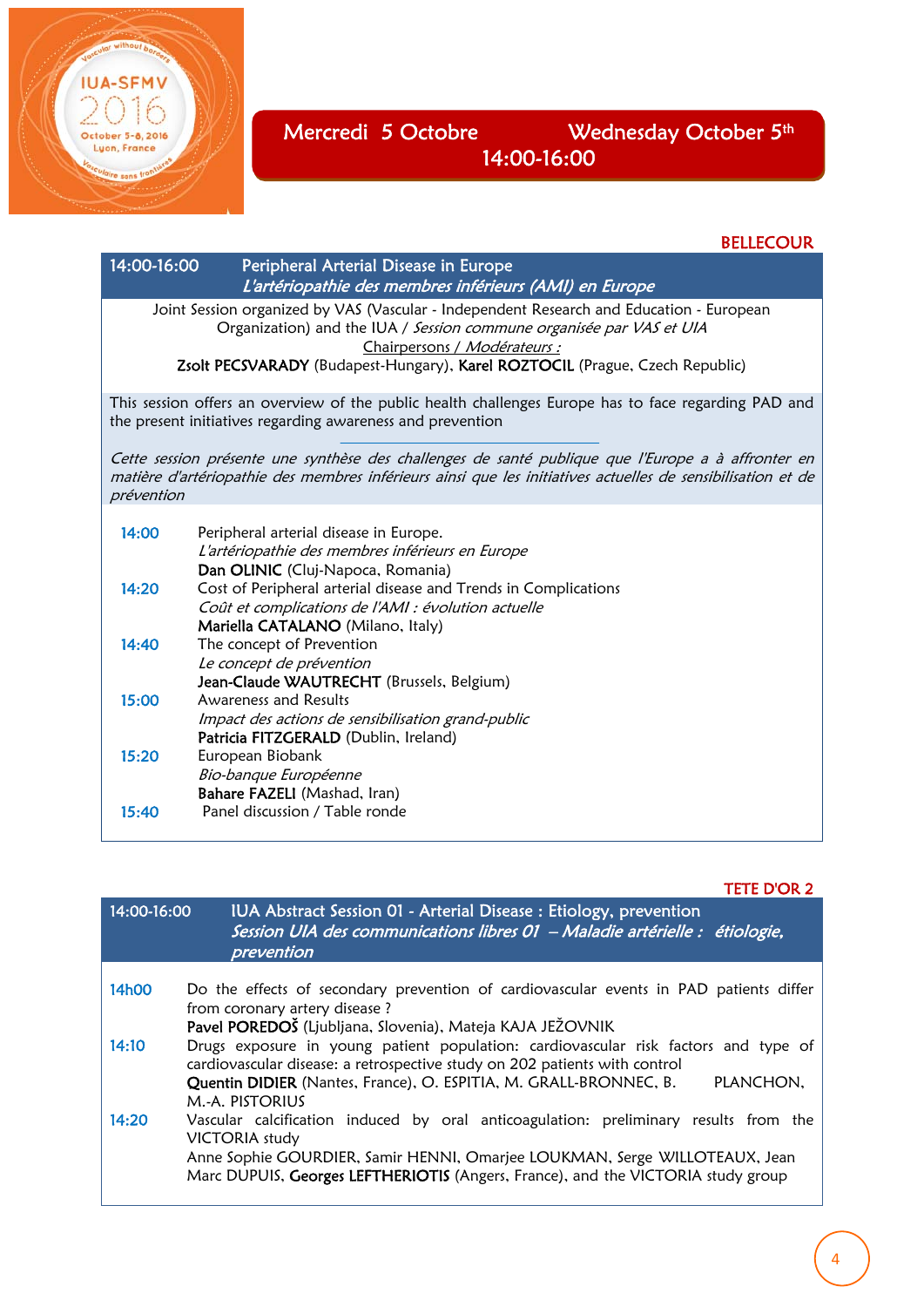Mercredi 5 Octobre Wednesday, October 5th 14:00-16:00

i<br>I

**IUA-SFMV** 

October 5-8, 2016 Lyon, France

| 14:30 | Do drugs interact together in cardiovascular prevention ? A meta-analysis of powerful of          |
|-------|---------------------------------------------------------------------------------------------------|
|       | factorial randomize controlled trials                                                             |
|       | Mor FALL (Lyon, France), Hai-Ha LE, Muaamar AL-GOBARI, Guillaume GRENET,                          |
|       | Michel CUCHERAT, Amadou MOCTAR DIEYE et François GUEYFFIER                                        |
| 14:40 | Prevalence of peripheral arterial disease in HIV-infected patients                                |
|       | LACROIX, Pierre-Marie<br>Deo HARIMENSHI, Théodore NIYONGABO, Philippe                             |
|       | PREUX, Ileana DESORMAIS (Limoges, France)                                                         |
| 14:50 | Association between eicosapentaenoic acid-arachidonic acid ratio and aging in                     |
|       | patients with peripheral artery disease                                                           |
|       | Toshiya NISHIBE (Japon), Shun SUZUKI, Toshiki FUJIYOSHI, Keita MARUNO,                            |
|       | Satoshi TAKAHASHI, Takashi INO, Kayo TOGUCHI, Toru IWAHASHI, Shinobu                              |
|       | MATSUBARA, Kentaro KAMIYA, Nobusato KOIZUMI, Hitoshi OGINO                                        |
| 15:00 | Absence of gender differences for Cyp3A4 & drug response in cardiovascular prevention             |
|       | V.M.T. TRAN, F. GUEYFFIER, P. NONY, presented by Haï-Ha LE (Lyon, France)                         |
| 15:10 | How admission to a vascular surgery department improves medical treatment in                      |
|       | patients with lower extremity peripheral arterial disease                                         |
|       | Martina THINEY (Lyon), N. DELLA SCHIAVA, P. FEUGIER, P. LERMUSIAUX, A.                            |
|       | MILLON, J. NINET, A. LONG                                                                         |
| 15:20 | Upper extremities subclinical peripheral arterial disease in patients with chronic                |
|       | kidney disease in predialysis stage-a pilot study                                                 |
|       | Klaudija VISKOVIC (London, United Kingdom), Mohammed ASLAM                                        |
| 15:30 | Association of erectile dysfunction and coronary artery disease: Prevalence, clinical             |
|       | presentation and extent of coronary vessel involvement by SYNTAX score in coronary                |
|       | artery disease patients undergoing coronary angiography at a tertiary hospital in Cebu            |
|       | Brian Joseph M. CALINAWAGAN (Cebu City, Philippines), Alex T. JUNIA, Edwin<br>К.<br><b>TIEMPO</b> |
| 15:40 | Correlation of brachial flow-mediated vasodilatation and extent of coronary vessel                |
|       | involvement by SYNTAX score among coronary artery disease patients with erectile                  |
|       | dysfunction undergoing coronary angiography at a tertiary hospital in Cebu<br>City,               |
|       | Philippines                                                                                       |
|       | K.<br>Brian Joseph M. CALINAWAGAN (Cebu City, Philippines), Alex T. JUNIA, Edwin                  |
|       | <b>TIEMPO</b>                                                                                     |
| 15:50 | Do increased HbA1c levels constitute an independent risk factor for the severity of               |
|       | Carotid Artery Stenosis in T2DM patients ?                                                        |
|       | S. PAPAZOGLOU (London, United Kingdom), M. ASLAM, U. JAFFER, M.K. WIN,<br>O.                      |
|       | MUTLAK, G. GKIONAKIS, D. RICHTER, K. TOUTOUZAS, D. TOUSOULIS, C.                                  |
|       | STEFANADIS, N. STANDFIELD                                                                         |
|       |                                                                                                   |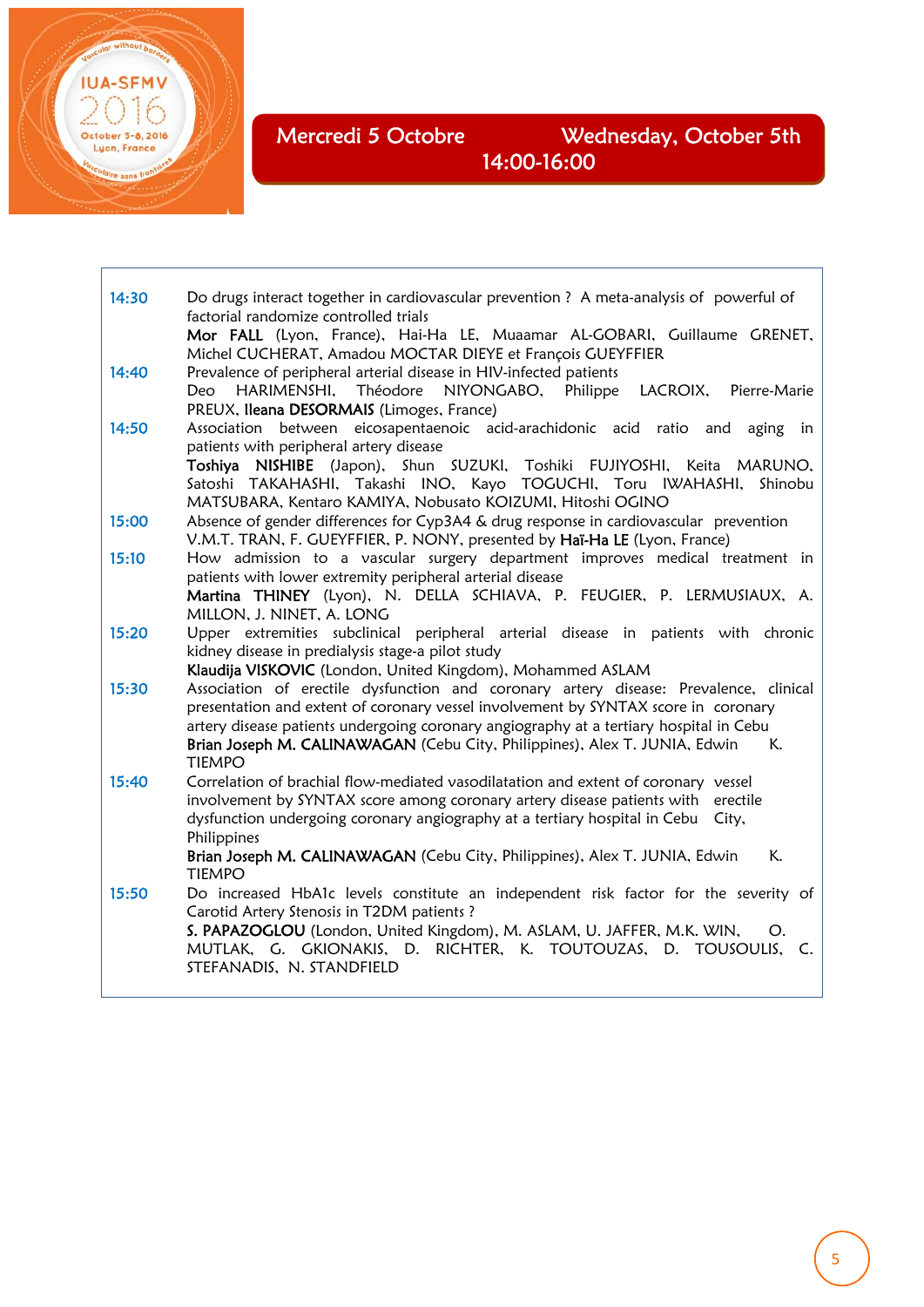

Mercredi 5 Octobre Wednesday, October 5th 14:00-16:00

GRATTE CIEL 1-2 14:00-16:00 Session organized by the Mediterranean League of Angiology and Vascular Surgery Session de la Ligue Méditerranéenne d'Angiologie et de Chirurgie Vasculaire Chairpersons / Modérateurs : Claudio ALLEGRA (Rome, Italy), Nicos ANGELIDES (Nicosia, Cyprus) This session addresses specific questions regarding the most challenging vascular problems encountered around the Mediterranean sea Cette session pose des questions spécifiques sur les problèmes vasculaires difficiles rencontrés dans les pays méditérranéens. 14:00 Is inflammatory arteritis still valid in the Mediterranean context? Le concept d'artérite inflammatoire est-il encore valable dans le contexte Méditerranéen ? Claudio ALLEGRA (Roma, Italy) 14:15 Pelvic congestion Syndrome: study and prevalence in the Mediterranean countries. Le syndrome de congestion pelvienne : étude et prévalence dans les pays Méditerranéens Pier Luigi ANTIGNANI (Roma, Italy) 14:30 Metabolic diseases: To which extent can the Mediterranean diet reverse them? Maladies métaboliques : dans quelle mesure le régime Méditerranéen peut-il les faire régresser ? Salvatore NOVO (Palermo, Italy) 14:45 The erectile dysfunction can be considered as an initial sign of atherosclerosis? La dysfonction érectile peut-elle être considérée comme un signe précoce d'athérosclérose ? Pavel POREDOS (Ljubljana, Slovenia) 15:00 Infragenicular PAOD in Southern Mediterranean - towards an optimal endovascular strategy. L'AOMI sous-gonale dans le sud Méditerranéen : vers une stratégie endovasculaire optimale ? Emad HUSSEIN (Cairo, Egypt) 15:15 Endovascular or open vascular surgery is the first option in CLI patients? How does this scenery change in the Mediterranean region? Chirurgie endovasculaire ou vasculaire ouverte en première option chez les patients en ischémie critique ? Evolution dans les régions Méditerranéennes ? Nicos ANGELIDES (Nicosia, Cyprus) 15:30 Is endovascular management the first option in the treatment of popliteal aneurysms? Why not? Le traitement endovasculaire est-il la première option dans le traitement des anévrismes poplités ? Pourquoi pas ? José. FERNANDES E FERNANDES (Lisboa, Portugal) 15:45 Discussion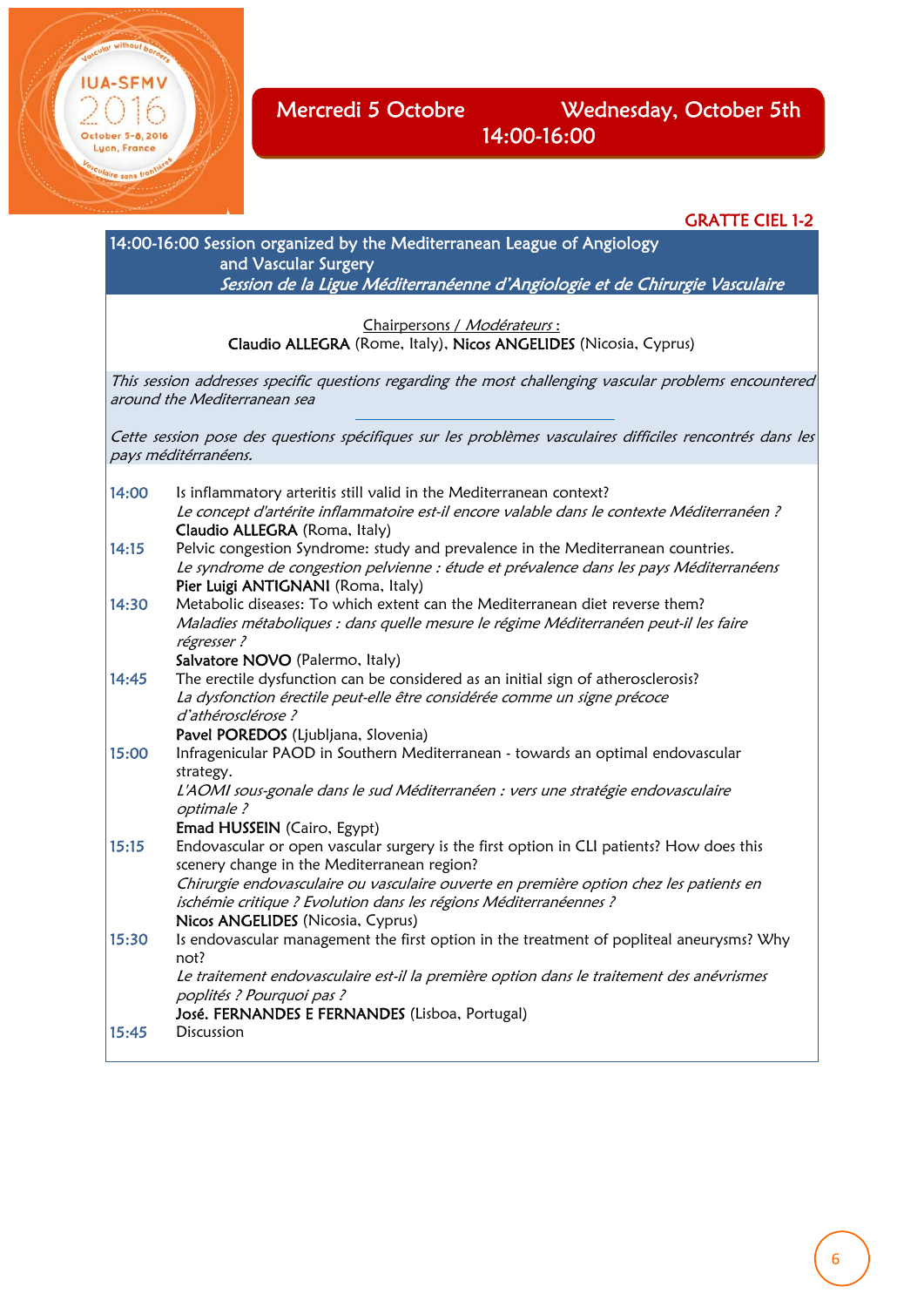Mercredi 5 Octobre Wednesday, October 5th 14:00-16:00

#### GRATTE CIEL 3 14:00-16:00 IUA Abstract Session 02 : Chronic venous disease : Varicose Veins Session UIA des communications libres 02 : Maladie veineuse chronique Varices 14:00 An investigation of the relationship between exercise, range of ankle joint movement (ROM) and venous leg ulcer (VLU) healing Omar MUTLAK (London, United Kingdom), Mohammed ASLAM, Nigel STANDFIELD 14:10 A body weight transfer manoeuvre with minimal ankle movement significantly outperforms the tip-toe manoeuvre in assessing calf muscle pump function C.R. LATTIMER (London, United Kingdom), E. KALODIKI, C. FRANCESCHI, F. PASSARIELLO 14:20 Utilising gravitational manoeuvres with a tilt-table to assess a gravitational disease. C.R. LATTIMER (London, United Kingdom), E. MENDOZA 14:30 Correlation between reflux volume on the great saphenous vein and severity of chronic venous disease in patients with primary varicosities. K. LOBASTOV (Moscow, Russia), A. VORONTSOVA, A. BARGANDZHIYA, V. BARINOV, L. LABERKO, V. BOYARINTSEV, G. RODOMAN 14:40 Results of endovenous radiofrequency thermal ablation with and without high ligation in comparison with high ligation and stripping for treatment of great saphenous varicose veins N.S. ABUSHOV (Baku, Azerbaijan), E.J. ZAKIRJAYEV, M.M. KARIMOV, Z.M. ALIYEV, F.E. ABBASOV , G.N. ABUSHOVA 14:50 Results of prospective noncomparative study of endovenous laser ablation of the saphenous veins more then 2 cm of the diameter. A.A. FOKIN, D.A. BORSUK (Chelyabinsk, Russia) 15:00 Surgical treatment of the insufficient perforators - VANST technique Valerian CIUBOTARU (Bucharest, Roumania) 15:10 Intraoperative sonografy in open venous surgery. Simon JULÍNEK (Prague, Czech Republic), I. MALÝ, D.KLEIN 15:20 Vascular gel model for central venous catheterization Pongpol SRIPHAN (Bangkok, Thaïland), Piyanut POOTRACOOL, Wiwat TIRAPANICH, Sopon JIRASIRITUM, Surasak LEELA-UDOMLIPI, Suthas HORSIRIMANONT, Nutsiri KITTITIRATONG, 15:30 Early patency and feasibility of cutting balloon treating central vein stenosis in hemodialysis patients Jakchai BOONYANICH (Bangkok, Thaïland), Wiwat TIRAPANICH, Sopon JIRASIRITUM, Surasak LEELA-UDOMLIPI, Piyanut POOTRACOOL, Suthas HORSIRIMANONT

yon, France

16:00 – 16:30 Pause-Café et visite de l'exposition Coffee break – Visit of the Exhibition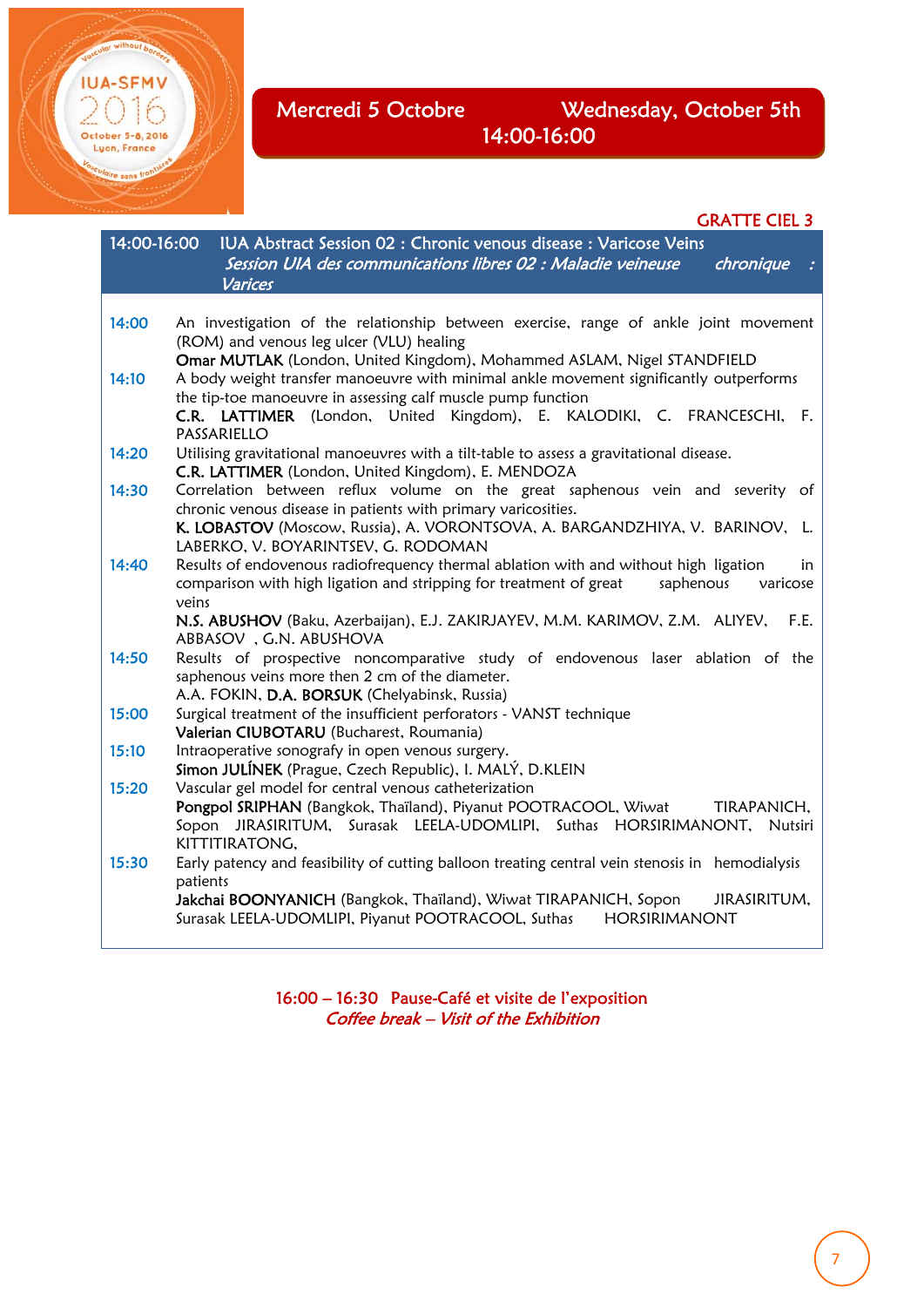

## Mercredi 5 Octobre Wednesday, October 5th 16:30 – 18:00

AMPHITHEATRE CORDELIERS

16:30-18:00 Endovascular treatments in Venous ThromboEmbolic Disease: State of the Art

Traitements interventionnels dans la MTEV : situation actuelle

Simultaneous translation / Traduction simulatnée

Although anticoagulant therapy is the cornerstone of VTED treatment, its limitations give room for additional interventional treatments. This session is aiming at assessing the situation regarding these interventions: their technical capabilities and the present status of their validation.

Si les anticoagulants sont à la base du traitement de la thrombose veineuse profonde et de l'embolie pulmonaire, les techniques interventionnelles progressent technologiquement et dans leurs indications. Cette séance fait le point sur ce sujet évolutif.

| 16:30 | Endovascular treatment of acute DVT                         |
|-------|-------------------------------------------------------------|
|       | Traitement endovasculaire de la TVP aiguë.                  |
|       | Antony COMEROTA (Toledo, USA)                               |
| 16:45 | Endovascular treatment of Obstructive DVT Sequelae          |
|       | Traitement endovasculaire de la TVP obstructive séquellaire |
|       | Frédéric THONY, Caroline MENEZ (Grenoble, France)           |
| 17:00 | Vena Cava Filters                                           |
|       | Filtres de la veine cave.                                   |
|       | Patrick MISMETTI (Saint-Etienne, France)                    |
| 17:15 | Endovascular Treatment in Acute PE                          |
|       | Traitement endovasculaire de l'embolie pulmonaire aiguë.    |
|       | Ralf KOLVENBACH (Allemagne)                                 |
| 17:30 | Endovascular Treatment of Post-PE Pulmonary Hypertension    |
|       | Traitement endovasculaire de l'hypertension après embolie   |
|       | Hélène BOUVAIST (Grenoble, France)                          |
| 17:45 | Discussion                                                  |
|       |                                                             |

FORUM 5

16:30-18:00 La prise de décision partagée en médecine vasculaire Shared Decision in Vascular Medicine

Organisé par le groupe de travail éducation thérapeutique de la SFMV / Organized by the SFMV Working group on Therapeutic Education of the Patient

Modérateurs / Chairpersons :

Florence CHAUVIN (Lyon, France), Bernadette SATGER (Grenoble, France) Stéphane VIGNES (Paris, France)

Bien qu'elle constitue un aspect important de l'empowerment des patients, la prise de décision partagée (ou décision médicale partagée) n'est pas aussi développée que l'information des patients, qui est un droit, et l'éducation thérapeutique. Le but de cette session est de permettre aux spécialistes de médecine vasculaire de se familiariser avec le concept et la pratique de la prise de décision partagée en matière de santé.

Although an important aspect of patients' empowerment, in France, shared decision making is not as developed as patient information, which is a regulatory requirement, and therapeutic education. The aim of this session is to introduce the vascular specialists to the concept and practice of shared decision making.

16:30 Décision partagée : concept, intérêt et développement actuel en France Shared decision making: concept, evidence and development in France. Nora MOUMJID (Lyon, France)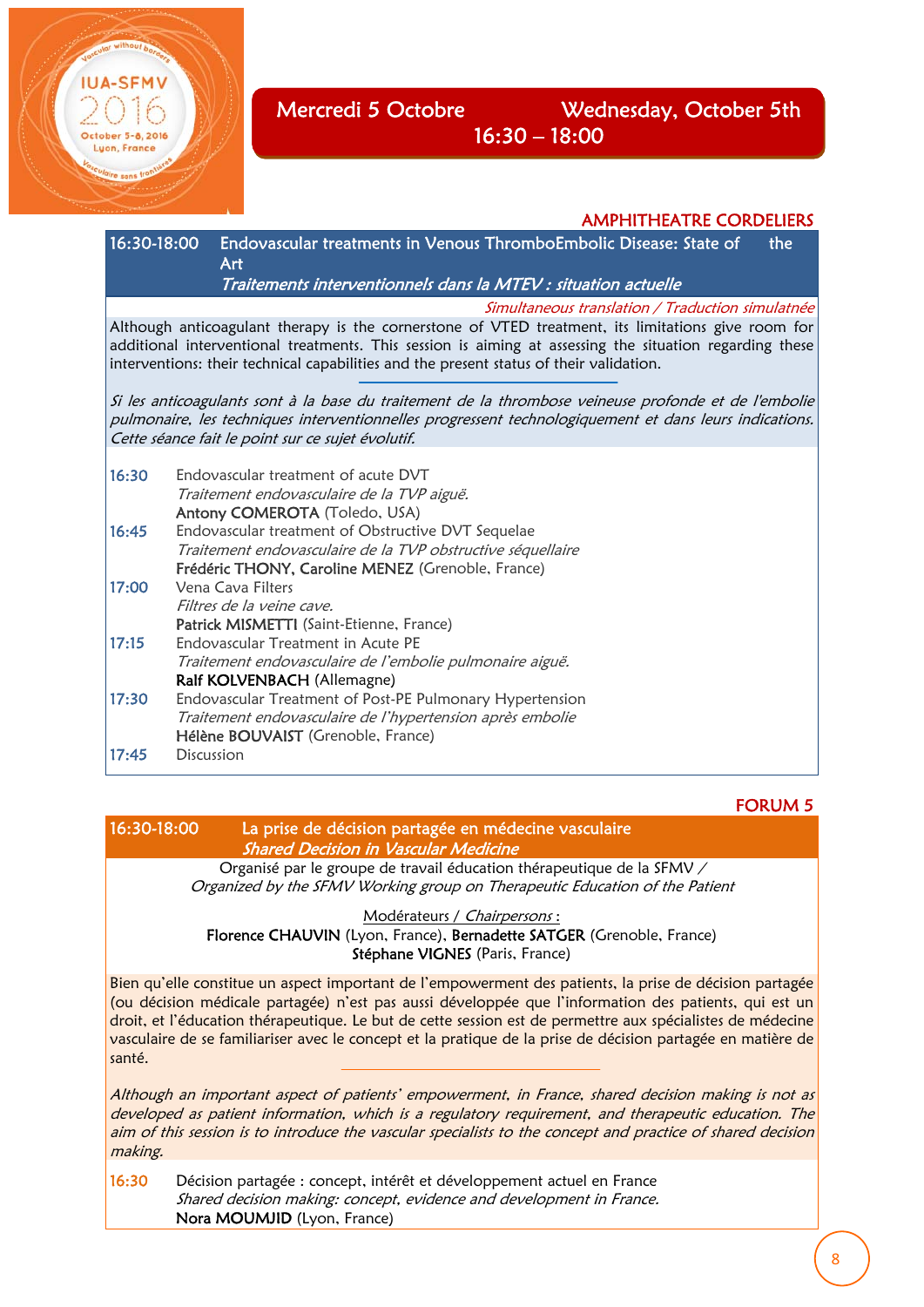

## Mercredi 5 Octobre Wednesday, October 5<sup>th</sup> 16:30 – 18:00

| 16:50 | La prise de décision partagée : une pratique en diabétologie<br>Shared medical decision: an experience in diabetology.<br>Alfred PENFORMIS (Corbeil-Essonnes, France) |
|-------|-----------------------------------------------------------------------------------------------------------------------------------------------------------------------|
| 17:10 | Le point de vue des usagers.<br>The patient's perspective.<br>Eliane ROSAY (Bouzigues, France)                                                                        |
| 17:30 | Discussion.                                                                                                                                                           |

#### **BELLECOUR**

16:30-18:00 Cancer Associated Thrombosis (CAT) : Realities, Actualities and Perspectives Thrombose associée au cancer (TAC) : réalités, actualités et perspectives Joint session of VAS (Vascular - Independent Research and Education - European Organization) and the

IUA / Session commune VAS / UIA

Cancer is associated with an increased risk of venous thromboembolism, but also an increased risk of bleeding complications of anticoagulant therapies. This session will update our knowledge about this frequent and difficult clinical situation

Le cancer est associé à un risqué accru de MTEV mais également de complications hémorragiques par traitement anticoagulant. Cette session fera le point sur nos connaissances dans ces situations cliniques difficiles et fréquentes.

## Chairpersons / Modérateurs : Mariella CATALANO (Milano, Italy), Jawed FAREED (Maywood, USA), 16:30 Cancer and Thrombosis: an intimate and dynamic relation

Cancer et thrombose : une relation intime et dynamique Anna FALANGA (Bergamo, Italy) 16:50 Prevention of CAT: a challenge for the personalized medicine Prévention de la TAC : un enjeu pour la médecine personnalisée

#### Grigoris GEROTZIAFAS (Paris, France)

- 17:10 EuroG20 on CAT, Bergamo 2016: Challenges in the treatment of VTE EuroG20 sur la TAC, Bergame 2016: Enjeux dans le traitement de la MTEV Ismail ELALAMY (Paris, France)
- 17:30 Is there any place for the DOAC in the prevention and treatment of CAT? Y a-t-il une place pour le DOAC dans la prévention et le traitement de la thrombose associée au cancer ? Isabelle MAHE (Paris, France)
- 17:50 Panel discussion / Discussion d'experts.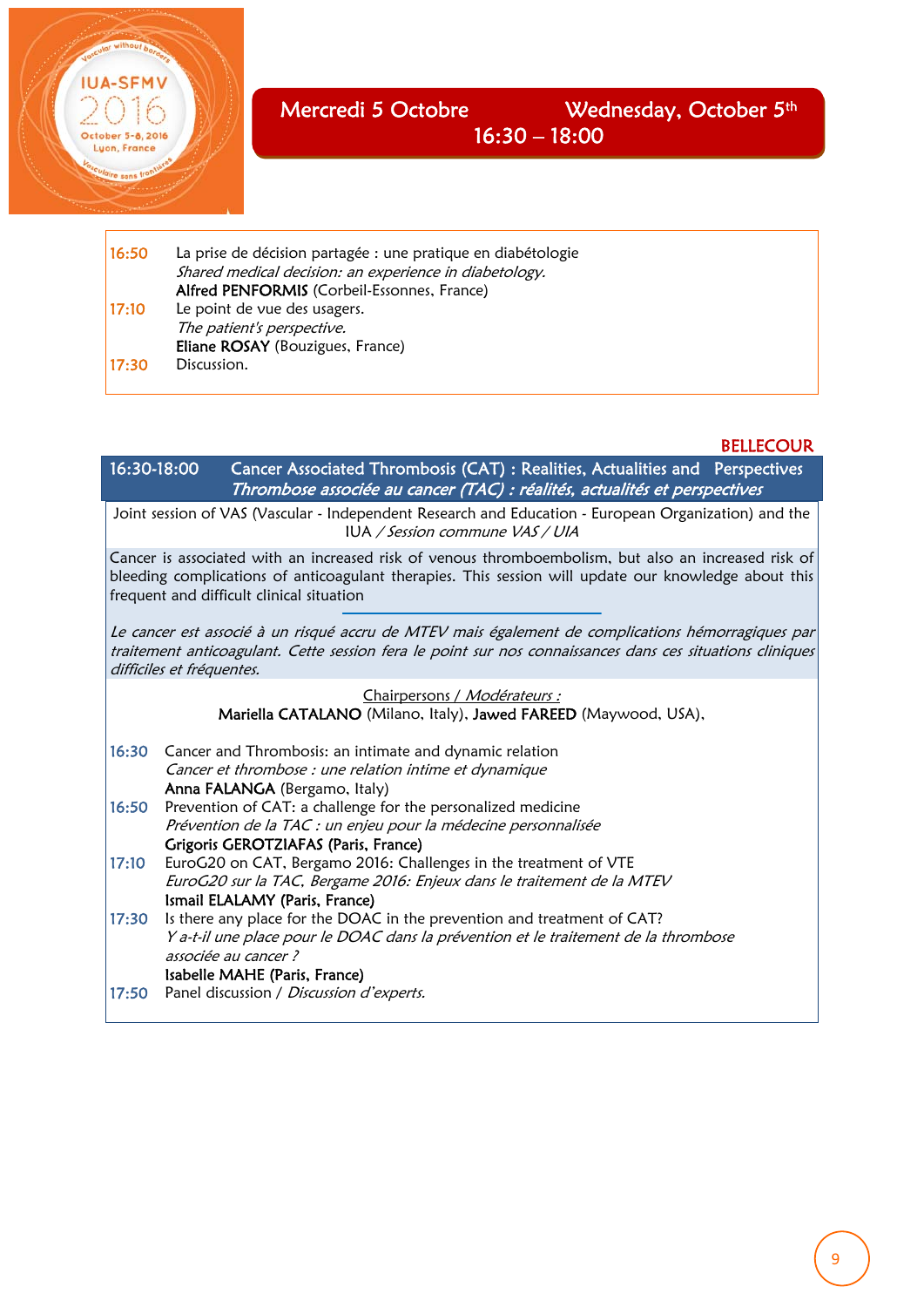

## Mercredi 5 Octobre Wednesday, October 5<sup>th</sup> 16:30 – 18:00

#### TETE D'OR 2

|       | 16:30-18:00 IUA Abstract Session 03 : Arterial Disease : Treatment, interventions<br>Session UIA des communications libres 03 - Artériopathie : Traitement,<br><i><b>Interventions</b></i>                                                                               |
|-------|--------------------------------------------------------------------------------------------------------------------------------------------------------------------------------------------------------------------------------------------------------------------------|
| 16:30 | A Comparative Study of Percutaneous Atherectomy for Femoropopliteal Arterial<br>Occlusive Disease: Experiences in 160 Patients<br>Yongquan GU (Beijing, China)                                                                                                           |
| 16:40 | Late Fate of arterial Allografts<br>Hendrik VAN DAMME (Liège, Belgium), Jean-Olivier DEFRAIGNE                                                                                                                                                                           |
| 16:50 | Primary aortoenteric fistulas as a rare complication of abdominal aortic aneurysm:<br>single-<br>center experience                                                                                                                                                       |
| 17:00 | Konstantin A. ANDREYCHUK (St. Petersburg, Russia), Vladimir V. SOROKA<br>Thromboangiitis obliterans (buerger's disease) : surgical treatment results in patients with<br>critical limb ischemia at used of prolonged epidural analgesia and ozonated<br>autohemotherapy. |
| 17:10 | N.S. ABUSHOV (Baku, Azerbaijan), E.J. ZAKIRJAYEV, R.A. GULIYEV, G.T<br>TAGIZADE.<br>G.M. ZEYNALOVA, M.B. AHMADOV, L.J. MAMMADOVA<br>Penetrating Aortic Ulcer : a re-appraisal<br>Hendrik VAN DAMME (Liège, Belgium), Evelyne BOESMANS, Jean-Olivier<br><b>DEFRAIGNE</b>  |

GRATTE CIEL 1-2

16:30-18:00 Arterial Disease : Educational session with interactive clinical cases Pathologie artérielle : Session interactive de cas cliniques With interactive voting system Organized by the French Society for Vascular Medicine Session organisée par la Société Française de Médecine Vasculaire Interactive presentation of challenging clinical cases with powervote system, allowing to provide clear illustration of rare pathologies worth being recognized or important pratical management concepts. Présentation de cas cliniques interactifs permettant d'illustrer des pathologies rares mais méritant d'être connues ou illustrant des concepts importants de prise en charge pratique. With the participation of / Avec la participation de Michel DADON (Paris, France), Marie-Antoinette SEVESTRE-PIETRI (Amiens, France),

Claire LE HELLO (Saint Etienne, France), and Muriel SPRYNGER (Liège, Belgium)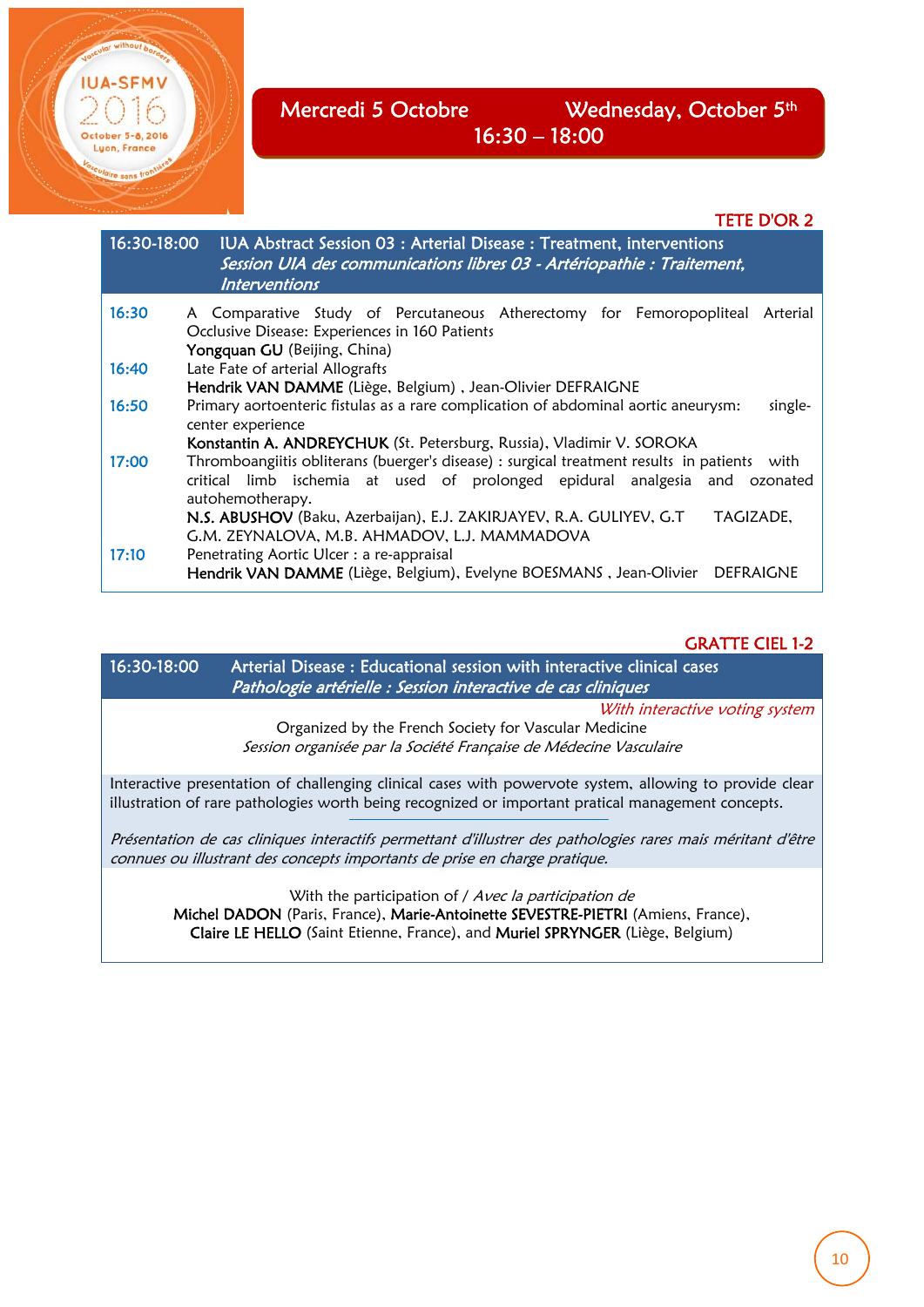October 5-8, 2016 Lyon, France sons tro

Mercredi 5 Octobre Wednesday, October 5<sup>th</sup> 16:30 – 18:00

GRATTE CIEL 3

| 16:30-18:00 | IUA Abstract Session 04 : Venous ThromboEmbolic Disease : Treatment<br>Session UIA des communications libres : MTEV : Traitement                                                                                                                                                                                                                                                                                                 |
|-------------|----------------------------------------------------------------------------------------------------------------------------------------------------------------------------------------------------------------------------------------------------------------------------------------------------------------------------------------------------------------------------------------------------------------------------------|
| 16:30       | Intermediate doses of Tinzaparin for the treatment of Superficial Vein Thrombosis:<br>Results from an observational National multicentre study - The SEVEN study<br>KAKKOS, G. GEORGIADIS,<br>MALTEZOS,<br>Chirstos<br>GIANNOUKAS.<br>S.<br>C.<br>А.<br>KARATHANOS (Larissa, Greece), M. MATSAGKAS, G. PAPADOPOULOS, C.<br>IOANNOU,<br>K. SPANOS, S. MASTORAKI, S. VASDEKIS, G. TRELOPOULOS, M. LAZARIDES, I.<br><b>TSOLAKIS</b> |
| 16:40       | Thromboembolism Disease Following Pancreaticoduodenectomy<br>Hepatectomy:<br>and<br>Efficacy of Prophylaxis and Associated Bleeding Complications<br>Kerry HITOS (Westmead, Sydney, Australia), J.P. FLETCHER, L. YUEN, E.<br>JOHNSTON,<br>T.PANG, V. LAM, M. HOLLANDS, A. RICHARDSON, H. PLEASS                                                                                                                                 |
| 16:50       | Rivaroxaban versus standard anticoagulation for symptomatic venous thromboembolism<br>(REMOTEV observational study): analysis of 6-month outcomes<br>Sebastien GAERTNER, Elena-Mihaela CORDEANU, Salah NOURI, Alix-Marie FALLER, Anne-<br>Sophie FRANTZ, Corina MIREA, Pascal BILBAULT, Patrick OHLMANN, Isabelle<br>LE<br>RAY, Dominique STEPHAN (Strasbourg, France)                                                           |
| 17:00       | Oral Rivaroxaban in patients with permanent inferior vena cava filter: a pilot case-<br>control study with 3 years follow-up<br>I. SCHASTLIVTSEV, Kirill LOBASTOV (Moscow, Russia), V. BARINOV, L. LABERKO,<br>$V_{\cdot}$<br><b>BOYARINTSEV</b>                                                                                                                                                                                 |
| 17:10       | Opportunities for the new oral anticoagulants in acute deep vein thrombosis<br>treatment<br>two-year experience<br>Detelina LUKANOVA (Sofia, Bulgaria), Elena GORANOVA, Margaret DIMOVA,<br>Mario<br><b>STANKEV</b>                                                                                                                                                                                                              |
| 17:20       | Ovine and porcine heparins exhibit biosimilarities in contrast to bovine counterparts.<br>Yiming YAO (Maywood, USA), Olivia BOUCHARD, Debra HOPPENSTEADT, Paula<br>MAIA,<br>Alice Silva DE CASTRO, Emmanuel KUMAR, Nil GULER, Walter JESKE,<br>Daniel KAHN,<br>Jeanine WALENGA, Erwin COYNE, Jawed FAREED                                                                                                                        |
| 17:30       | Idarucizamab, a specific antidote for dabigatran, cross-reacts with melagatran and<br>may<br>also interact with other benzamidine-containing compounds<br>Jawed FAREED (Maywood, USA), Amanda WALBORN, Debra HOPPENSTEADT,<br>Eduardo RAMACCIOTTI, S. ABRO, Olivia BOUCHARD, Ismail EL ELAMY                                                                                                                                     |
| 17:40       | Neuromuscular stimulation with GEKO®: Co-ordinated pumping or twitches and jerks ?<br>C.R. LATTIMER (London, United Kingdom), V. ZYMVRAGOUDAKIS, M. AZZAM, G.<br><b>GEROULAKOS, E. KALODIKI</b>                                                                                                                                                                                                                                  |
| 17:50       | Superior vena cava syndrome treated by stenting : 11 cases<br>Amer HAMADE (Mulhouse, France), Naouel BENSALAH, Blandine DEMORTIERE,<br>Abdel-Meneme HAMADE, Pierre MICHEL, Golnaz OBRINGER, Michèle LEHN-<br><b>HOGG</b>                                                                                                                                                                                                         |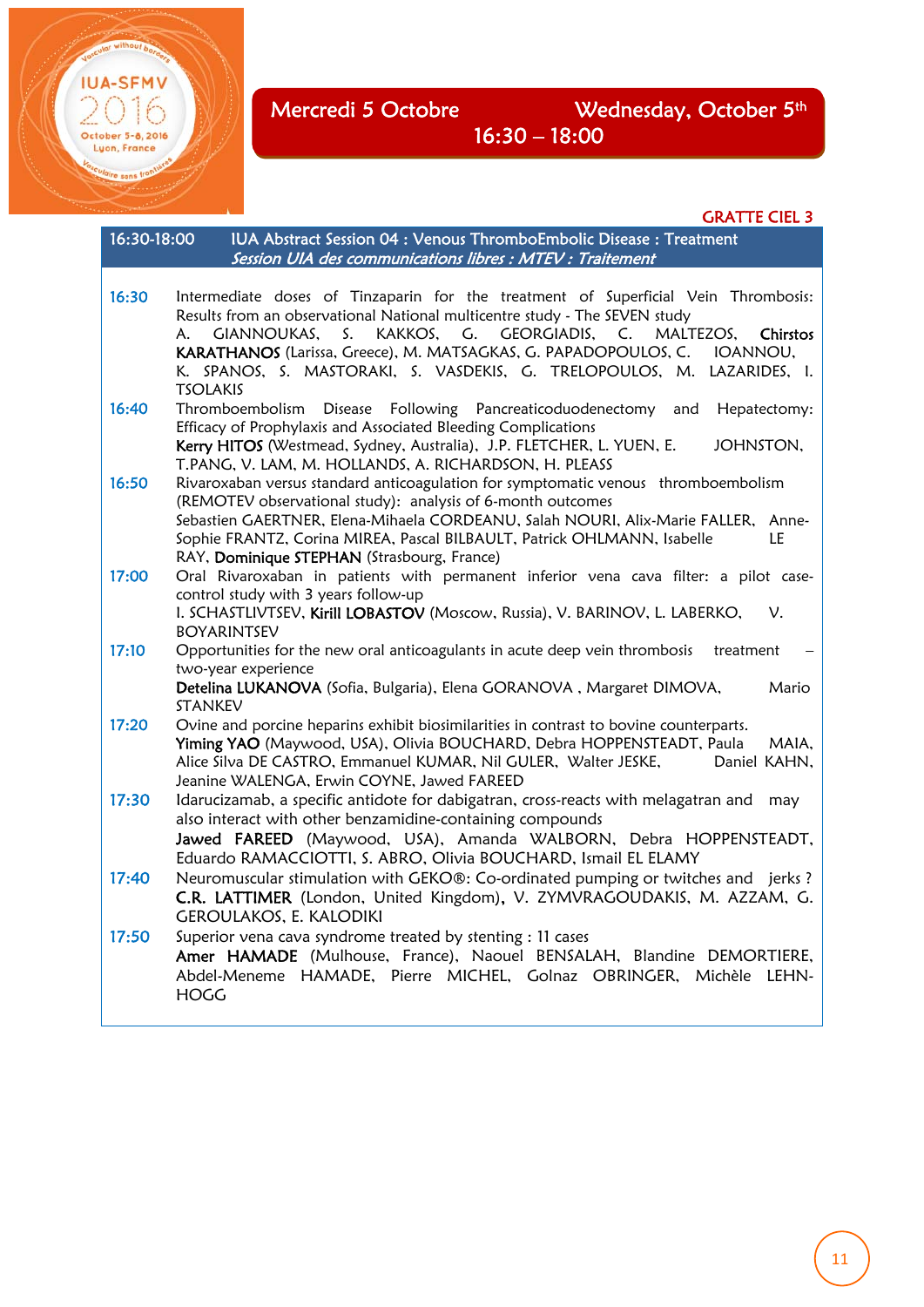

AMPHITHEATRE CORDELIERS

| 08:30-10:30 |                   | Approche multifactorielle des ulcères de jambe                                                              |
|-------------|-------------------|-------------------------------------------------------------------------------------------------------------|
|             |                   | Multifactorial approach of leg ulcers                                                                       |
|             |                   | Simultaneous translation / Traduction simulatnée                                                            |
|             |                   | Modérateurs / Chairpersons:                                                                                 |
|             |                   | Philippe LEGER (Toulouse, France), Pierre OUVRY (St-Aubin sur Scie, France)                                 |
|             |                   | La prévalence des ulcères de jambe ne diminue pas, mais leur profil se modifie avec une augmentation        |
|             |                   | des formes multifactorielles qui obligent à une prise en charge plus éclectique.                            |
|             |                   | In spite of improved treatment of chronic venous disease, the prevalence of leg ulcers does is not going    |
|             |                   | down due to a change in their etiological profile with an increase in multifactorial forms. This requires a |
|             |                   | more comprehensive diagnostic approach and a more eclectic treatment, optimally organized in                |
|             |                   | dedicated multidisciplinary wound healing centers.                                                          |
|             |                   |                                                                                                             |
| 08:30       |                   | Ulcère de jambe : Données épidémiologiques et médico-économiques.                                           |
|             |                   | New trends in the epidemiology of leg ulcers.                                                               |
|             |                   | Patricia SENET (Paris, France)                                                                              |
| 08:45       |                   | Les facteurs étiologiques majeurs : des données scientifiques à la pratique                                 |
|             |                   | Major etiological factors: from scientific data to clinical practice                                        |
| 09:00       |                   | Philippe LEGER (Toulouse, France)<br>Parcours de soins / Leg Ulcer Patient Pathway :                        |
|             | 09:00             | Centre de plaies / Wound healing Center.                                                                    |
|             |                   | Damien BARCAT (Libourne, France)                                                                            |
|             | 09:15             | Télémédecine / Telemedicine.                                                                                |
|             |                   | Luc THEOT (Montpellier, France)                                                                             |
|             | 09:30             | Infirmière experte. / The wound expert nurse.                                                               |
|             |                   | Patricia BOCQUET (Bordeaux, France)                                                                         |
|             | 09:45             | Synthèse du parcours de soins. / Patient pathway : synthesis.                                               |
|             |                   | Sylvie MEAUME (Ivry sur Seine, France)                                                                      |
| 10:00       |                   | Place du médecin vasculaire dans la prise en charge des patients porteurs d'ulcères de jambe.               |
|             |                   | Place of the vascular physician in the management of patients with leg ulcers.                              |
|             |                   | Christine JURUS (Lyon, France)                                                                              |
| 10:15       | <b>Discussion</b> |                                                                                                             |
|             |                   |                                                                                                             |

## FORUM 5

| 08:30-09:30 | Special lecture / Conférence exceptionnelle                                                                                                                                                                                                                                          |
|-------------|--------------------------------------------------------------------------------------------------------------------------------------------------------------------------------------------------------------------------------------------------------------------------------------|
| 08:30       | An introduction to Prof. A. Nicolaides contributions to the diagnosis and<br>management<br>of vascular disorders<br>Introduction : Les contributions du Professeur A. NICOLAIDES au diagnostic et à la<br>prise<br>en charge des maladies vasculaires<br>Jawed FAREED (Maywood, USA) |
| 08.45       | Lecture<br>Andrew NICOLAIDES (Nicosia, Cyprus)                                                                                                                                                                                                                                       |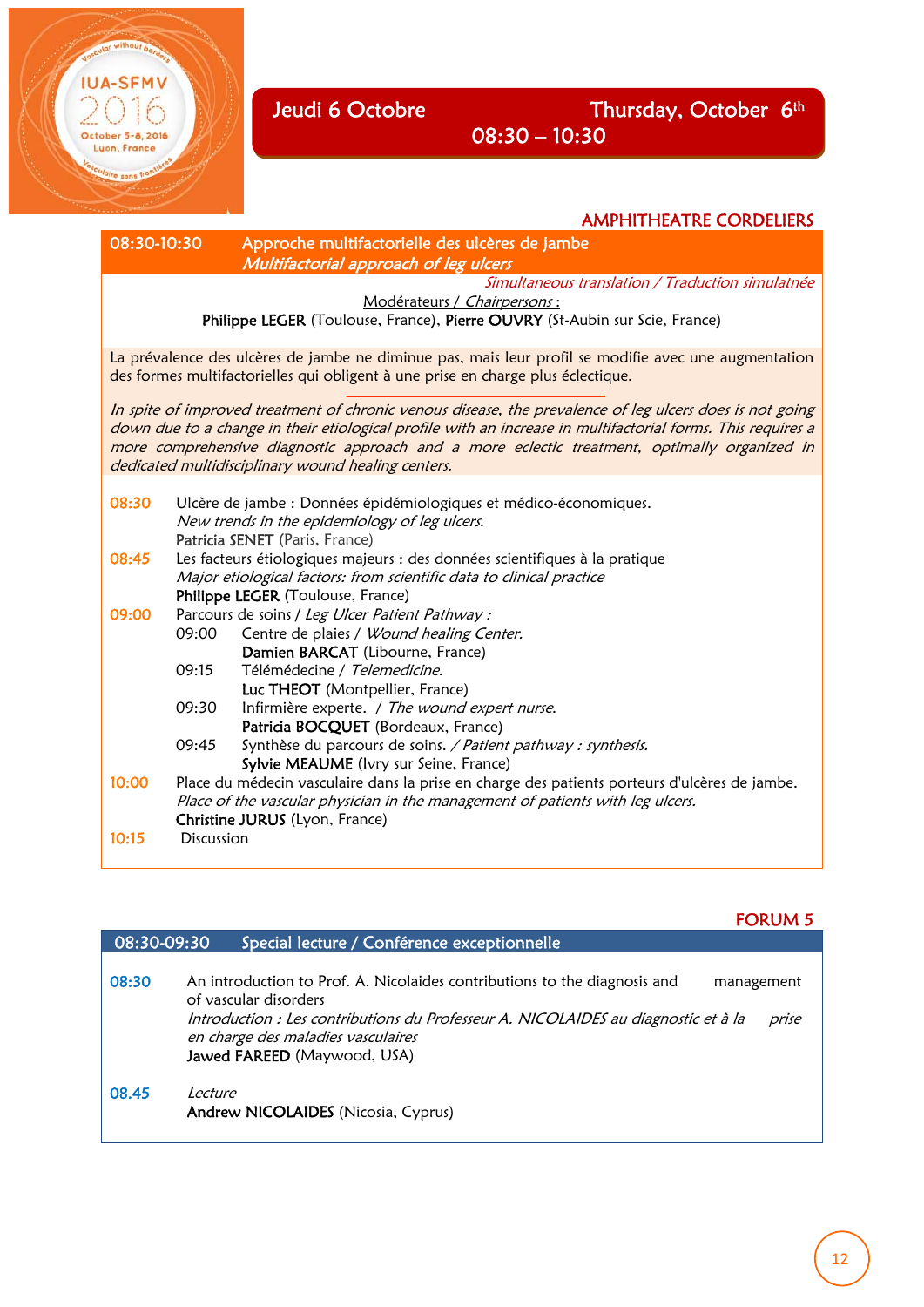

Jeudi 6 Octobre Thursday, October 6<sup>th</sup> 08:30 – 10:30

#### FORUM 5

FORUM 5

#### 09:30-10:00 Historical Lecture / Conférence historique

The early days of interventional angiology Les débuts de l'angiologie interventionnelle. Sigrid NIKOL (Hamburg, Germany)

#### 10:30-10:30 Keynote lecture / Conférence plénière

Highlights of the UIP Consensus on Venous Hemodynamics Synthèse sur les points essentiels du Consensus de l'UIP sur l'hémodynamique veineuse. Byung-Boong LEE (Washington DC, USA)

#### BELLECOUR

#### 08:30-10:30 Treatment of carotid disease in 2016 Traitement de la maladie carotidienne en 2016

State of the art session about one of the most rapidly evolving field in arterial disease

Etat des lieux sur un des domaines qui évolue le plus rapidement dans la maladie artérielle

08:30 The outcome of carotid stenosis under best medical therapy Devenir des sténoses carotides asymptomatiques sous traitement médical optimal TBC 08:45 Characterization of the high risk asymptomatic carotid stenosis Caractérisation des sténoses carotidiennes à haut risque **François BECKER** (Chamonix, France) 09:00 TIA and minor stroke: the major benefit of an early aspirin treatment TBC 09:15 Symptomatic carotid stenosis: when is a procedure indicated? Sténose carotidienne symptomatique : quand intervenir ? TBC 09:30 Endarteriectomy, stenting: current status - Early complications Endarteriectomie, stenting : état actuel. Complications précoces TBC 09:50 Endarteriectomy, stenting: current status - Long-term outcome Endarteriectomie, stenting : état actuel. Résultats à moyen et long terme 10:10 Mechanical thrombectomy: the new revolution in acute ischemic stroke Thrombectomie mécanique : une nouvelle révolution dans l'accident vasculaire cérébral ischémique TBC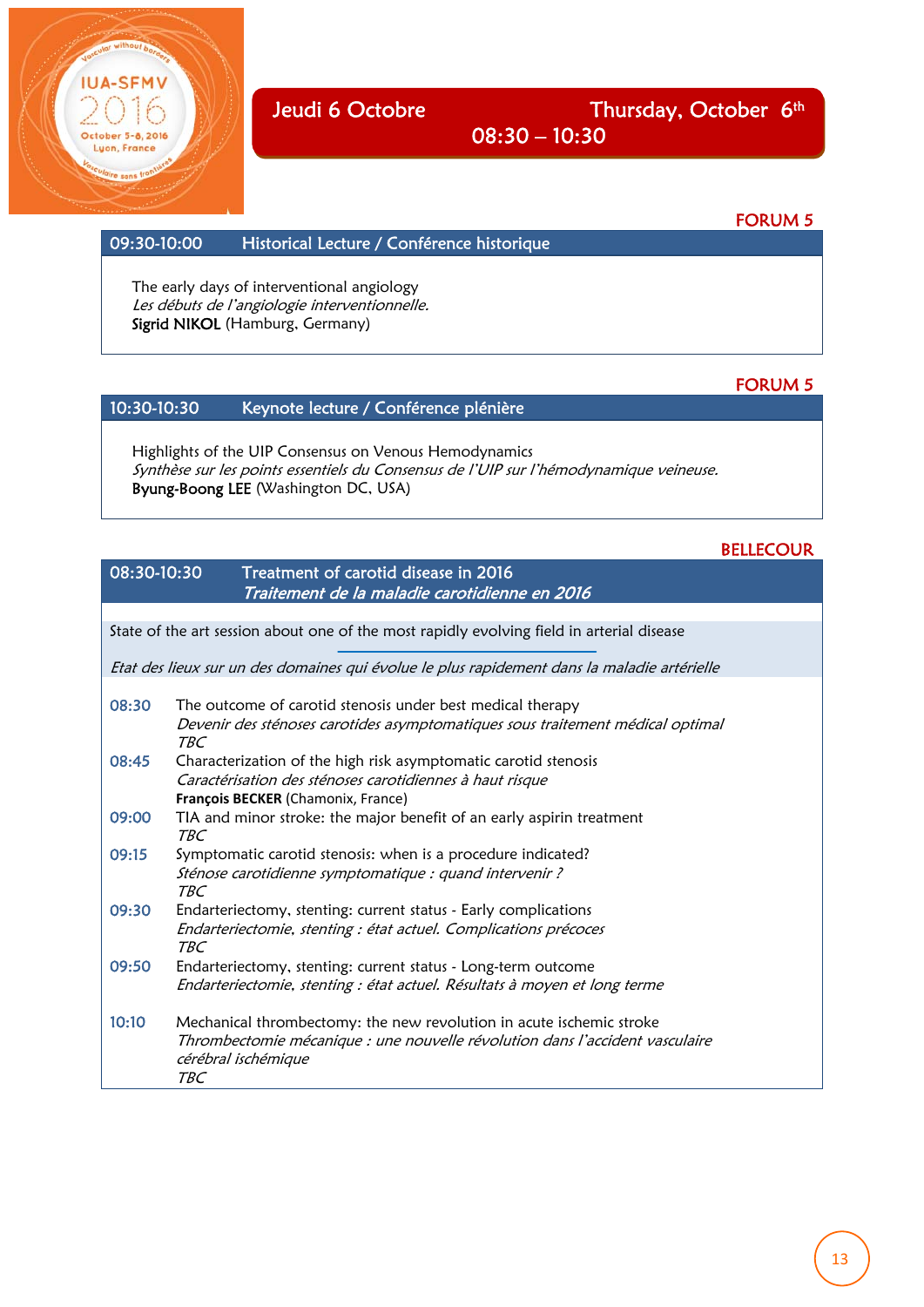without bord

**IUA-SFMV** 

October 5-8, 2016<br>Lyon, France

Viaire sans trontiè

Jeudi 6 Octobre **Thursday**, October 6<sup>th</sup> 08:30 – 10:30

|                    | TETE D'OR 2                                                                                                                       |
|--------------------|-----------------------------------------------------------------------------------------------------------------------------------|
| 08:30-10:30        | Session IDE 1ère partie : "Les ulcères vasculaires"<br><b>Vascular Nurses Plenary Session 1</b>                                   |
|                    | <b>ULCERES VASCULAIRES / VASCULAR UCERS</b>                                                                                       |
| 08h30              | Les plaies vasculaires : description et prise en charge.                                                                          |
|                    | Vascular wounds : description and treatment.                                                                                      |
|                    | <b>Azeddine ADDALA</b> (Lyon, France)                                                                                             |
| 09h00              | Traitements modernes des varices.                                                                                                 |
|                    | Innovation in varicose veins treatments.                                                                                          |
|                    | <b>Olivier PICHOT</b> (Grenoble, France)                                                                                          |
| 09h30              | Nouvelles technologies en chirurgie vasculaire.                                                                                   |
|                    | New technologies in vascular surgery.                                                                                             |
|                    | Pierre DELANNOY Pierre (Villeurbanne, France)                                                                                     |
| 10 <sub>h</sub> 00 | Prise en charge de la douleur (ischémie, douleur neuropathique, avant / pendant / les soins,<br>les plaies).                      |
|                    | Pain management (ischemia, neuropathic pain, before and during cares, wounds)<br>Florence TIBERGHIEN-CHATELAIN (Besançon, France) |

## GRATTE CIEL 1-2

í

| 08:30-10:00 | Best Papers of the ESVM 2016 Meeting<br>Les meilleures communications du congrès ESVM 2016                                                                                                                                                                                                                                                                                         |
|-------------|------------------------------------------------------------------------------------------------------------------------------------------------------------------------------------------------------------------------------------------------------------------------------------------------------------------------------------------------------------------------------------|
|             | Chairpersons / Modérateurs:<br>Adriana VISONA (Rome, Italy) and Zsolt PECSVARADY (Budapest, Hungary)                                                                                                                                                                                                                                                                               |
| 08:30       | Residual cardiovascular risk in peripheral artery disease: exploring the role of albumin-<br>creatinine excretion rate (ACR) in a prospective study<br>Risque cardiovasculaire résiduel de la maladie artérielle périphérique : exploration du rôle du<br>taux d'excrétion de l'albumine-créatinine dans une étude prospective<br>Sandra MASTROIANNO (San Giovanni Rotendo, Italy) |
| 08:45       | Effects of supervised exercise on reticulated reactive platelets and erytrocite fragments in<br>patients with peripheral atherosclerosis<br>Les effets de l'exercice contrôlé sur les plaquettes réactives réticulées et les fragments<br>d'erytrocite chez les patients atteints d'athérosclérose périphérique.<br>Sergio DE MARCHI (Verona, Italy)                               |
| 09:00       | Hedgehog signaling in Human Brain Arteriovenous Malformations<br>Signalisation Hedgehog dans les malformations artério-veineuses du cerveau humain<br>Roberto POLA, Paulo TONDI (Rome, Italy)                                                                                                                                                                                      |
| 09:15       | Vascular remodelling in hypertensives with well controlled BP values<br>Remodelage vasculaire chez les hypertendus avec des valeurs BP bien contrôlées<br>Massimo PUATO, Giacomo BUSO (Padova, Italy)                                                                                                                                                                              |
| 09:30       | Symptomatic lower-limb giant-cell arteritis: characteristics, management and long-term<br>outcomes.<br>Artérite symptomatique des cellules géantes des membres inférieurs : caractéristiques,<br>traitement et résultats à long terme<br>Claire LE HELLO (Saint Etienne, France)                                                                                                   |
| 09:45       | Undernutrition, a novel marker of peripheral artery disease: the EPIDEMCA study<br>Dénutrition : un nouveau marqueur de maladie artérielle périphérique : Etude EPIDEMCA<br>Ileana DESORMAIS (Limoges, France)                                                                                                                                                                     |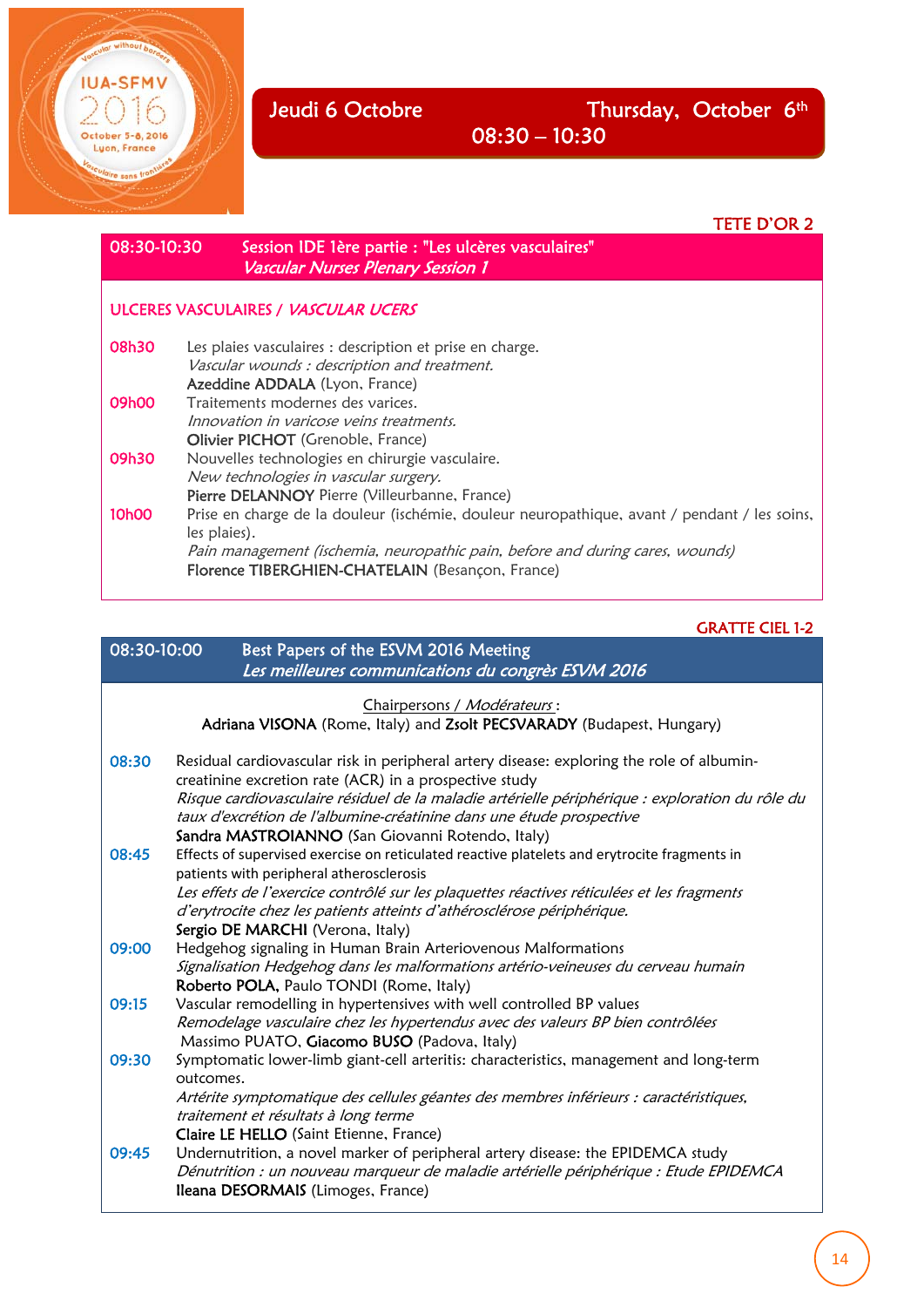Jeudi 6 Octobre Thursday, October 6<sup>th</sup>  $10:00 - 12:30$ 

GRATTE CIEL 1-2

#### 10:00-10:30 Keynote Lecture / Conférence plénière

yon, France

Program against chronic venous diseases-should we organize it ? Programme contre les maladies veineuses chroniques : devrions-nous l'organiser ? Karel ROZTOCIL (Prague, Czech Republic)

#### 10:30 – 11:00 Pause-Café et visite de l'exposition Coffee break – Visit of the Exhibition

#### AMPHITHEATRE CORDELIERS

11:00-12:30 Revascularisations extremes Extreme Revascularizations

Simultaneous translation / Traduction simulatnée

Session organisée par le Comité Scientifique de l'a SFMV et la Société Française de Chirurgie Vasculaire Jointly organized by the Scientific Committee of the SFMV and the French Society of Vascular Surgery

> Modérateurs / Chairpersons : Jean-Luc MAGNE (Grenoble, France), Marie-Antoinette SEVESTRE-PIETRI (Amiens, France)

Les progrès des techniques de recanalisations et de pontages, mais aussi de conception physiopathologique, repoussent nos limites en matière de sauvetage de membres. Où en sommes-nous en 2016 ?.

Technical advances of recanalization and by-pass procedures but also pathophysiological design push the boundaries regarding limbs salvage. This session reviews the main recent progresses in this field.

| 11:00 | Les critères d'ischémie critique en 2016                   |
|-------|------------------------------------------------------------|
|       | Criterias of critical ischemia in 2016.                    |
|       | Joël CONSTANS (Bordeaux, France)                           |
| 11:15 | Le concept d'angiosome et ses conséquences                 |
|       | The angiosome concept and its consequences.                |
|       | Jean-Baptiste RICCO (Poitiers, France)                     |
| 11:30 | Endovasculaire de l'extrême                                |
|       | Extreme endovascular procedures                            |
|       | Eric DUCASSE (Bordeaux, France)                            |
| 11:45 | Pontages extrêmes                                          |
|       | Extreme By-Passes.                                         |
|       | Sébastien DEGLISE (Lausanne, Switzerland)                  |
| 12:00 | Place des allogreffes                                      |
|       | Place of the allografts.                                   |
|       | <b>Augustin PIRVU</b> (Grenoble, France)                   |
| 12:15 | Angiogenèse thérapeutique et progrès du traitement médical |
|       | Therapeutic angiogenesis and other therapeutic progresses  |
|       | Marie-Antoinette SEVESTRE-PIETRI (Amiens, France)          |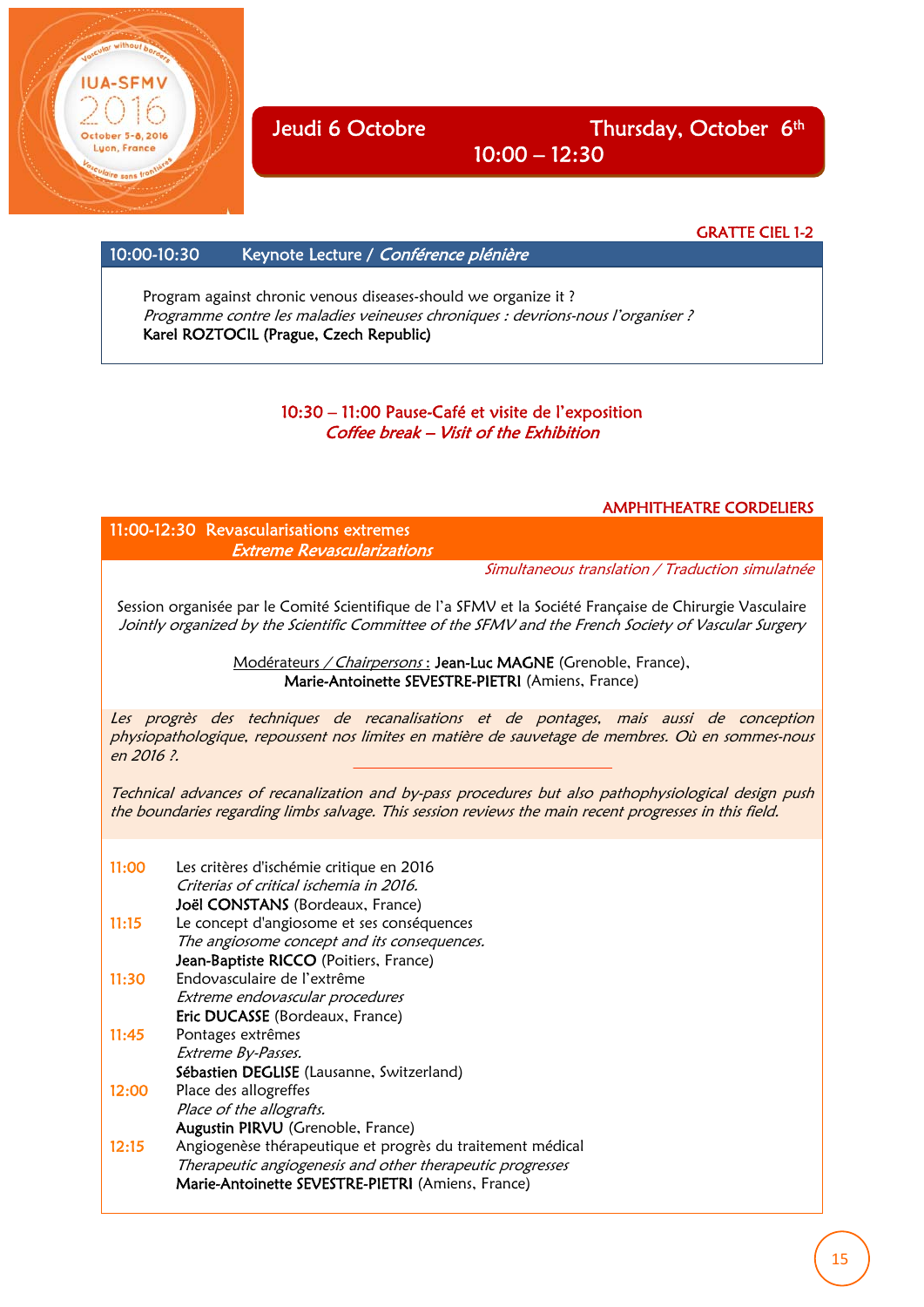October 5-8, 2016 Lyon, France

## 11:00 – 12:30

#### FORUM 5

í

| 11:00-12:30 Guidelines of the European Society for Vascular Medicine<br>Recommandations de la Société Européenne de Médecine Vasculaire |                                                                                                                                      |
|-----------------------------------------------------------------------------------------------------------------------------------------|--------------------------------------------------------------------------------------------------------------------------------------|
|                                                                                                                                         | Chairpersons / <i>Modérateurs</i> :<br>Adriana VISONA (Castelfranco Veneto, Italy) and Pavel POREDOS (Ljubljana, Slovenia)           |
| 11:00                                                                                                                                   | Peripheral Arterial Diseases Guidelines<br>Recommandations sur la maladie artérielle périphérique<br>Sigrid NIKOL (Hamburg, Germany) |
| 11:30                                                                                                                                   | <b>Raynaud Guidelines</b><br>Recommandations sur le Raynaud.<br>Patrick CARPENTIER (Grenoble, France)                                |
| 12:00                                                                                                                                   | DVT clinical care pathway project<br>Projet de parcours de soins cliniques de la TVP<br>Adriana VISONA (Castelfranco Veneto, Italy)  |

#### BELLECOUR

| 11:00-12:30 | Innovations in the Treatment of Varicose Veins<br>Innovations dans le traitement des varices                                                                                                                                                                                    |
|-------------|---------------------------------------------------------------------------------------------------------------------------------------------------------------------------------------------------------------------------------------------------------------------------------|
|             | Session organized by the / Session organisée conjointement par<br>Latin American Chapter of the IUA and the Latin American Venous Forum                                                                                                                                         |
|             | President: Angelo SCUDERI (Rio de Janeiro, Brazil)<br>Chairpersons / Modérateurs : Jorge ULLOA (Bogota, Colombia),<br>Pedro KOMLOS (Porto Alegre, Brazil), Roberto SIMKIN (Buenos Aires, Argentina)                                                                             |
| 11:00       | The new Latin American therapeutical guidelines in the treatment of chronic venous<br>insufficiency<br>Les nouvelles recommandations thérapeutiques de l'Amérique latine dans le traitement de<br>l'insuffisance veineuse chronique<br>Roberto SIMKIN (Buenos Aires, Argentina) |
| 11:15       | Compression therapy during EVLA of the GSV<br>La compression dans le traitement laser de la grande saphène<br>Ruben VELLETAZ (Buenos Aires, Argentina)                                                                                                                          |
| 11:30       | 10 tips for a better sclerotherapy in telangiectasia<br>10 conseils pour une meilleure sclérothérapie des télangiectasies<br>Pedro KOMLOS (Porto Alegre, Brazil)                                                                                                                |
| 11:45       | Telangiectasia: etiological classification and combined synergic treatment<br>Télangiectasies: classification étiologique et traitement synergique combiné<br><b>Carlos SIMKIN</b> (Buenos Aires, Argentina)                                                                    |
| 12:00       | Rates of occlusion with sclerosing foam in GSV: 3 year follow-up<br>Taux d'occlusion de la grande saphène après échosclérose mousse: suivi à 3 ans<br>Jorge Hernando ULLOA (Bogota, Colombia)                                                                                   |
| 12:15       | New advances in the diagnosis and treatment of Klippel - Trenaunay syndrome<br>Nouvelles avancées dans le diagnostic et le traitement du syndrome de Klippel - Trénaunay<br>Roberto SIMKIN and Carlos SIMKIN (Buenos Aires, Argentina)                                          |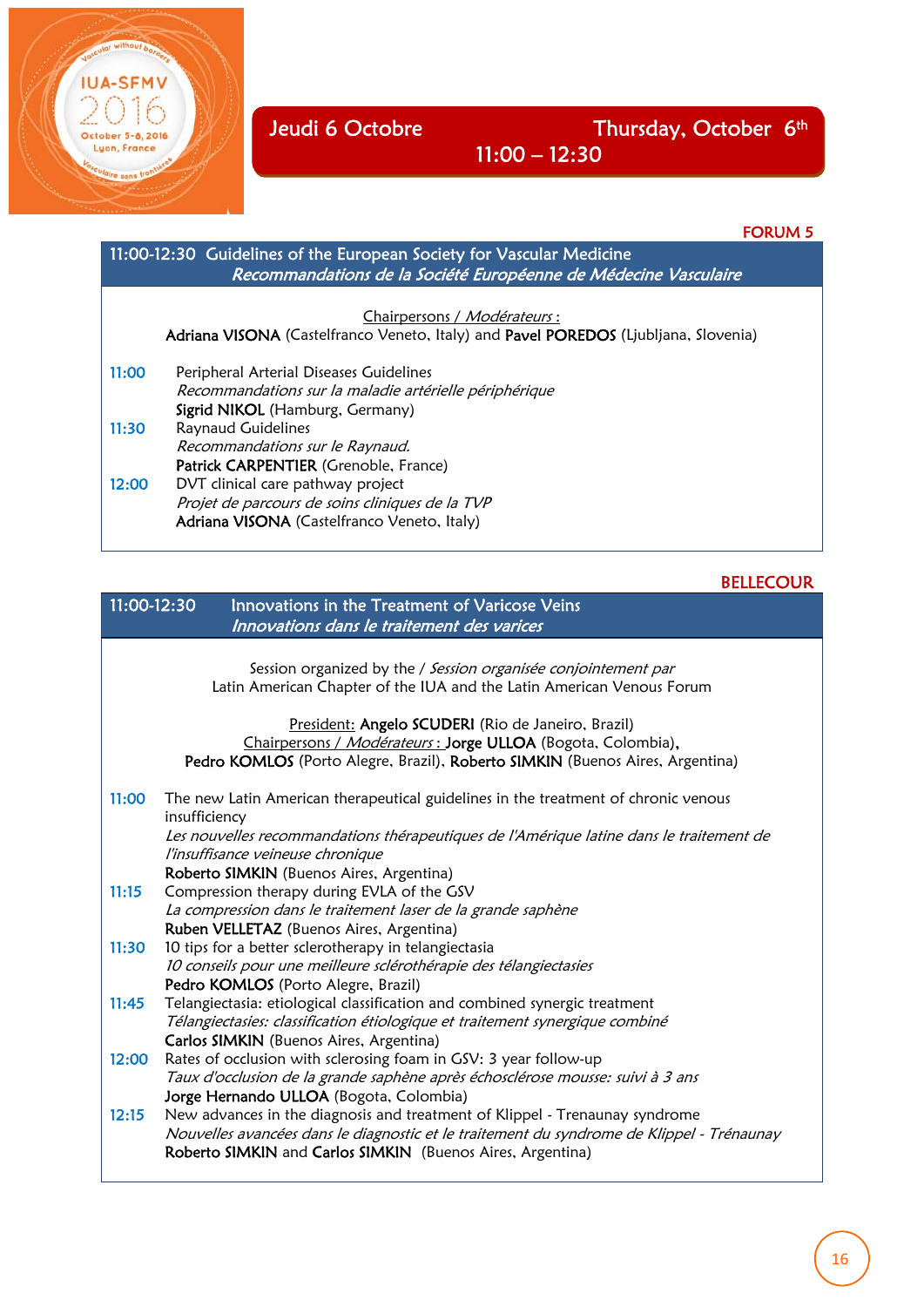October 5-8, 2016 Lyon, France

í

## 11:00 – 13:00

|                    | TETE D'OR 2                                                                                                                                                                                                                                                                    |
|--------------------|--------------------------------------------------------------------------------------------------------------------------------------------------------------------------------------------------------------------------------------------------------------------------------|
| 11:00-13:00        | Session Infirmier(e)s 2ème partie / Vascular Nurses Plenary Session 2                                                                                                                                                                                                          |
|                    |                                                                                                                                                                                                                                                                                |
|                    | Modérateurs / Chairpersons :                                                                                                                                                                                                                                                   |
|                    | Christine GRASMUCK (Montluel, France), Florence TIBERGHIEN-CHATELAIN (Besançon, France)                                                                                                                                                                                        |
| 11 <sub>h</sub> 00 | Les anticoagulants aujourd'hui : Table ronde autour des HBPM, AVK et AOD.<br>Anticoagulants today: round table on LMWH, AVK and direct oral anticoagulants.<br>Judith CHATRON (Saint-Etienne, France), Hélène DESMURS (Lyon, France),<br>Jean-Pierre LAROCHE (Avignon, France) |
| 11h30              | Microcirculation (TcPO2, PGO, PPc) et Macro-circulation (IPS) : intérêt dans la prise en charge<br>des plaies<br>Microcirculation (TcPO2, TBP, SPP) et Macro-circulation (ABI): value in the wound treatment.<br>Nathalie LOSETO (Grenoble, France)                            |
| 12h00              | Traitement par oxygénothérapie hyperbare<br>Hyperbaric oxygen therapy.<br>Thierry JOFFRE (Lyon, France)                                                                                                                                                                        |
| 12h30              | IDE mobile référente en plaies : sa place au sein de l'établissement<br>Skilled mobile nurse in wounds : her place inside the institution.<br>Rose SONZOGNI (Lyon, France)                                                                                                     |
| 12h45              | Education thérapeutique du patient artériopathe<br>Therapeutic education of patients with arteriopathy.<br>Carole BRESSE (Grenoble, France)                                                                                                                                    |

## GRATTE CIEL 1-2

| $11:00-12:30$ | Vascular Diseases in the Middle East                                            |
|---------------|---------------------------------------------------------------------------------|
|               | Maladies vasculaires au Moyen-Orient                                            |
|               | Session organized by the Orient Society for Vascular Surgery                    |
|               | Session organisée par la Société Orientale de Chirurgie Vasculaire              |
| 11:00         | Middle East Vascular entities, what is special.                                 |
|               | Maladies vasculaires au Moyen Orient : quelles différences ?                    |
|               | Louy ALTARAZI (Damascus, Syria)                                                 |
| 11:15         | Bizarre thrombosis: medical background                                          |
|               | Thromboses bizarres : le contexte médical                                       |
|               | Hanan HAMED (Cairo, Egypt)                                                      |
| 11:30         | Buerger's disease in Orient                                                     |
|               | La maladie de Buerger en Orient                                                 |
|               | Hadi MODAGHEGH (Mashhad, Iran)                                                  |
| 11:45         | Pelvic congestion syndrome in Orient, prevalence study and approach.            |
|               | Le syndrome de congestion pelvienne en Orient : approche et étude de prévalence |
|               | Louy ALTARAZI (Damascus, Syria)                                                 |
| 12:00         | CVD in K.S.A, prevalence study.                                                 |
|               | Maladies veineuses chroniques en Arabie Saoudite : étude de prévalence          |
|               | Mahmud SALAH (Jedda, Saudi Arabia)                                              |
| 12:15         | Buerger's disease, endovascular approach                                        |
|               | Maladie de Buerger : approche endovasculaire.                                   |
|               | Lanfroi GRAZIANI (Brescia, Italy)                                               |
|               |                                                                                 |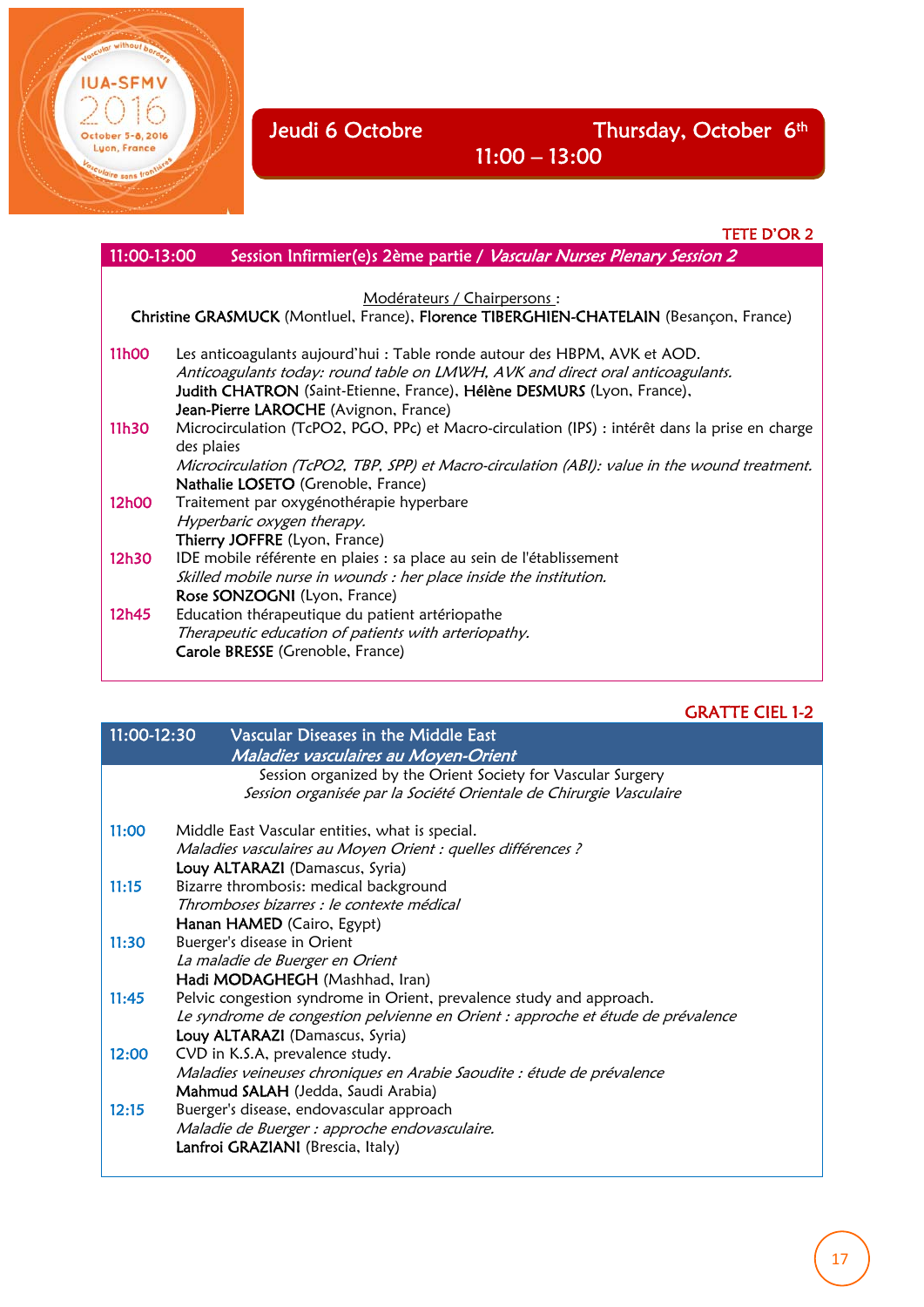October 5-8, 2016 Lyon, France

Jeudi 6 Octobre Thursday October 6<sup>th</sup>

11:00 – 14:00

#### ZONE E-POSTERS / E-POSTERS AREA

|         | 12:30-13:30 Session commentée SFMV 1 de e-posters                                                                                                                                                                                                                                          |
|---------|--------------------------------------------------------------------------------------------------------------------------------------------------------------------------------------------------------------------------------------------------------------------------------------------|
|         | <b>SFMV E-posters discussion session 1</b>                                                                                                                                                                                                                                                 |
| PSFMV01 | Contribution du score de risque cardio-vasculaire à la rigidité artérielle des sujets<br>drépanocytaires (homozygotes et hétérozygotes) sénégalais par rapport à la viscosité<br>sanguine et au stress oxydant.<br>Vincent OUEDRAOGO (Dakar, Sénégal), R. SOLETI, I. SIGNOLET, M. DIAW, M. |
|         | HALLAB, R. ANDRIANTSITOHAINA, A. BA, G. LEFTHERIOTIS                                                                                                                                                                                                                                       |
| PSFMV02 | Efficacité du sevrage tabagique avec la cigarette électronique dans la maladie de Buerger<br>Olivier STIVALET (Brest, France), M.A. PISTORIUS, O. ESPITIA, L. BRESSOLLETTE                                                                                                                 |
| PSFMV03 | Prévalence de l'artériopathie oblitérante des membres inférieurs chez la population<br>hypertendus.                                                                                                                                                                                        |
| PSFMV04 | Nadjat BELHADJ (Sidi Bel Abbès, Algérie), A. LAHMER, M. BROURI<br>Etude pilote : évaluation de la distance de marche maximale du patient artériopathe<br>des membres inférieurs                                                                                                            |
| PSFMV05 | Cellia LEBEUF (Besançon, France), Samuel BELIARD<br>La prévalence de la sténose athéromateuse des artères rénales chez le polyartériel<br>hypertendu                                                                                                                                       |
| PSFMV06 | R. MERGHIT (Constantine, Algérie), A. TRICHINE<br>Les pontages distaux pour sauvetage des membres                                                                                                                                                                                          |
|         | Othman ZIZI (Fès, Maroc), Abdellatif BOUARHROUM                                                                                                                                                                                                                                            |
| PSFMV07 | Syndrome de Leriche : mode d'entrée dans un Syndrome des Anticorps<br>Antiphospholipides (SAPL)                                                                                                                                                                                            |
|         | Jessie RISSE (Nancy, France), Thomas BUSATO, Charlène VIGOUROUX, Stéphane<br>ZUILY, Denis WAHL                                                                                                                                                                                             |
| PSFMV08 | Issue fatale d'une maladie de Takayasu. A propos d'une présentation inhabituelle.<br>Hanane SAYAD (Alger, Algérie), S. GHEBGHOUB, Z. FENNOUH, H. CHERDOUD, R.<br>BOULARAS, KEBIRI, BOULEMTERFAS, OUHACHI, BOUTMER, HABBOUCHI                                                               |
| PSFMV09 | Syndrome d'apnées du sommeil et hypertension artérielle : association fortuite ou lien<br>physiopathologique?                                                                                                                                                                              |
| PSFMV10 | H. LATTAFI (Alger, Algérie), S. ZEKRI, S. HAMMOUNI, M. BROURI<br>Les complications thrombotiques au cours de la Thrombocytémie essentielle et La<br>mutation JAK2 617F. A propos de 5 cas.<br>Hanane SAYAD (Alger, Algérie), Rahima SAHKI, Samia MESSOUCI, Ziloukha                        |
| PSFMV11 | FENNOUH, Hakima MAKED, Souad GHEBGHOUB, Rabah BOULARAS.<br>Fistule artério-veineuse rénale sur tumeur rétro-péritonéale<br>N. LANASRI (Alger, Algérie), A. CHIBANE, M. FOUGHALI, A. BIAD                                                                                                   |
| PSFMV12 | Atteintes artério-veineuses graves au cours de la maladie de Behcet : à propos de 7 cas<br>C. OUARAB-RACHEDI (Alger, Algérie), S. TIBAOUI, S. BOUMEDINE, S. AYOUB                                                                                                                          |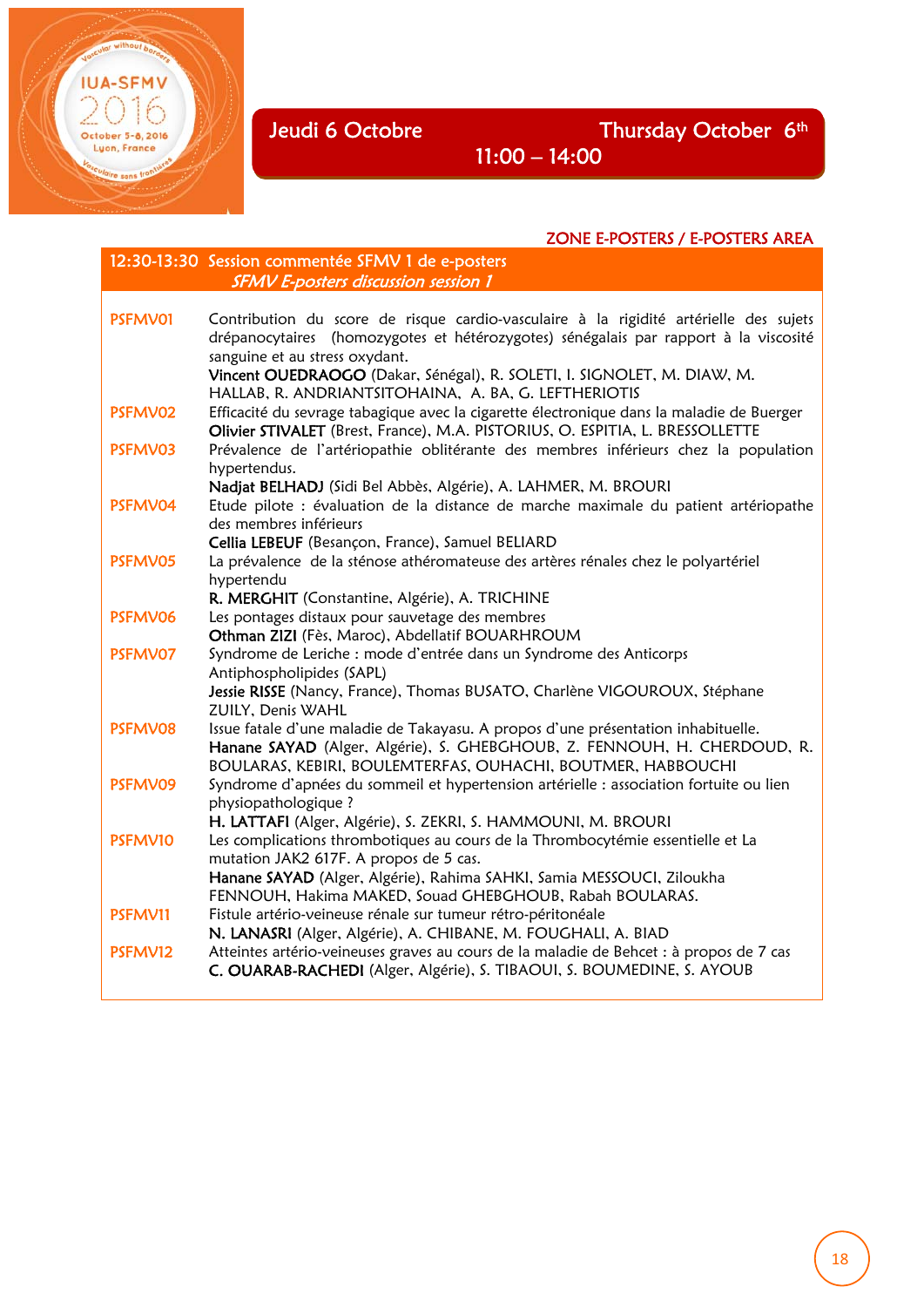October 5-8, 2016 Lyon, France

Jeudi 6 Octobre Thursday, October 6<sup>th</sup> 14:00 – 16:00

í

|               | E-POSTERS AREA / ZONE E-POSTERS                                                                                                                                                                                                                      |
|---------------|------------------------------------------------------------------------------------------------------------------------------------------------------------------------------------------------------------------------------------------------------|
| 12:30-13:30   | IUA E-Posters discussion session 1                                                                                                                                                                                                                   |
|               | Session commentée UIA 1 de e-posters                                                                                                                                                                                                                 |
|               |                                                                                                                                                                                                                                                      |
| <b>PIUA01</b> | Von Willebrand factor/ADAMS-13 ratio and TNF-α correlate with estimated GFR in patients<br>with CAD                                                                                                                                                  |
|               | Makoto MURATA (Maebashi-city, Japan), Hitosho ADACHI                                                                                                                                                                                                 |
| <b>PIUA02</b> | Sulodexide in the prevention of recurrent dvt: a meta-analysis.                                                                                                                                                                                      |
|               | Jose Bernardo A. CALATRAVA (Quezon City, Philippines), Evelyn A. ESPOSO                                                                                                                                                                              |
| PIUA03        | Abdominal deep vein thrombosis profile in an internal medicine department : A review of<br>70 cases                                                                                                                                                  |
|               | L. BENZAGHOU, S. LARBI, M. FISSAH, A. TEBAIBIA, M. BOUDJELLA, N. OUMNIA, Malika                                                                                                                                                                      |
|               | BOUCELMA (Alger, Algérie)                                                                                                                                                                                                                            |
| PIUA04        | Risk assessment models to predict venous thromboembolism in acutely ill medical inpatients<br>T. MOUMNEH (Angers, France), J. RIOU, E. FRIOU, G. MEYER, D. MOTTIER, P.M. ROY,<br>for the InnoVTE research network and PREVENU study group.           |
| PIUA05        | Quantification of corona phlebectatica with a view to longitudinal studies: the potential of                                                                                                                                                         |
|               | automated image analysis.                                                                                                                                                                                                                            |
|               | F. BECKER (Geneva, Switzerland) P. FOURGEAU, P.-H. CARPENTIER, A. OUCHÈNE                                                                                                                                                                            |
| <b>PIUA06</b> | Venous stenosis- clinical importance, diagnostic and endovascular treatment                                                                                                                                                                          |
|               | M. PETROVA (Sofia, Bulgaria), L. GROZDINSKI, I. PETROV, A. SPASOV                                                                                                                                                                                    |
| PIUA07        | Impact of an educational program on the quality of life of patients with lymphedema: a<br>preliminary evaluation                                                                                                                                     |
|               | Sophie BLAISE (Grenoble, France), B. SATGER, G. PERNOD, C. RICHAUD, B. VILLEMUR,<br>P.H. CARPENTIER                                                                                                                                                  |
| PIUA08        | Low lymphatic pumping pressure in the legs is associated with leg edema and lower quality<br>of life in healthy volunteers                                                                                                                           |
|               | Takaaki SAITO (Hamamatsu, Japan), Naoki UNNO, Naoto YAMAMOTO, Kazunori                                                                                                                                                                               |
|               | INUZUKA, Masaki SANO, Ryouta SUGISAWA, Kazuto KATAHASHI, Tatsurou YATA,<br>Takafumi KAYAMA                                                                                                                                                           |
| <b>PIUA09</b> | Embolization and sclerosing therapy of arterio-venous malformation: our experience.<br>Jaques CLERISSI, Cesare MASSA SALUZZO, Antonio LA ROSA, Elisabetta MOIA, Enza<br>CASTRONOVO, Marco DONDI, Giovanni PICCINELLI, Antonio SCIORTIN, Roberto MOIA |
|               | (Pavia, Italy).                                                                                                                                                                                                                                      |
| <b>PIUA10</b> | Raynaud's phenomenon of the tongue.                                                                                                                                                                                                                  |
|               | Nicolas BREBION, Olivier ESPITIA (Nantes, France), Marc LAMBERT, Elisabeth DIOT,<br>Bertrand LIOGER, Jean-Manuel KUBINA, Marc-Antoine PISTORIUS                                                                                                      |
| PIUA11        | Simultaneous assessment of skin microcirculation and auto-fluorescence to predict<br>cardiovascular dysfunction                                                                                                                                      |
|               | S. SMIRNI (Dundee, United Kingdom), M.P. MACDONALD, F. KHAN                                                                                                                                                                                          |
| <b>PIUA12</b> | High Prevalence of Deep Vein Thrombosis in the first hours after Stroke in young patients<br>with Right to Left Shunt                                                                                                                                |
|               | Francois LUN (Saint-Etienne, France), Asma EL JAOUHARI, Benjamin SEFFERT, Pierre<br>GARNIER, Valérie CHAMBEFORT, Claude COMTET, Christian BOISSIER                                                                                                   |

FORUM 5

12:30-14:00 Symposium de l'Industrie Pharmaceutique Industry Sponsored Symposium

#### BELLECOUR

12:30-14:00 Symposium de l'Industrie Pharmaceutique Industry Sponsored Symposium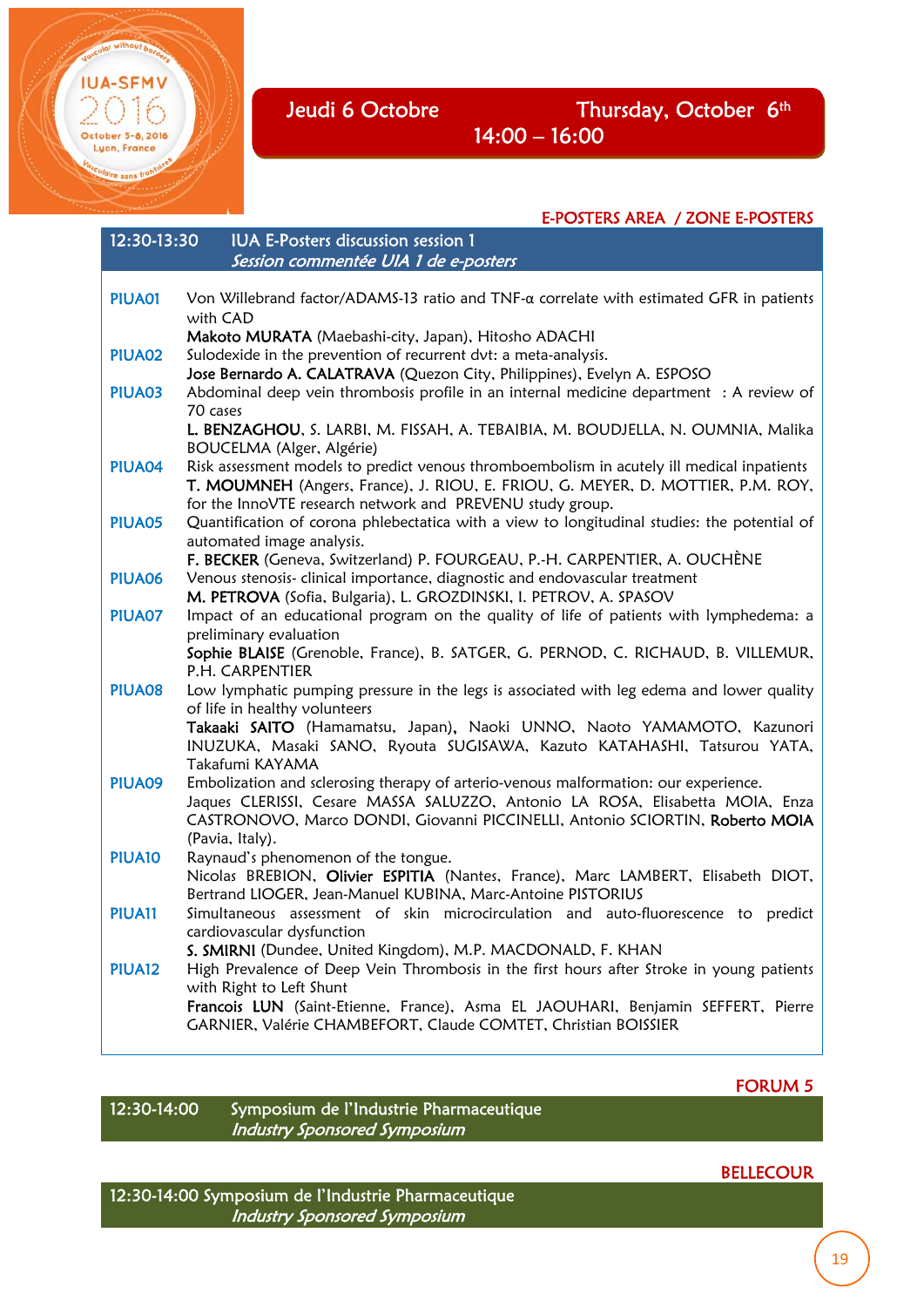# Jeudi 6 Octobre Thursday, October 6<sup>th</sup>

14:00 – 16:00

## AMPHITHEATRE CORDELIERS

14:00-16:00 Gestes vasculaires échoguidés Ultrasound Guided Vascular Procedures

Lyon, France

Simultaneous translation / Traduction simulatnée

Organisé par le Groupe de travail SFMV Ultrasons Organized by the Ultrsound Working Group of the SFMV

Modérateurs / Chairpersons : Antoine DIARD (Langoiran, France). Pascal GIORDANA (Nice, France), Olivier PICHOT (Grenoble, France)

Les gestes vasculaires échoguidés sont à la fois :

- une amélioration du traitement de nombreuses lésions vasculaires

- un thème porteur au niveau international (Prix à Berlin)

- un tremplin pour l'activité endovasculaire des médecins vasculaires

Ultrasound guidance is not only mandatory for most superficial venous procedures, but can also increase the safety of many arterial procedures, especially in the fragile patients

| 14:00 | Guidage des gestes endo-vasculaires : place actuelle et perspective des ultra-sons.<br>Guidance of endovascular procedures : current place and ultrasound perspectives.<br>Antoine DIARD (Langoiran, France) |
|-------|--------------------------------------------------------------------------------------------------------------------------------------------------------------------------------------------------------------|
| 14:20 | Echoguidage des traitements endoveineux                                                                                                                                                                      |
|       | Ultrasound guidance of endovascular treatments.                                                                                                                                                              |
|       | Olivier PICHOT (Grenoble, France)                                                                                                                                                                            |
| 14:40 | Angioplastie échoguidée des accès vasculaires d'hémodialyse                                                                                                                                                  |
|       | Ultrasound guidance angioplasty of vascular accesses of hemodialysis.                                                                                                                                        |
|       | Fabrice ABBADIE (Vichy, France)                                                                                                                                                                              |
| 15:00 | Angioplasties artérielles périphériques: place de l'échoguidage                                                                                                                                              |
|       | Peripheral arterial angioplasties: place of ultrasound guidance.                                                                                                                                             |
|       | Enrico ASCHER (New York, USA)                                                                                                                                                                                |
| 15:30 | Angioplasties échoguidées: un modèle de collaboration médico-chirurgicale ?                                                                                                                                  |
|       | Ultrasound guidance angioplasties : a medical and surgical collaborative model ?                                                                                                                             |
|       | <b>Carmine SESSA</b> (Grenoble, France)                                                                                                                                                                      |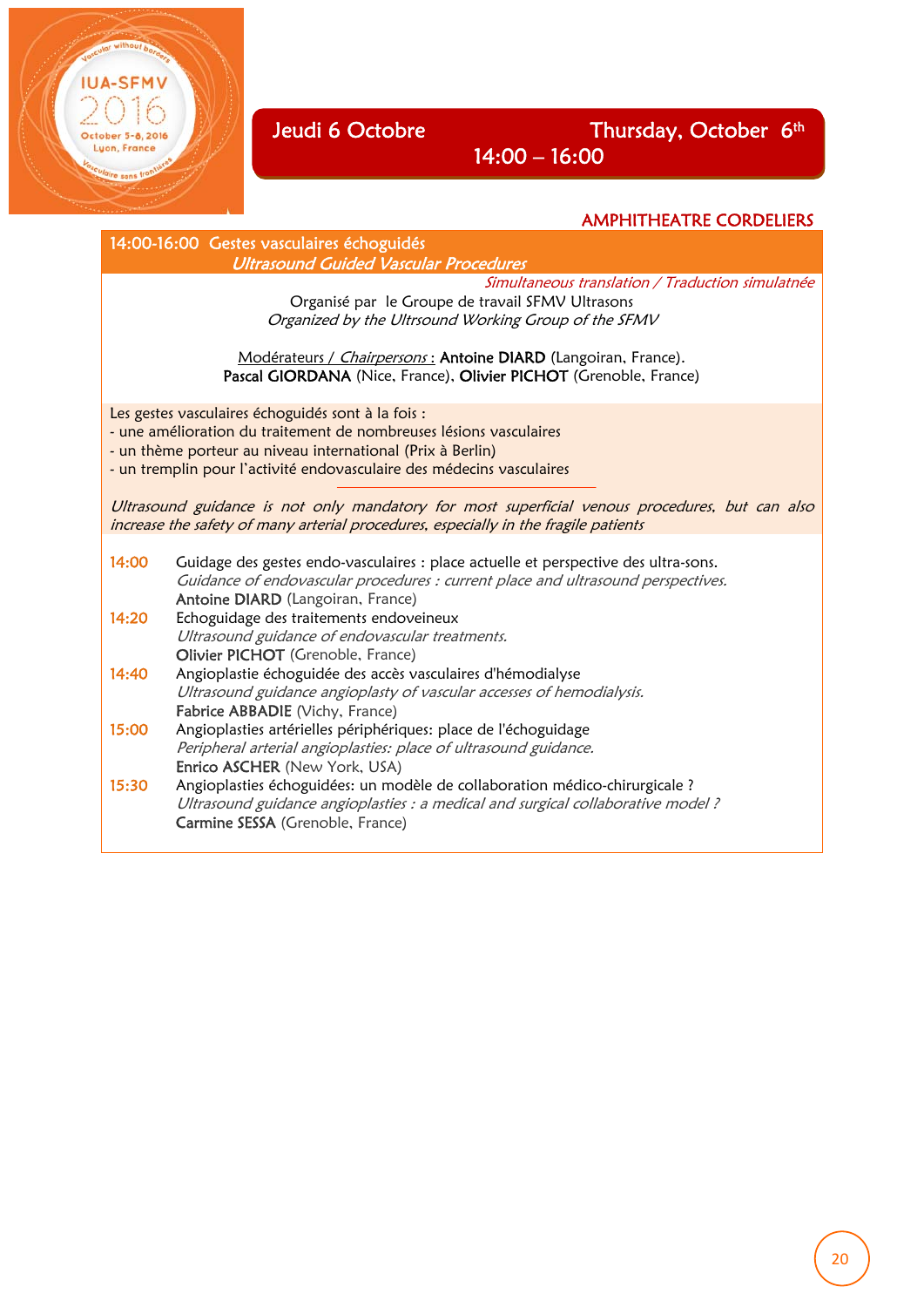

Jeudi 6 Octobre Thursday, October 6<sup>th</sup> 14:00 – 16:00

|             | <b>FORUM 5</b>                                                                                                                                      |
|-------------|-----------------------------------------------------------------------------------------------------------------------------------------------------|
| 14:00-15:30 | <b>Mulltidisciplinary Vascular Centers</b><br>Centres vasculaires multidisciplinaires                                                               |
|             | Session jointly organized by the IUA, the European Society for Vascular Medicine (ESVM) and the<br>European Society of Vascular Surgery (ESVS)      |
|             | Session commune organisée par l'UIA, la Société Européenne de Médecine Vasculaire (ESVM) et la<br>Société Européenne de Chirurgie Vasculaire (ESVS) |
|             | President: Fabrizio BENEDETTI-VALENTINI (Rome, Italy),                                                                                              |
|             | Chairpersons / Modérateurs:                                                                                                                         |
|             | Arkadiusz JAWIEN (Bydgoszcz, Poland), Adriana VISONA (Castelfranco Veneto, Italy)                                                                   |
|             |                                                                                                                                                     |
| 14:00       | Multidisciplinary Vascular Centers: the concept and its implementation                                                                              |
|             | Centres vasculaires multidisciplinaires : le concept et son application                                                                             |
|             | Fabrizio BENEDETTI-VALENTINI (Rome, Italy)                                                                                                          |
| 14:30       | Multidisciplinary Vascular Centers: the Vascular Medicine perspective                                                                               |
|             | Centres vasculaires multidisciplinaires : la vision du médecin vasculaire                                                                           |
|             | Adriana VISONA (Castelfranco Veneto, Italy)                                                                                                         |
| 14:45       | Multidisciplinary Vascular Centers: the Vascular Surgery perspective                                                                                |
|             | Centres vasculaires multidisciplinaires : la vision du chirurgien vasculaire                                                                        |
|             | Stephan ACOSTA (Malmö, Sweden)                                                                                                                      |
| 15:00       | The best care to the vascular patient, every day: the benefits of a multidisciplinary<br>vascular center                                            |
|             |                                                                                                                                                     |
|             | Les meilleurs soins tous les jours pour le patient vasculaire : les avantages d'un centre                                                           |
|             | vasculaire multidisciplinaire                                                                                                                       |
|             | Peter GLOVICZKI (Rochester, USA)                                                                                                                    |
| 15:15       | Other experience in Europe?                                                                                                                         |
|             | Centre vasculaire: une expérience Européenne.                                                                                                       |
|             | Karel ROZTOCIL (Prague, Czech Republic)                                                                                                             |
|             |                                                                                                                                                     |

#### FORUM 5

15:30-16:00 Keynote lecture / Conférence plénière

### BELLECOUR

| 14:00-15:00 | Complex Chronic Limb Edema: A Practical Approach<br>OEdème complexe chronique de jambe : une approche pratique                                                             |
|-------------|----------------------------------------------------------------------------------------------------------------------------------------------------------------------------|
|             | Chairpersons / Modérateurs:<br>Christine MOFFAT (Nottingham, UK), Isabelle QUERE (Montpellier, France)                                                                     |
| 14:00       | The concept of Complex Chronic Limb Edema<br>Le concept de l'oedème complexe chronique de jambe<br>Christine MOFFAT (Nottingham, UK)                                       |
| 14:20       | Complex Chronic Limb Edema: Clinical implications<br>OEdème complexe chronique de jambe : implications cliniques<br>Isabelle QUERE (Montpellier, France)15                 |
| 14:40       | Complex Chronic Limb Edema: Medico-Economic Consequences<br>OEdème complexe chronique de jambe : conséquences médico-économiques<br>Grégoire MERCIER (Montpellier, France) |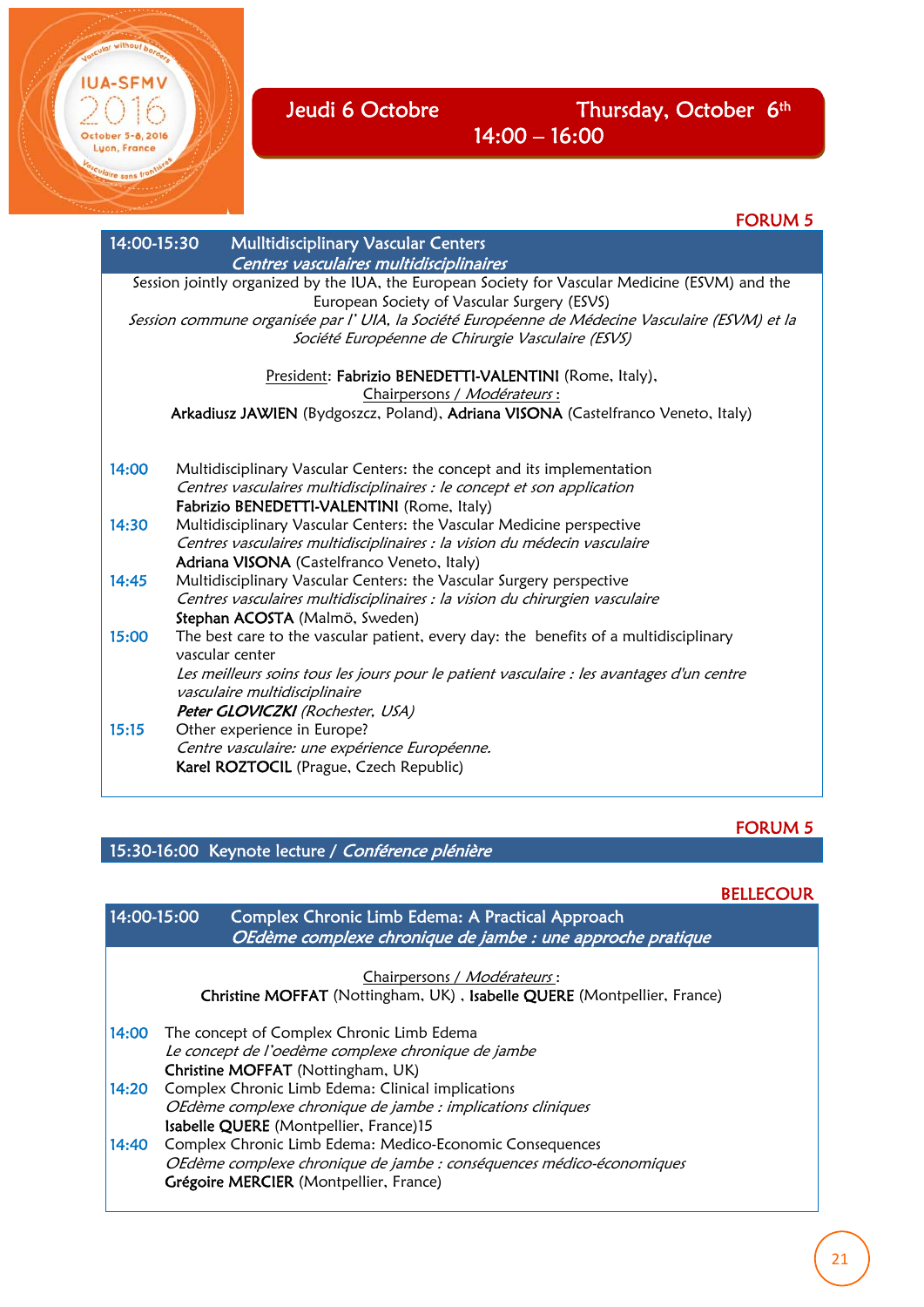

**ILA-SEM** 

Jeudi 6 Octobre Thursday, October 6<sup>th</sup>

15:00 – 18:00

**BELLECOUR** 

15:00-15:30 Keynote lecture / Conférence plénière

**BELLECOUR** 

15:30-16:00 Keynote lecture / Conférence plénière

#### TETE D'OR 2

14:00-16:00 Session commune du Collège National Professionnel de Médecine Vasculaire (CNPMV) et du Syndicat National des Médecins Vasculaires (SNMV) Meeting of the National Professional College of Vascular Medicine (CNPMV) and the National Union of Vascular Medicine (SNMV)

#### GRATTE CIEL 1-2

#### 14:00-16:00 Session Interactive Infirmièr(e)s / Interactive Vascular Nurses Session

- Cas cliniques, tests de concordance de Scripts / Clinical cases discussion with concordance scripts tests
- Compression/contention : pour qui, pour quoi, comment ? Compression/contention : for whom, why and how ? Anne TISSOT, Olga PITIOT (Villeurbanne, France)
- Plaies : gestion de la détersion et des exsudats. Wounds : cleansing and exsudates management Sophie BLAISE, Anne-France CHAIGNEAU (Grenoble, France)
- Education thérapeutique : les traitements anticoagulants Therapeutic education : anticoagulants treatment Claire GRANGE, Sophie GUERIN (Lyon, France)

16:00–16:30 Pause-Café et visite de l'exposition Coffee break – Visit of the Exhibition

#### AMPHITHEATRE CORDELIERS

16:30-18:00 Editors-in-Chief Session / Session des Rédacteurs en Chef

Simultaneous translation / Traduction simulatnée Chairpersons / Modérateurs :

Patrick CARPENTIER (Grenoble, France), Peter GLOVICZKI (Rochester, USA)

During this session, the Editors-in-Chief of the main Vascular Journals will comment the ten best papers they have published during the last year according to their own personal choice. A unique opportunity to get better acquainted with the personality of our journals and their spiritus rectors.

Lors de cette session, les Rédacteurs en Chef des principales revues du domaine vasculaire commenteront les dix meilleurs articles parus dans l'année en fonction de leur choix personnel. Une occasion unique de faire connaissance avec la personnalité et spécificités des journaux et rédacteurs

- 16:30 Journal of Vascular Surgery Peter GLOVICZKI (Rochester, USA)
- 16:50 European Journal of Vascular and Endovascular Surgery Ross NAYLOR (London, UK)
- 17:10 International Angiology
- Andrew NICOLAIDES (Nicosia, Cyprus)
- 17:30 VASA. European Journal of Vascular Medicine Andreas CREUTZIG (Hannover, Germany)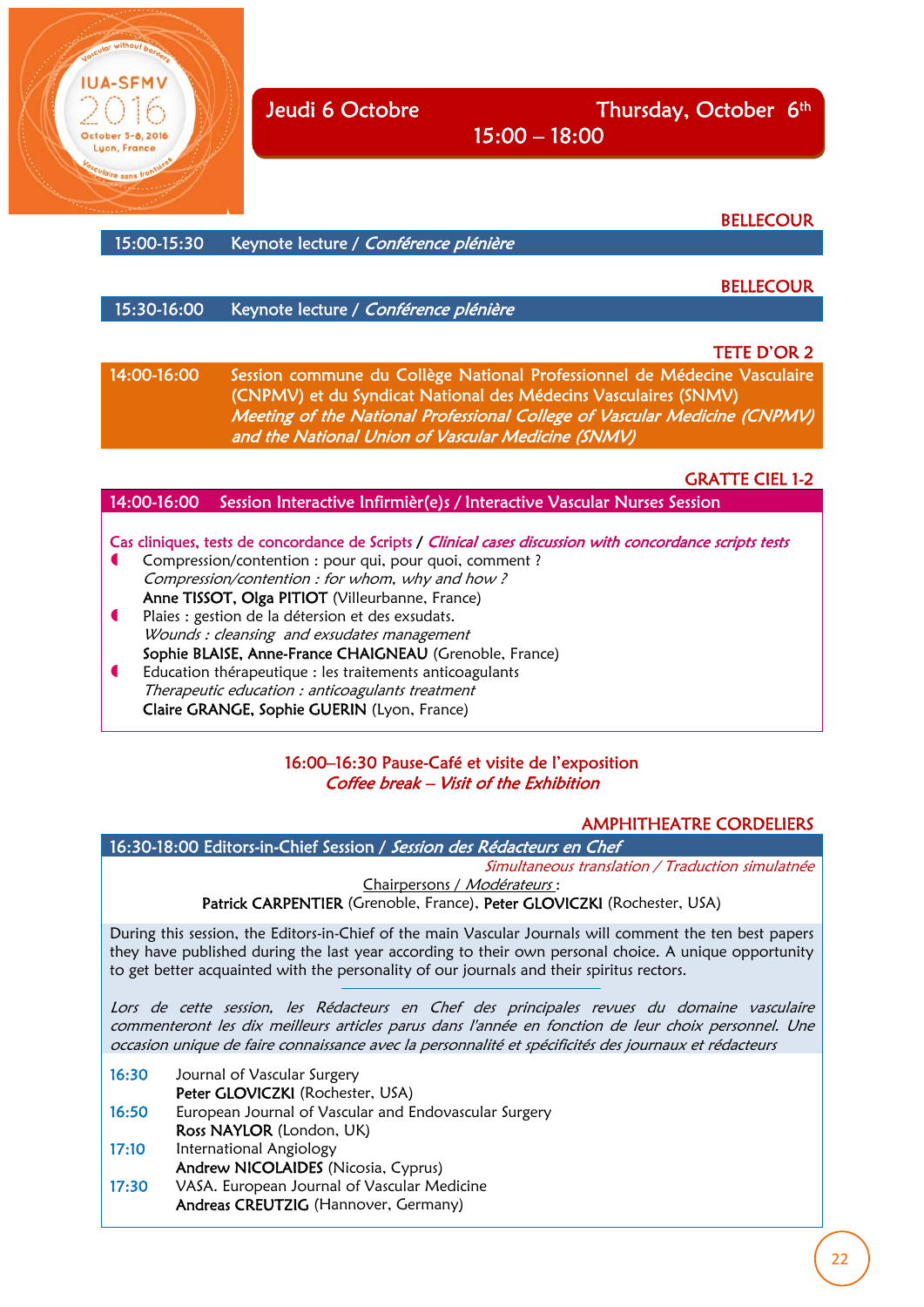Lyon, France

#### FORUM 5

#### 16:30-18:00 Délégation de tâches en médecine vasculaire Delegation of tasks in Vascular Medicine

Organisé par le Groupe de travail SFMV Education thérapeutique du Patient Organized by the SFMV Working Group on Therapeutic Education of patient

Modérateurs / Chairpersons :

Christian BOISSIER (Saint-Etienne, France), Georges LEFTHERIOTIS (Angers, France)

La médecine se pratique de plus en plus en équipe ou en réseau multi-professionnels ce qui conduit à examiner le partage des tâches voire certaines délégations de tâches. Cette problématique nécessite réflexion et expérimentation appliquées à la médecine vasculaire.

Medicine practice is increasingly developing into team or multi-profressional networks, leading to examine the share of tasks or even delegation of some tasks. Vascular Medicine cannot avoid it and requires considerations and experimentation on this issue.

| 16h30 | Cadre économique et règlementaire des délégations de tâches<br>Regulatory framework of tasks delegations.                                                                           |
|-------|-------------------------------------------------------------------------------------------------------------------------------------------------------------------------------------|
|       | Stéphane BILLON (Paris, France)                                                                                                                                                     |
| 16h45 | Quelles tâches cliniques, organisationnelles, techniques déléguer en médecine vasculaire<br>Which clinical, organizational or technical tasks can we delegate in vascular medicine. |
|       | Georges LEFTHERIOTIS (Angers, France)                                                                                                                                               |
| 17h00 | Conditions de formation nécessaires aux délégations de tâches : organisations d'équipes et<br>délégations de tâches                                                                 |
|       | Necessary educational conditions for tasks delegations. Organization of teams and tasks<br>delegations.                                                                             |
|       | Christian BOISSIER (Saint-Etienne, France)                                                                                                                                          |
| 17h15 | Exemples d'expériences actuels / Examples of today's experiences.                                                                                                                   |
|       | <b>Claude REINHOLD</b> (Altkirch, France)                                                                                                                                           |

#### FORUM 5

**BELLECOUR** 

#### 18:00-18:30 General Assembly of the SFMV

| 16:30-18:00 | Vascular Diseases. Particularities in Women<br>Maladies vasculaires : particularités chez la femme                                                                                                             |
|-------------|----------------------------------------------------------------------------------------------------------------------------------------------------------------------------------------------------------------|
|             | Chairpersons / Modérateurs:<br>Anne LONG (Lyon, France), Pavel POREDOS (Ljubljana, Slovenia)                                                                                                                   |
| 16:30       | Peripheral arterial diseases.<br>Artériopathie des membres inférieurs.<br>Alessandra BURA-RIVIERE (Toulouse, France)                                                                                           |
| 16:45       | Venous thrombo-embolic diseases.<br>Maladie veineuse thrombo-embolique.<br>Marie-Antoinette SEVESTRE-PIETRI (Amiens, France)                                                                                   |
| 17:00       | Hypertension and pregnancy. Guidelines from the French Society of Hypertension.<br>Hypertension artérielle et grossesse : recommandations de la Société Française<br>d'Hypertension<br>Jacques BLACHER (Paris) |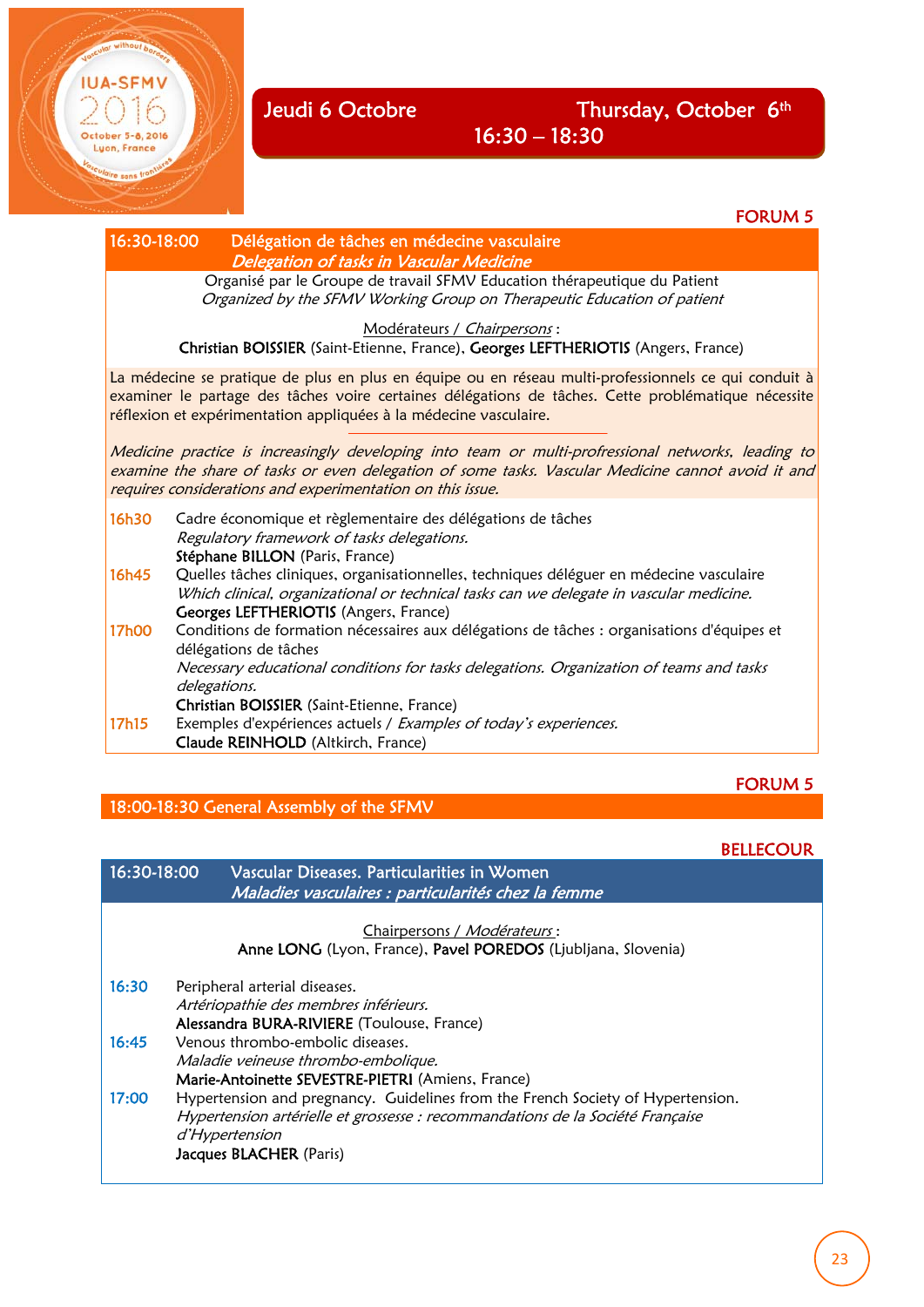



17:15 Aortic and peripheral arterial vascular surgery. Chirurgie vasculaire aortique et périphérique Nellie DELLA SCHIAVA (Lyon, France), Antoine MILLON (Lyon, France) 17:30 Vascular acrosyndromes. Acrosyndromes vasculaires Pavel POREDOS (Ljubljana, Slovenia) 17:45 Take home message. Anne LONG (Lyon, France), Pavel POREDOS (Ljubljana, Slovenia)

#### BELLECOUR

## 18:00-18:30 General Assembly of the International Union of Angiology

#### TETE D'OR 2

| 16:30-18:00 | IUA free paper Session 05 : Venous ThromboEmbolic Disease : Diagnosis<br>Session UIA de communications libres 05 : MTEV : Diagnostic                                                                                                                                                                                                                                                                |
|-------------|-----------------------------------------------------------------------------------------------------------------------------------------------------------------------------------------------------------------------------------------------------------------------------------------------------------------------------------------------------------------------------------------------------|
| 16:30       | From varicose veins to deep venous thrombosis<br>Pavel POREDOŠ (Ljubljana, Slovenia), Ana SPIRKOSKA                                                                                                                                                                                                                                                                                                 |
| 16:40       | Thrombophilia testing results after a first venous thromboembolic event in selected and<br>unselected patients<br>Jana HIRMEROVA (Pilsen, Czech Republic), Jitka SEIDLEROVA, Ivan SUBRT, Jitka<br>SLECHTOVA                                                                                                                                                                                         |
| 16:50       | D-dimer use and PE diagnosis in emergency units: why is there such a difference in PE<br>prevalence between Europe and the USA?<br>Gilles PERNOD (Grenoble, France), Jeffrey CATERINO, Maxime MAIGNAN, Cindy TISSIER,<br>Jeannine KASSIS, John LAZARCHICK, on behalf of the DIET study group                                                                                                        |
| 17:00       | Elastography a new diagnostic tool for venous thrombosis.<br>Giovanni ILLOMEI (Cagliari, Italy), Antonello DESOGUS                                                                                                                                                                                                                                                                                  |
| 17:10       | Analysis of the anatomical sites of 172 lower-limb venous thrombosis occurring in a hormonal<br>context in 996 young women<br>Claire LE HELLO (Caen, France), S. NATIVELLE, E. LACAZE, R. MORELLO, M.-T. BARRELLIER                                                                                                                                                                                 |
| 17:20       | Incidence of Deep Venous Thrombosis of Lower Extremities in Patients with Pulmonary<br>Thromboembolism - Unicenter Experience<br>Polya ANTOVA, Boryana MINKOVA, Natalya STOEVA, Milena STANEVA (Sofia, Bulgaria),<br>Tsvetomir TSVETANOV                                                                                                                                                            |
| 17:30       | Profiling of hypercoagulability for the identification of high VTE risk patients with lung<br>adenocarcinoma. The ROADMAP study.<br>Grigorios GEROTZIAFAS (Paris, France), Ilias EVMORFIADIS, Janine WALENGA, Evi<br>KALODIKI, Paraskevi BOURA, Aurèlie ROUSSEAU, Andriani CHARPIDOU, Ioannis GIOZOS,<br>Patrick VAN DREDEN, Kostantinos SYRIGOS, Annette K LARSEN, Jawed FAREED, Ismail<br>ELALAMY |
| 17:40       | A new Risk Assessment Model for VTE in ambulatory patients with lung adenocarcinoma on<br>chemotherapy. The ROADMAP study.<br>Grigorios GEROTZIAFAS (Paris, France), Ilias EVMORFIADIS, Janine WALENGA, Paraskevi<br>BOURA, Aurèlie ROUSSEAU, Andriani CHARPIDOU, Ioannis GIOZOS, Patrick VAN DREDEN,<br>Kostantinos SYRIGOS, Annette K LARSEN, Jawed FAREED, Ismail ELALAMY                        |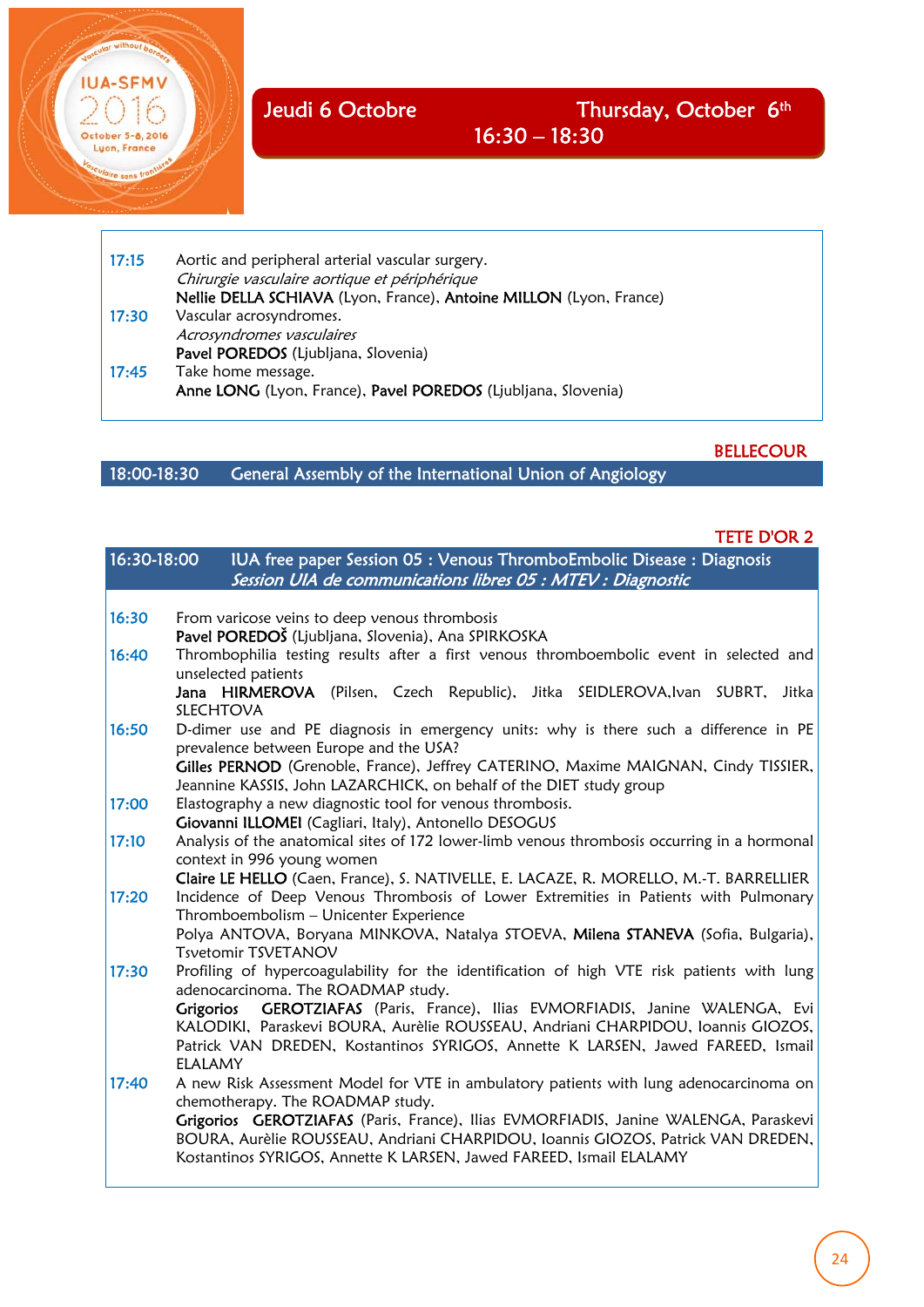

 $5 - 8, 2016$ Lyon, France

Jeudi 6 Octobre Thursday, October 6<sup>th</sup> 16:30 – 18:00

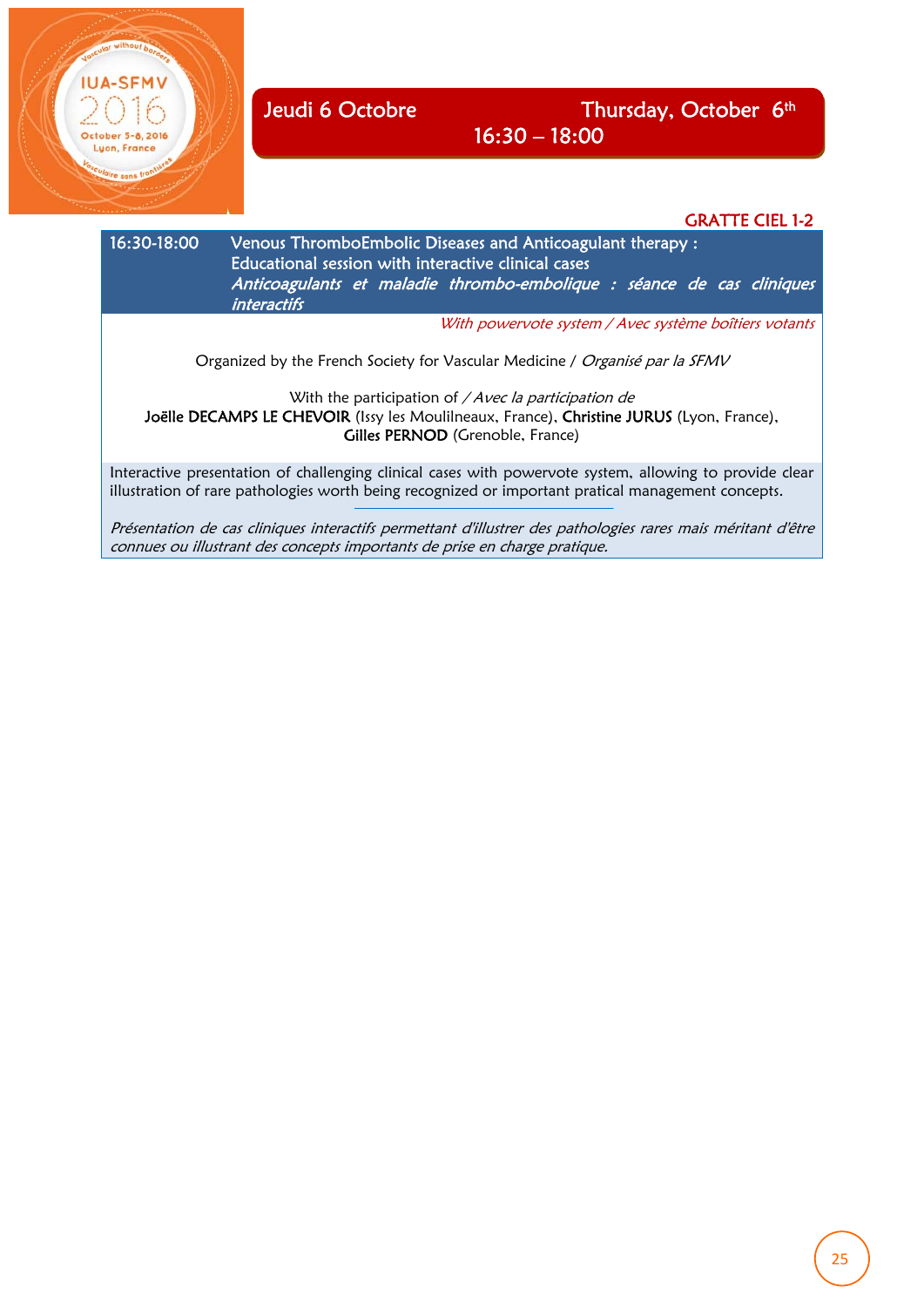Vendredi 7 Octobre Friday, October 7<sup>th</sup>

08:30 – 10:40

AMPHITHEATRE CORDELIERS 08:30-10:30 Heparin Centennial Symposium: A Century of Scientific Fascination and Clinical Implementation - Part I L'Héparine a 100 ans ! Un siècle de Fascination Scientifique et de Développement Clinique (1ère partie) Simultaneous translation / Traduction simultanée Program Directors / Directeurs de programme : Jeanine WALENGA, Debra HOPPENSTEADT (Maywood, USA) Chairpersons / Présidents de séance : Sylvia HAAS (Munich, Germany), Patrick CARPENTIER (Grenoble, France) Moderator / Modérateur : Karel ROZTOCIL (Prague, Czech Republic)

This symposium is jointly developed by the North American Chapter of the International Union of Angiolgy and the European Venous Forum under the auspices of the Hemostasis and Thrombosis Research Unit of the Department of Pathology at Loyola University Chicago HSD. Heparin and related drugs such as the low molecular weight heparin have continued to provide therapeutic options for the management of thrombotic and vascular disorders for over 75 years. Beside their clinical use the foundations of Hemostasis and Thrombosis are based on concepts and observations on the therapeutic effects and mechanisms of these drugs. The advances in the understanding of heparin function and the expanded indications for these agents will continue to emerge in coming years. It is the purpose of this scientific forum to review and update the current progress and discuss future projections. This symposium is partially supported by unrestricted educational grant by Aspen Pharma. For further information related to this program please contact Ms. Erin Erickson at 708-216-3262 or ehealyerickson@luc.edu.

Ce symposium a été mis au point conjointement par le Chapitre Nord-Américain de l'IUA et l'European Venous Forum, sous les auspices de l'Unité de Recherche sur l'Hémostase et la Thrombose du Département de Pathologie de l'Université Loyola de Chicago. L'héparine et les médicaments dérivés comme les héparines de bas poids moléculaire ont continuellement apporté des options thérapeutiques nouvelles pour la prise en charge des pathologies thrombotiques et vasculaires depuis plus de 75 ans. En dehors de la clinique, les concepts de l'Hémostase et de la Thrombose se sont construits sur l'observation des effets thérapeutiques et des mécanismes d'action de ces médicaments. Les avancées dans la compréhension du fonctionnement de l'héparine et les indications élargies de ces agents vont continuer à apparaître dans les années à venir. L'objectif de ce forum scientifique est de faire le point sur les progrès actuels et de discuter les projections vers le futur. Ce symposium est partiellement supporté par une subvention sans restriction de l'industrie pharmaceutique. Pour toute information complémentaire concernant ce programme, contacter Mme Erin Erickson (1-708-216-3262 ou ehealyerickson@luc.edu.

| 08:30 | Introduction and Welcome on Behalf of Loyola University<br>Introduction et bienvenue au nom de l'University de Loyola.<br>Margaret CALLAHAN (Maywood, USA)                                                                       |
|-------|----------------------------------------------------------------------------------------------------------------------------------------------------------------------------------------------------------------------------------|
| 08:40 | 100 Years after the Discovery of Heparin. A Journey of Triumph and Turmoil.<br>100 ans après la découverte de l'héparine. Un parcours de triomphes et de bouleversements.<br>Jawed FAREED (Maywood, USA)                         |
| 08:55 | The Pleotropic Effects of Heparins. Clinical Relevance.<br>Les effets pléiotropiques de l'héparine : pertinence clinique<br>Ludovic DROUET (Paris, France)                                                                       |
| 09:10 | From Unfractionated Heparins to Low Molecular Weight Heparins and the Evolution<br>of<br>Synthetic Heparins.<br>De l'héparine non fractionnée aux HBPM et évolution des héparines synthétiques<br>Jeanine WALENGA (Maywood, USA) |
| 09:25 | Heparins: from Pharmacokinetic Properties to Clinical Practice<br>Héparines : des propriétés pharmacocinétiques à la pratique clinique.<br>Patrick MISMETTI (Saint Etienne, France)                                              |
| 09:40 | Glycosaminoglycans and Beyond<br>Les glycosaminoglycanes et au-delà<br>Job HARENBERG (Mannheim, Germany)                                                                                                                         |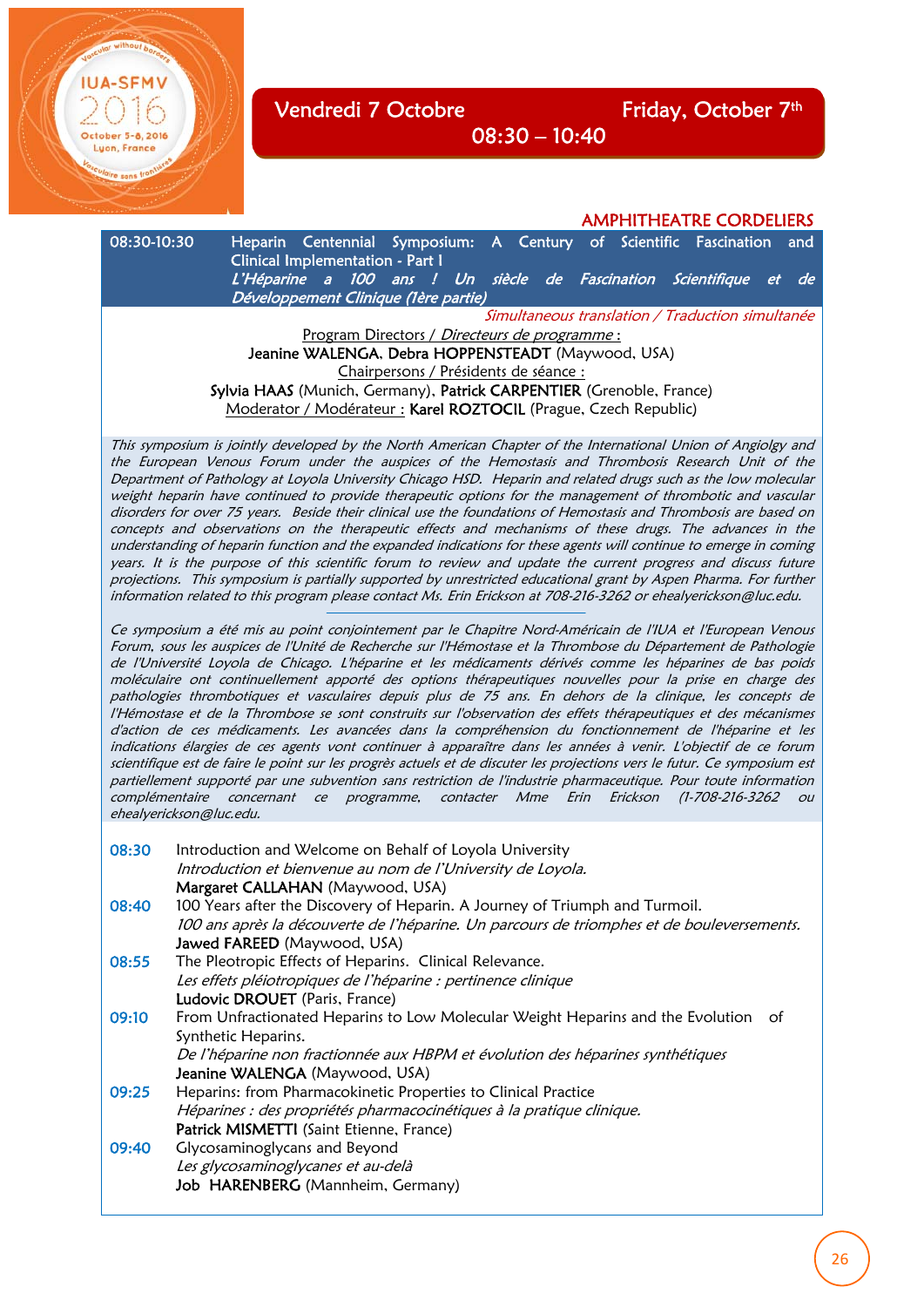**ILIA-SEM** 

October 5-8, 2016 Lyon, France

09:55 The Development of Low Molecular Weight Heparins and Their Impact on VTE Le développement des héparines de bas poids moléculaire et leur impact sur la MTEV Sylvia HAAS (Munich, Germany) 10:10 VTE Prevention with Heparin and other Glycosaminoglycans in Major Orthopedic Surgery Prévention de MTEV avec héparine et les autres glycosaminoglycanes en chirurgie orthopédique majeure Graham TURPIE (Hamilton, Canada) 10:25 Step-Wise Evolution of Heparins and Pentasaccharide. The French Logic. Evolution progressive des héparines et pentasaccharides. La logique française Pierre WILLAIME (Paris, France)

#### FORUM 5

| 08:30-10:00 | Comment s'approprier et appliquer les recommandations internationales ?<br>How to apply and contextualize international guidelines ?                                                                                                                                                            |  |  |  |  |
|-------------|-------------------------------------------------------------------------------------------------------------------------------------------------------------------------------------------------------------------------------------------------------------------------------------------------|--|--|--|--|
|             | Session Francophone de médecine Vasculaire (1 <sup>ère</sup> partie) / French-speaking Vascular Day (1 <sup>st</sup> part)                                                                                                                                                                      |  |  |  |  |
|             | Modérateurs / Chairpersons :<br>Michel DADON (Paris, France), Jean-Pierre LAROCHE (Avignon, France)                                                                                                                                                                                             |  |  |  |  |
| 08:30       | Introduction par le Président de la SFMV (French Society of Vascular Medicine)<br>Gilles PERNOD (Grenoble, France)                                                                                                                                                                              |  |  |  |  |
| 08:36       | SAMEV (Société Algérienne de Médecine Vasculaire / Algerian Society of Vascular Medicine)<br>Critères de l'ACR de la maladie de Takayasu : position de la SAMEV.<br>ACR criteria for Takayasu disease. SAMEV position<br>Ahmed HATRI, Rachida GUERMAZ (Alger, Algeria)                          |  |  |  |  |
| 08:54       | SMMV (Société Marocaine de Médecine Vasculaire / Morocco Society of Vascular Medicine)<br>Recommandations du traitement de la MTEV au cours de la Maladie de Behcet : gestion au<br>quotidien<br>VTED in Behçet disease. From guidelines to everyday practice.<br>Zoubida TAZI (Rabat, Morocco) |  |  |  |  |
| 09:12       | STMV (Société Tunisienne des Maladies Vasculaires / Tunisia Society of Vascular Medicine)<br>Recommandations dans le diabète / Diabetes guidelines<br>Leila HACHMI (Tunisia)                                                                                                                    |  |  |  |  |
| 09:30       | LSVS (Société Libanaise de Chirurgie Vasculaire / Lebanon Society of Vascular Surgery)<br>Prévention de la maladie veineuse thromboembolique chez le patient médical.<br>VTED prophylaxis in the medical patient<br>Raghid KREIDI (Lebanon)                                                     |  |  |  |  |
| 09:48       | SRACV (Société Roumaine d'Angiologie et Chirurgie Vasculaire / Romanian Society of<br>Angiology and Vascular Surgery)<br>Prise en charge de l'AOMI en Roumanie / Management of PAD in Romania<br>Dan OLINIC (Cluj Napoca, Romania)                                                              |  |  |  |  |
| 10:06       | SFMV (Société Française de Médecine Vasculaire / French Society of Vascular Medicine)<br>Confrontation des recommandations dans la prise en charge de l'IVC.<br>Management of CVD. Comparison of International guidelines<br>Anne TISSOT (Lyon, France)                                         |  |  |  |  |
| 10:24       | Evaluation.                                                                                                                                                                                                                                                                                     |  |  |  |  |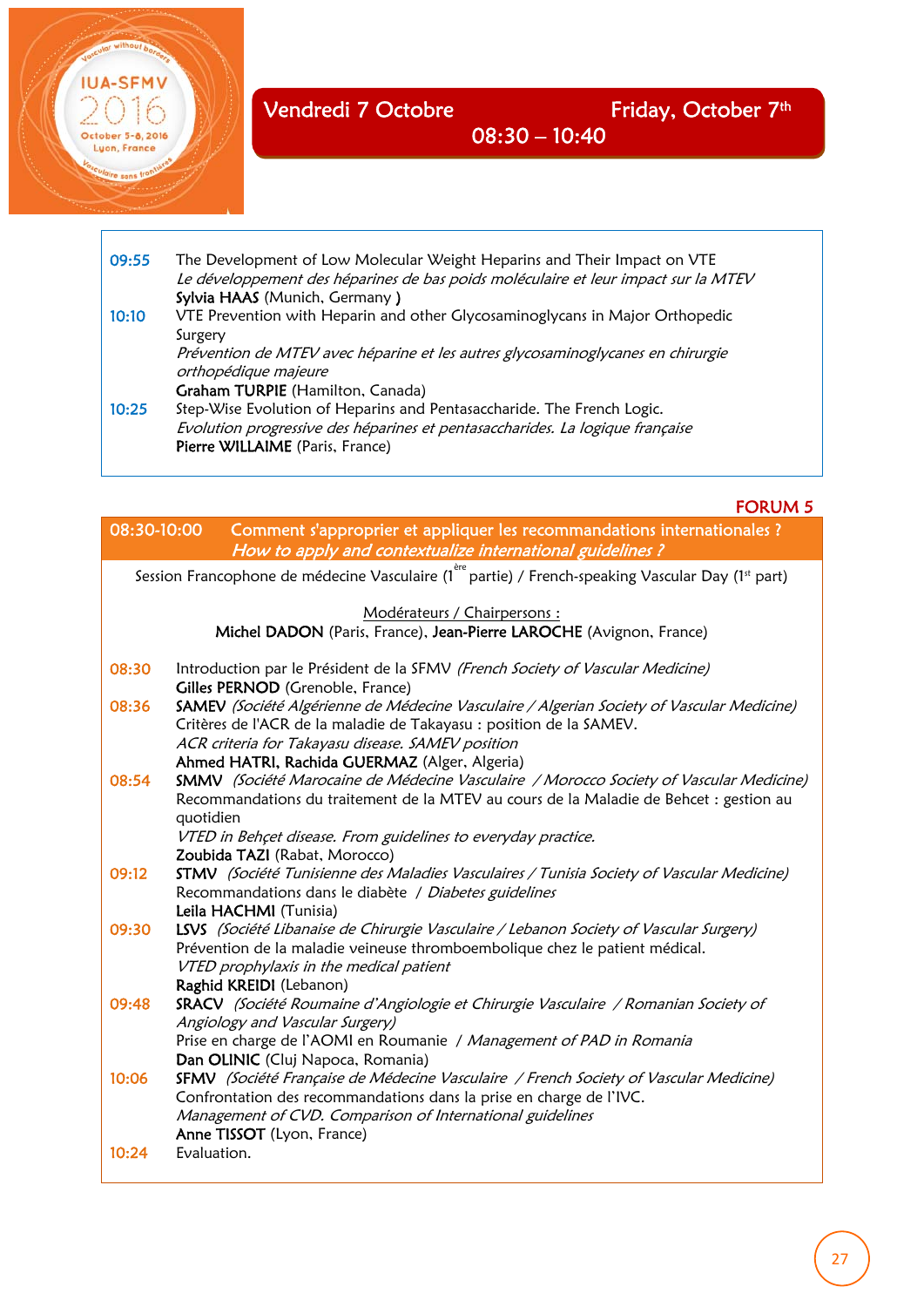**IUA-SFMV** 

October 5-8, 2016 Lyon, France

BELLECOUR 1

| 08:30-10:00 | Session 1 de Communications libres : Pathologie artérielle périphérique<br><b>SFMV</b> free papers Session 1 : Peripheral arterial Disease                                                                                                                                                            |
|-------------|-------------------------------------------------------------------------------------------------------------------------------------------------------------------------------------------------------------------------------------------------------------------------------------------------------|
|             |                                                                                                                                                                                                                                                                                                       |
| 08:30       | Pronostic des patients arteriopathes en fonction du BMI.<br>Meriem TRABELSI, J. MALLOIZEL-DELAUNAY (Toulouse, France), A. BURA- RIVIERE                                                                                                                                                               |
| 08:40       | L'obésité androïde favorise-t-elle une augmentation du diamètre aortique 20 ans plus tard ?<br>Suivi de cohorte (STANISLAS).                                                                                                                                                                          |
|             | Marina PERRI (Nancy, France), Katia SALLOUM, Jessie RISSE, Erwan BOZEC, Olivier<br>HUTTIN, Nicolas GIRERD, Zorha LAMIRAL, Denis WAHL, Jean-Marc BOIVIN                                                                                                                                                |
| 08:50       | Facteurs de risque et type d'atteinte cardiovasculaire du sujet jeune exposé aux drogues. Étude<br>rétrospective cas-contrôle sur 202 patients.<br>Quentin DIDIER (Nantes, France), O. ESPITIA, M. GRALL-BRONNEC, B. PLANCHON, M.-A.                                                                  |
|             | <b>PISTORIUS</b>                                                                                                                                                                                                                                                                                      |
| 09:00       | Infarctus rénal : analyse rétrospective des causes d'une série de 186 cas sur 15 ans<br>Anne-Laure FAUCON (Paris, France), Guillaume BOBRIE, Anne-Sophie JANNOT, Arshid<br>AZARINE, Pierre-François PLOUIN, Michel AZIZI, Laurence AMAR.                                                              |
| 09:10       | Étude de la rigidité artérielle chez les patients exposés au cannabis. Étude prospective sur 21<br>patients.                                                                                                                                                                                          |
|             | Quentin DIDIER (Nantes, France), Olivier ESPITIA, Bernard PLANCHON, Marc-Antoine<br><b>PISTORIUS</b>                                                                                                                                                                                                  |
| 09:20       | Echographie de contraste et suivi des artérites inflammatoires<br>Thomas BUSATO (Nancy, France), A. MARTIN-BERTAUX, J. RISSE, S. ZUILY, D. WAHL                                                                                                                                                       |
| 09:30       | Les antécédents cardiovasculaires, facteur de mauvais pronostic local chez les patients en<br>ischémie critique : registre COPART<br>Ileana DESORMAIS (Limoges, France)                                                                                                                               |
| 09:40       | Caractéristiques cliniques et méthode diagnostique devant une dissection extra-neurologique<br>inexpliquée : 15 cas de diagnostic de segmental arterial mediolysis<br>Jérôme CONNAULT (Nantes, France), M ARTIFONI, L JOURNEAU, P CHAILLOU, C<br>PERRET, A MEURETTE, O ESPITIA, M PISTORIUS, C DURANT |
| 09:50       | Augmentation de la vitesse de marche de patients avec claudication intermittente sur AOMI<br>après 20 séances de rééducation supervisée à la marche.                                                                                                                                                  |
|             | Tristan MIRAULT (Paris, France), Aude CALVALIDO, Marine DELAHAYE, Melissa<br>GOURJAULT, Isabelle MEHRAIK, Veronique ESNAULT, Dorothée BOURGES, Diane<br>FORMELA, Frédéric BOURGEOIS, Lise PRONESTI, Emmanuel MESSAS                                                                                   |
| 10:00       | Purpuras localisés révélateurs d'une infection vasculaire<br>Laura DROUIN (Nantes, France), A.S. BOUREAU, N. ASSERAY, O. KOUTCHER, P.<br>CHAILLOU, M.A. PISTORIUS, J. CONNAULT                                                                                                                        |
| 10:10       | Recherche par échographie doppler d'une sténose de l'artère rénale : recommandations et<br>facteurs prédictifs de la présence d'une sténose serrée : analyse de 450 examens consécutifs                                                                                                               |
|             | Cécile DEJEROME (Pierre Bénite, France), A. LONG, O. BONIN, L. DELAFORCADE, P.<br>LERMUSIAUX, M. LAVILLE, C. GRANGE                                                                                                                                                                                   |
| 10:20       | Progression de l'athérome carotidien et évènements vasculaires : données prospectives d'une<br>cohorte de sujets diabétiques                                                                                                                                                                          |
|             | Charlotte MARSOT (Lyon, France), M. HELFRE, C. THIVOLET, C. GRANGE, J.<br>VOUILLARMET                                                                                                                                                                                                                 |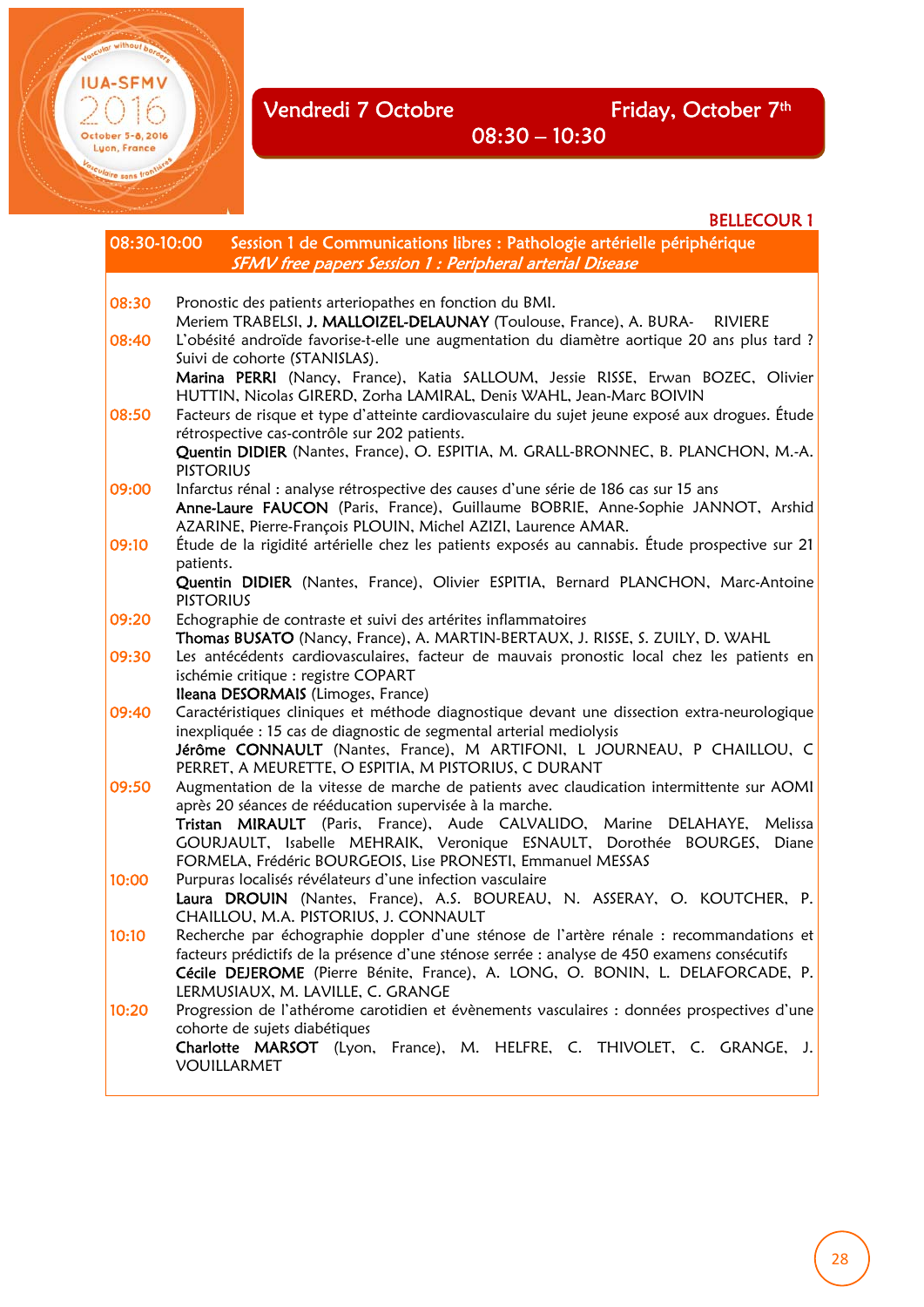

BELLECOUR 2-3 08:30-10:30 Multifocal Atherosclerosis and Cardiovascular Outcome Athérosclérose multifocale et pronostic cardiovasculaire Chairpersons / Modérateurs : Denis CLEMENT (Ghent, Belgium), Salvatore NOVO (Palermo, Italy) 08:30 Preclinical atherosclerosis of carotid arteries and future cardiovascular events Athérosclérose préclinique des artères carotides et incidence des événements cardiovasculaires Pavel POREDOS (Ljubljana, Slovenia) tbc 08:50 The connection between carotid and coronary arteries Les liens entre les artères carotides et coronaires Salvatore NOVO (Palermo, Italy) 09:10 Reduction of ankle brachial index and future cardiovascular events Diminution de l'index de pression systolique (IPS) et événements cardiovasculaires 09:30 Asymptomatic aortic abdominal aneurysm and future cardiovascular events Anévrisme de l'aorte abdominale asymptomatique et événements cardiovasculaires 09:50 Progress in the interventional therapy of carotid and peripheral arterial disease Evolution dans le traitement interventionnel de la maladie artérielle carotidienne et périphérique José FERNANDES E FERNANDES (Lisbon, Portugal) tbc 10:10 Panel discussion / Discussion d'experts.

TETE D'OR 2

|                    |  | 08:30-10:30 Session 2 de Communications libres : MTEV, pathologie veineuse et |  |  |  |
|--------------------|--|-------------------------------------------------------------------------------|--|--|--|
| <b>lymphatique</b> |  |                                                                               |  |  |  |
|                    |  | <b>SFMV</b> free papers Session 2 : VTE, venous and lymphatic diseases        |  |  |  |

| 08:30 | Prise en charge de la thrombose veineuse superficielle spontanée aiguë symptomatique des<br>membres inférieurs de l'adulte en médecine vasculaire libérale<br>Marie-Antoinette SEVESTRE, Denis POUCHAIN, Jean-Luc GILLET, Corinne AMARB,<br>Patrick BLIN, on behalf of the PERSEUS study présentée par Corinne AMAR (Marly le Roi,<br>France)                                                                                                                                                                                                                                                       |
|-------|-----------------------------------------------------------------------------------------------------------------------------------------------------------------------------------------------------------------------------------------------------------------------------------------------------------------------------------------------------------------------------------------------------------------------------------------------------------------------------------------------------------------------------------------------------------------------------------------------------|
| 08:40 | Facteurs de risque de récidive clinico biologique et échographique de la maladie<br>thromboembolique veineuse après un premier épisode de thrombose veineuse profonde<br>proximale Résultats d'une étude prospective sur 195 patients<br>Merryl LOPEZ (Lyon, France), H. DESMURS, P. BUREAU du COLOMBIER, J. BOUCHET, J.<br>NINET, Y. DARGAUD, médecins investigateurs étude Biovasc                                                                                                                                                                                                                |
| 08:50 | L'INR dans la surveillance du traitement Antivitamine K : conception et évaluation d'un outil<br>et d'une fiche pédagogique destinés aux patients<br>Carole DHELENS (Lyon, France), C. ICARD, H. DESMURS-CLAVEL, B. COPPERE, C.<br>PAILLET, C. PICOT, J. NINET, A. JANOLY-DUMENIL                                                                                                                                                                                                                                                                                                                   |
| 09:00 | Evaluation de l'obstruction veineuse résiduelle associée au DASH score dans l'estimation du<br>risque de récidive de MTEV à l'arrêt du traitement<br>C. BROUSSEAU-PROVENCHER, S BLAISE, C SEINTURIER, L TOFFIN, O PICHOT, B ROGER,<br>A BRACHET, C ANTOINE, H RIOM, G FRANCO, D RASTEL, O PICHOT, F BUCCI, JM<br>DIAMAND, C CUMIN, F BALOUL, L TOFFIN, D LEBRUN, MH THENAULT, K OLIVE, S<br>JOSEPH, M BESSON, T BERREMILI, M MARTIN, S DUPAS, MA SEVESTRE, C QUASHIE, P<br>LANOYE, B IMBERT, B SATGER, J YVER AND M FONTAINE.CELINE GENTY- VERMOREL,<br>JL BOSSON, Gilles PERNOD (Grenoble, France) |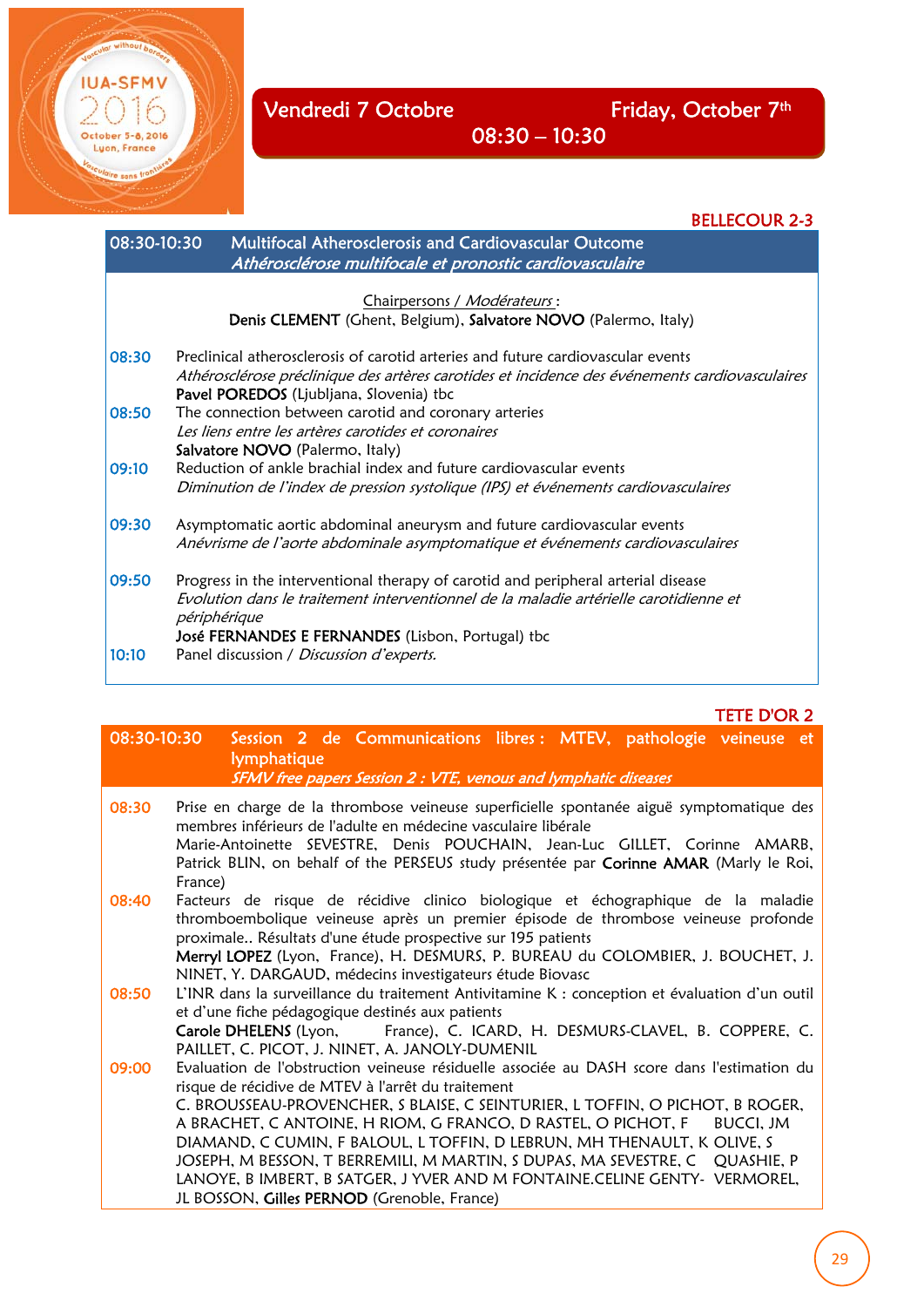lar without bord

**IUA-SFMV** 

October 5-8, 2016<br>Lyon, France

 $\sqrt{2}$ 

| 09:10 | Quantification de la corona phlebectatica dans l'optique d'études longitudinales: le potentiel<br>de l'analysée automatisée d'images |
|-------|--------------------------------------------------------------------------------------------------------------------------------------|
|       | François BECKER (Genève, Suisse), P. FOURGEAU, P.-H. CARPENTIER, A. OUCHENE                                                          |
| 09:20 | Registre SFMV - ODPC MV des procédures de traitement endo-veineux thermique des                                                      |
|       | incontinences de la veine grande saphène ; à propos de 1100 procédures.                                                              |
|       | Gilles MISEREY (Rambouillet, France), C. GAILLARD, P. CHANTEREAU, et les contributeurs :                                             |
|       | J-P. AUDIN, A. AVISSE, S. AZENCOT, P. BAILLY, G. BAUMGARTER, S. BLAIN, P.                                                            |
|       | BLONDEAU, G. BOGE, I. BASTE, J-F. BRACON, R. CAYMAN, A. CHAIB, O. CHAMPION, F.                                                       |
|       | CHANTREL, B. CHAUZAT, P. COMBES, P. DESNOS, A. DIARD, S. DOUEST, S. DUPAS, B.                                                        |
|       | FRIGUL, S. GRACIA, C. HAMEL DESNOS, M. HEVIA, P. JAECK, P. LANOYE, M. LAUSEKER,                                                      |
|       | A. LEBLANC, J-B. LEMANISSIER, J. MARESCAUX, W. MOKADDEM, J-M. MONSALLIER, L.                                                         |
|       | MORAGLIA, G. MULLER, N. NEAUME, P. OUVRY, B. PEYRACHON, C. QUASHIE, P.                                                               |
|       | QUEHE P., G. RAYBAUD, Y. ROUSSIN-BOUCHARD, R. SABBAH, J. SAYS, L. SEIDE, C.                                                          |
|       | SEINTURIER, P. SIEGEL, C. STIRNEMANN, A. TAQUET, A. TISSOT, J-B.VIGUIER                                                              |
| 09:30 | Taux élevés de métallo-protéases matricielles dans le processus cicatriciel des plaies chroniques.                                   |
|       | Revue des preuves cliniques                                                                                                          |
|       | Sylvie MEAUME (Paris, France)                                                                                                        |
| 09:40 | Prise en charge des plaies chroniques avec les pansements inhibiteurs des protéases : une                                            |
|       | évaluation basée sur plus de 10 000 plaies traitées par des professionnels de santé en France et                                     |
|       | en Allemagne<br>J-C. KERIHUEL (Paris, France) présenté par Patricia SENET (Paris, France)                                            |
| 09:50 | Enquête de pratique sur les complications vasculaires des malformations veineuses des                                                |
|       | médecins vasculaires en France                                                                                                       |
|       | H. DESMURS-CLAVEL, M. NOU, H. THIEL, J-P. LAROCHE, V. SOULIER-SOTTO, M-A.                                                            |
|       | SEVESTRE-PIETRI, Les membres du groupe Malformations vasculaires SFMV, Sophie BLAISE                                                 |
|       | (Grenoble, France),                                                                                                                  |
| 10:00 | Efficacité du rivaroxaban dans le syndrome des anticorps antiphospholipides : rapports de cas                                        |
|       | et revue de la littérature                                                                                                           |
|       | Virginie DUFROST (Nancy, France), Jessie RISSE, Denis WAHL, Stéphane ZUILY                                                           |
| 10:10 | Thrombose ou sténoses de la veine cave supérieure, secondaires à la mise en place de                                                 |
|       | chambres implantables. A propos de six cas traités chirurgicalement par voie endovasculaire                                          |
|       | ou chirurgie directe.                                                                                                                |
|       | Jean-Marc FICHELLE (Paris, France), S. SALVI, D. FARGE, D. MACHOVER, J-N. FABIANI                                                    |
| 10:20 | Utilisation combinée d'un système d'électro stimulation neuro musculaire surale associé au                                           |
|       | port d'un dispositif de compression dans le cadre de la récupération post exercice.                                                  |
|       | Samuel BELIARD (Besançon, France), François BIEUZEN, Nicolas TORDI                                                                   |

30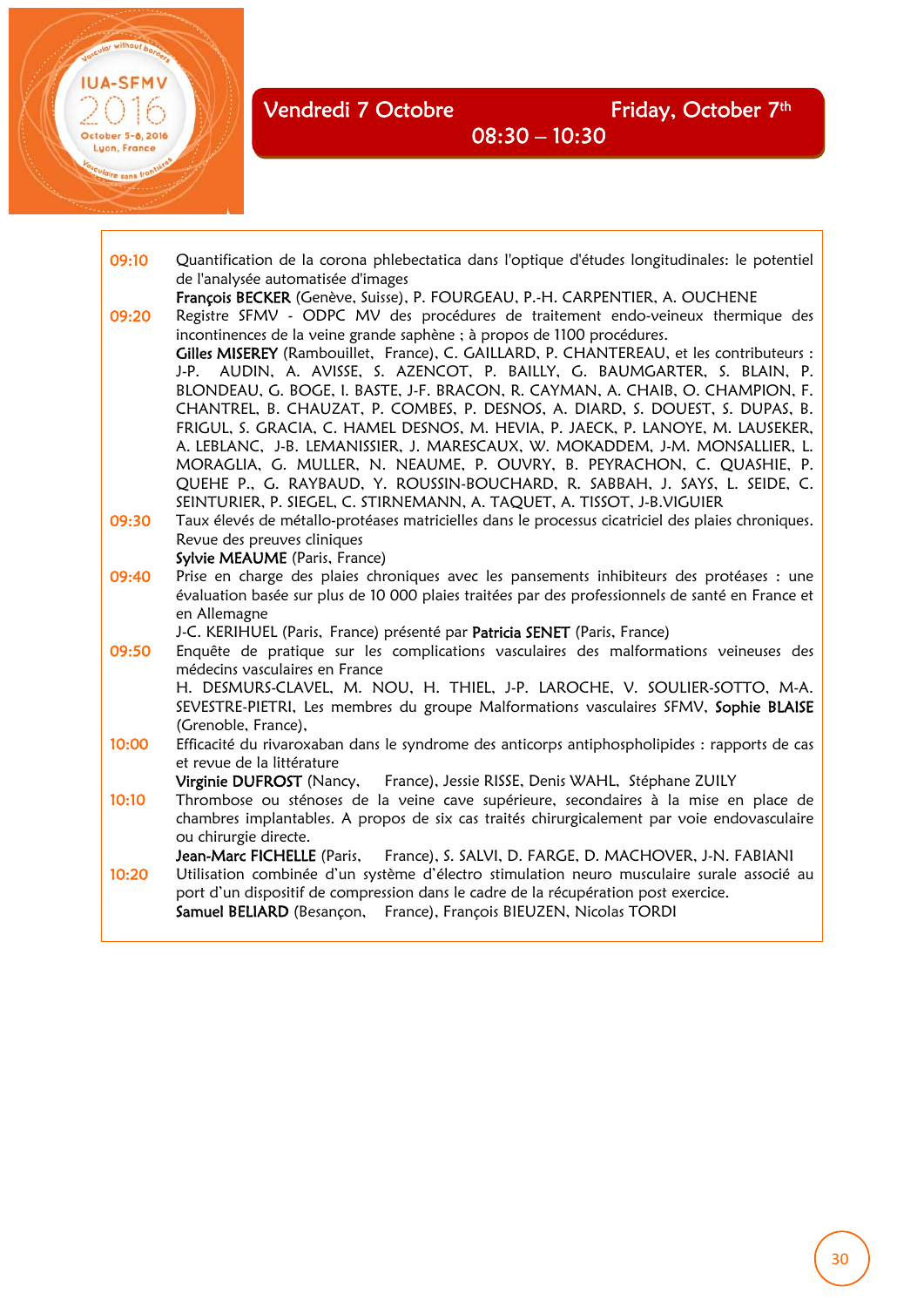GRATTE CIEL 1-2 08:30-10:30 Best Papers Session: Chinese Chapter of the IUA Session des meilleures présentations au Chapitre Chinois de l'UIA Chairperson / Modérateur: Yong-Quan GU (Beijing, China) 08:30 Endovascular treatment of atherosclerotic popliteal artery disease based on dynamic angiography findings Traitement endovasculaire de l'athérosclérose poplitée : approche fondée sur les données de l'angiographie dynamique Minyi YIN (Shangai, China) 08:42 A meta-analysis of simultaneous bilateral carotid artery stenting for patients with bilateral carotid stenosis Méta-analyse des résultats du stenting carotidien bilatéral simultané chez les patients porteurs de sténoses carotides bilatérales Zhichao LAI (Beijing, China) 08:54 Application of serum SorLA in predicting restenosis after carotid endarterectomy operation SorLA sérique et prédiction de la resténose après endartérectomie carotidienne Chao JIANG (Beijing, China) 09:06 Long-term result of endovascular treatment for patients with nutcracker syndrome Résultat à long terme du traitement endovasculaire chez les patients atteints du nutcracker syndrome Chengzhi LI (Jinan, China) 09:18 Endovascular therapy of renal arteriovenous fistula Traitement endovasculaire des fistules artério-veineuse rénales Guochen NIU (Beijing, China) 09:30 Carotid Stenting Versus Endarterectomy for the Treatment of Carotid Artery Stenosis Stenting carotidien versus endarterectomie dans le traitement de la sténose carotidienne Lianrui GUO (Xuanwu, China) 09:42 Is EPD Necessary in SilverHawk/TurbohHawk Atherectomy? L'EPD est-elle nécessaire dans l'athérectomie par SilverHawk/TurbohHawk ? Lixing QI (Xuanwu, China) 09:54 Using flat-panel detector computed tomography parenchymal blood volume (PBV) imaging in-room to assess the endovascular treatment of renal artery stenosis Utilisation de l'imagerie du volume sanguin parenchymateux par tomographie informatisée avec détecteurs à capteurs plans dans l'évaluation du traitement endovasculaire de la sténose de l'artère rénale Bao LIU (Beijing, China) 10:06 Endovascular Treatment of Juxtarenal Leriche Syndrome: Case Reports Traitement endovasculaire du syndrome de Leriche juxta-rénal. Zhanfeng SUN (Harbin, China) 10:18 Endovascular treatment for central venous obstruction in hemodialysis patients Traitement endovasculaire des obstructions veineuses centrales chez les patients hémodialysés Wei LIANG (Shangai, China)

> 10:30 – 11:00 Pause-Café et visite de l'exposition Coffee break – Visit of the Exhibition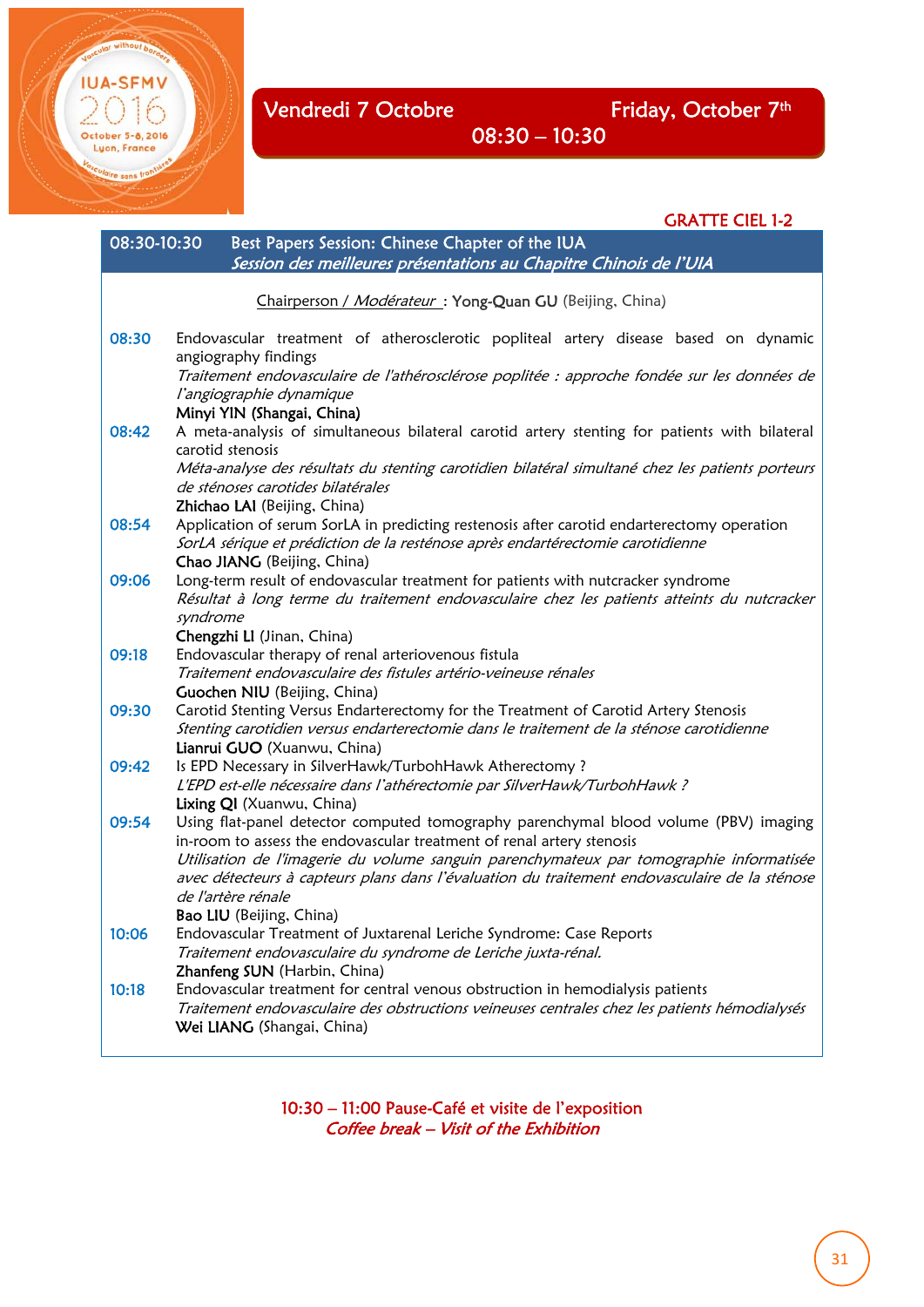Vendredi 7 Octobre Friday, October 7<sup>th</sup>

AMPHITHEATRE CORDELIERS

11:00-12:30 Heparin Centennial Symposium: A Century of Scientific Fascination and Clinical Implementation - Part II L'Héparine a 100 ans ! Un siècle de Fascination Scientifique et de Développement Clinique (2ème partie) Simultaneous translation / Traduction simultanée Program Directors / Directeurs de programme : Jeanine WALENGA, Debra HOPPENSTEADT (Maywood, USA)

11:00 – 12:30

Chairpersons / Présidents de séance :

Lord Pr. Vijay Kumar KAKKAR (London, United Kingdom), John FLETCHER (Sydney, Australia) Moderator: Lorenzo MONTRASIO (Roma, Italy)

This symposium is jointly developed by the North American Chapter of the International Union of Angiolgy and the European Venous Forum under the auspices of the Hemostasis and Thrombosis Research Unit of the Department of Pathology at Loyola University Chicago HSD. Heparin and related drugs such as the low molecular weight heparin have continued to provide therapeutic options for the management of thrombotic and vascular disorders for over 75 years. Beside their clinical use the foundations of Hemostasis and Thrombosis are based on concepts and observations on the therapeutic effects and mechanisms of these drugs. The advances in the understanding of heparin function and the expanded indications for these agents will continue to emerge in coming years. It is the purpose of this scientific forum to review and update the current progress and discuss future projections. This symposium is partially supported by unrestricted educational grant by Aspen Pharma. For further information related to this program please contact Ms. Erin Erickson at 708-216-3262 or ehealyerickson@luc.edu.

Ce symposium a été mis au point conjointement par le Chapitre Nord-Américain de l'IUA et l'European Venous Forum, sous les auspices de l'Unité de Recherche sur l'Hémostase et la Thrombose du Département de Pathologie de l'Université Loyola de Chicago. L'héparine et les médicaments dérivés comme les héparines de bas poids moléculaire ont continuellement apporté des options thérapeutiques nouvelles pour la prise en charge des pathologies thrombotiques et vasculaires depuis plus de 75 ans. En dehors de la clinique, les concepts de l'Hémostase et de la Thrombose se sont construits sur l'observation des effets thérapeutiques et des mécanismes d'action de ces médicaments. Les avancées dans la compréhension du fonctionnement de l'héparine et les indications élargies de ces agents vont continuer à apparaître dans les années à venir. L'objectif de ce forum scientifique est de faire le point sur les progrès actuels et de discuter les projections vers le futur. Ce symposium est partiellement supporté par une subvention sans restriction de l'industrie pharmaceutique. Pour toute information complémentaire concernant ce programme, contacter Mme Erin Erickson (1-708-216-3262 ou ehealyerickson@luc.edu.

11:00 The Role of Heparins and Other Glycosaminoglycans in VTE Management. Recent International Guidelines Rôle des héparines et des autres glycosaminoglycanes dans al prise en charge de la MTEV. Recommandations internationales récentes. Andrew NICOLAIDES (Nicosia, Cyprus) 11:15 VTE Treatment with Heparin and other Glycosaminoglycans Le traitement de la MTEV par héparine et autres glycosaminoglycanes Russell HULL (Calgary, Canada) 11:30 The Rationale for Management of VTE in Cancer with Heparins. Current and Future Perspectives. Justification du traitement de la MTEV par héparines dans le Cancer. Aspects actuels et perspectives pour l'avenir. Lord Professor Ajay Kumar KAKKAR (London, United Kingdom) 11:45 Current Consensus on the Management of VTE. A Focus on Heparins. Consensus actuel sur la gestion de la MTEV. Une mise au point sur les héparines Samuel GOLDHABER (Boston, USA)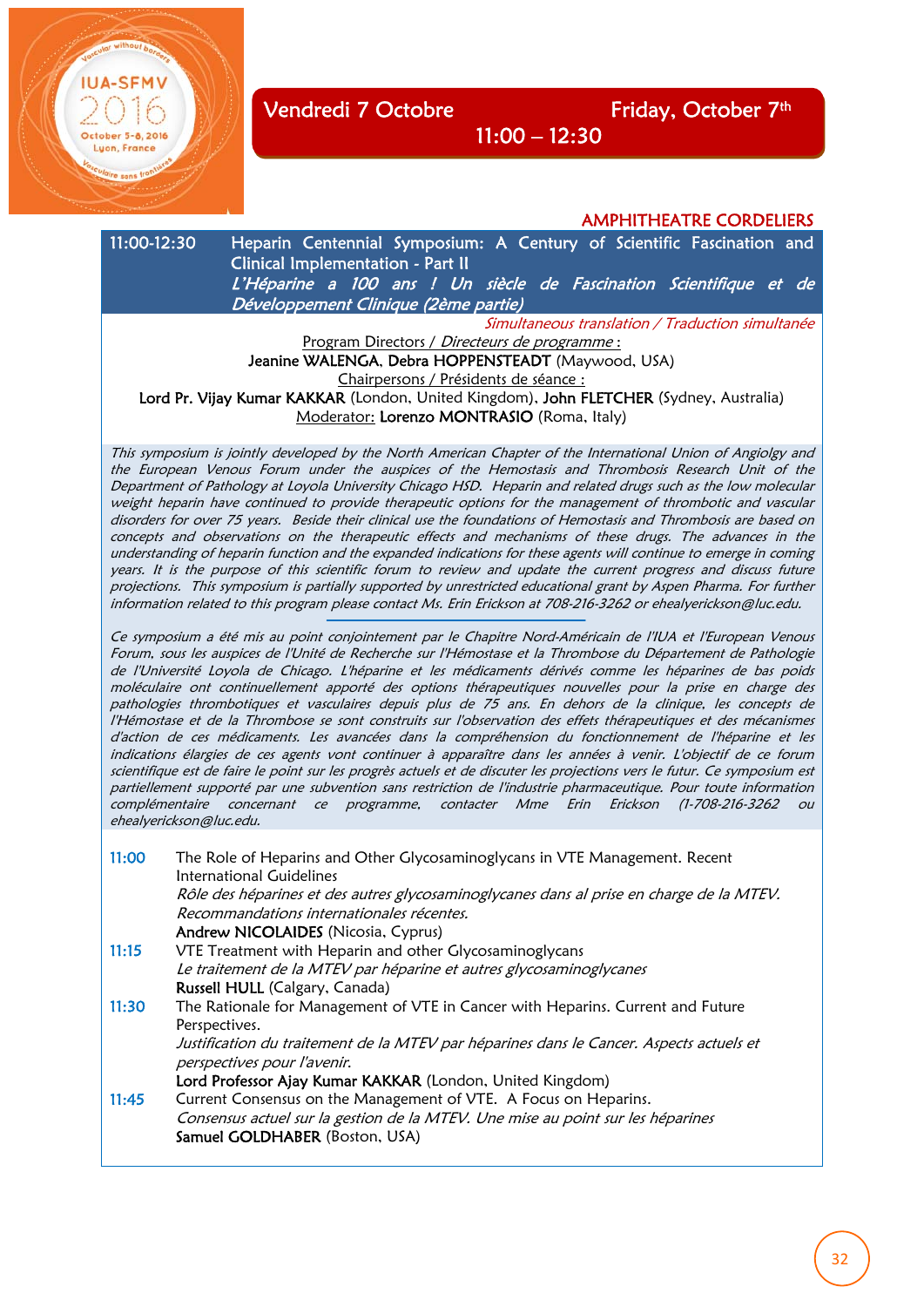October 5-8, 2016<br>Lyon, France 1996<br>Ma<sub>cquaire</sub> <sub>sons</sub> treating

**IUA-SFMV** 

|             | <b>FORUM 5</b>                                                                                                             |
|-------------|----------------------------------------------------------------------------------------------------------------------------|
| 11:00-12:30 | Chronic venous insufficiency : different view points ?<br>Insuffisance veineuse chronique : points de vue différents ?     |
|             | French-speaking Vascular Day (2 <sup>nd</sup> part) / Session Francophone de médecine Vasculaire (2 <sup>ème</sup> partie) |
|             | Chairperson / Modérateur: Michel DADON (Paris, France) and SFMV                                                            |
| 11:00       | Introduction                                                                                                               |
| 11:05       | LSVS (Lebabon Society of Vascular Surgery / Société Libanaise de Chirurgie Vasculaire)                                     |
|             | Tritherapy in the management of telangietasia                                                                              |
|             | Trithérapie dans le traitement des télangiectasies                                                                         |
|             | Georges TABET (Beyrouth, Lebanon)                                                                                          |
| 11:20       | SMMV (Morocco Society of Vascular Medicine / Société Marocaine de Médecine Vasculaire)                                     |
|             | Anesthesia in venous surgery: why?                                                                                         |
|             | Anesthésie en chirurgie veineuse : pourquoi ?                                                                              |
|             | Yasser SEFIANI (Rabat, Morocco)                                                                                            |
| 11:35       | SFMV (French Society of Vascular Medicine / Société Française de Médecine Vasculaire)                                      |
|             | TED risk of endovenous treatment                                                                                           |
|             | Risque TED dans les traitements endoveineux                                                                                |
|             | <b>Gilles MISEREY</b> (Rambouillet, France)                                                                                |
| 11:50       | Which evaluation criterias for recurrent superficial venous insufficiency?                                                 |
|             | Quels critères d'évaluation pour les récidives d'insuffisance veineuse superficielle ?                                     |
|             | José Maria ESCRIBANO (Barcelone, Spain)                                                                                    |
| 12:05       | SFP (Fernch Society of Phlebology / Société Française de Phlébologie)                                                      |
|             | Management of pelvic leak point : surgery or sclerosis ?                                                                   |
|             | Gestion des points de fuite pelviens : chirurgie ou sclérose ?                                                             |
|             | Roberto DELFRATE (Cremona, Italy), Claudine HAMEL-DESNOS (Caen, France)                                                    |
| 12:25       | Conclusion.                                                                                                                |

## BELLECOUR 1

| 11:00-12:30 | IUA abstracts session 06 : Vasculitis & Miscellaneous           |
|-------------|-----------------------------------------------------------------|
|             | Session UIA de communications libres 06 : Vascularite et divers |

| 11:00 | On demand sildenafil as a treatment of Raynaud's Phenomenon: a series of N-of-1 trials<br>Matthieu ROUSTIT (Grenoble, France), Joris GIAI, Myriam MOUHIB, Adrien LOTITO, Charles<br>KHOURI, Sophie BLAISE, Christophe SEINTURIER, Fabien SUBTIL, Bernard IMBERT, Patrick<br>CARPENTIER, Sunita VOHRA, Jean-Luc CRACOWSKI |
|-------|--------------------------------------------------------------------------------------------------------------------------------------------------------------------------------------------------------------------------------------------------------------------------------------------------------------------------|
| 11:10 | Large vessel vasculitis in HIV patients, a retrospective study.                                                                                                                                                                                                                                                          |
|       | Yasmina FERFAR (Paris, France), L. SAVEY, C. COMARMOND, A.C. DESBOIS, F. DOMONT, P.                                                                                                                                                                                                                                      |
|       | CACOUB, D. SAADOUN                                                                                                                                                                                                                                                                                                       |
| 11:20 | Exercise Induced Vasculitis: a case series                                                                                                                                                                                                                                                                               |
|       | Olivier ESPITIA (Nantes, France), Brigitte DRENO, Elisabeth CASSAGNAU, Quentin DIDIER,                                                                                                                                                                                                                                   |
|       | Thibaut QUILLARD, Christelle NICOL, Yann LE BOUCH, Bernard PLANCHON, Marc-Antoine<br><b>PISTORIUS</b>                                                                                                                                                                                                                    |
| 11:30 | The role of Shear Wave Elastography in diagnosis of temporal Arteritis                                                                                                                                                                                                                                                   |
|       | Mohammed ALSAADI (London, United Kingdom), Mohammed ASLAM                                                                                                                                                                                                                                                                |
| 11:40 | Cardiac and Inflammatory Biomarkers and Their Role in the Pathogenesis of Heart Failure in<br>End-Stage Renal Disease                                                                                                                                                                                                    |
|       | Vinod BANSAL, Ryan McMILLAN, Debra HOPPENSTEADT, Jawed FAREED (Maywood, USA)                                                                                                                                                                                                                                             |
|       |                                                                                                                                                                                                                                                                                                                          |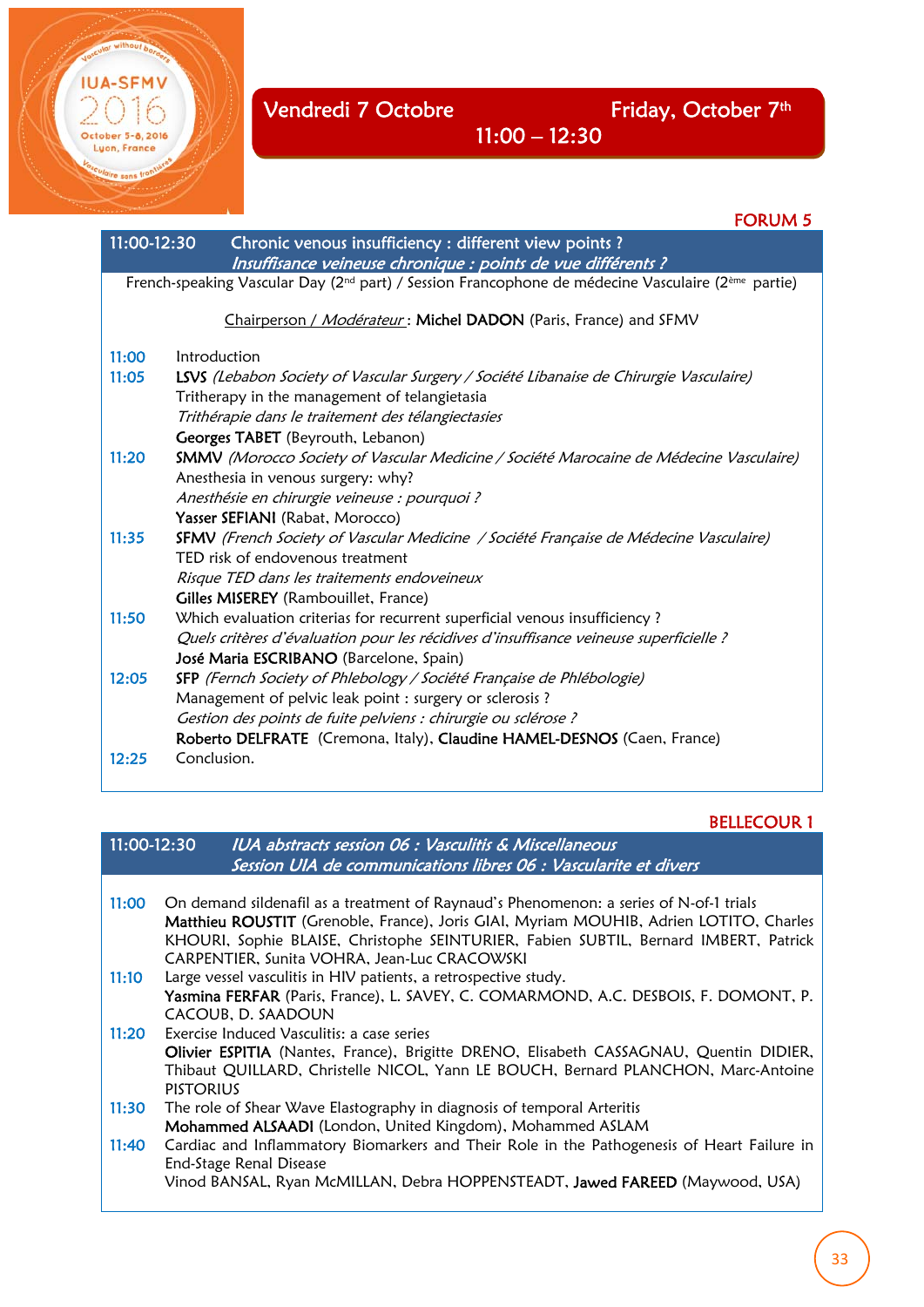

Vendredi 7 Octobre Friday, October 7<sup>th</sup> October 5-8, 2016 **12:30** 

11:50 Pre-Existence of Prothrombotic State in Patients with Atrial Fibrillation Despite Therapy with New and Traditional Anti-Coagulant Drugs Jeff LILES, Christopher WANDERLING, Jordan LILES, Debra HOPPENSTEADT, Daneyal SYED, Jawed FAREED (Maywood, USA), Mushabar SYED 12:00 Extracellular nucleosomes, markers of cell death, are elevated in end-stage renal disease independent of circulating microparticle-associated tissue factor. Trung PHAN, Ryan McMILLAN, Amanda WALBORN (Maywood, USA), Evi KALODIKI, Debra HOPPENSTEADT (Maywood, USA), Jawed FAREED, Vinod BANSAL 12:10 Cancer and leg ischemia Béatrice VILLEMUR (Grenoble, France), A. MIHOUBI, A.C. BERNARD, P. ESCOBAR, P. CARPENTIER, G. PERNOD 12:20 Effect of Recombinant Lubricin on Human Blood Coagulation Parameters and Platelet Aggregation Nicholas EMANUELE, Debra HOPPENSTEADT (Maywood, USA), Chris WANDERLING

 WANDERLING,Chase THORSON, Kevin GALLICIA, Peter CARLSGAARD, Ed TRUITT, William HOPKINSON, Jawed FAREED

#### BELLECOUR 2-3

| 11:00-12:30 | Session 3 de Communications libres : Explorations et innovations<br><b>SFMV</b> free papers Session 3 : Explorations and innovations                                                                                                                                                                                                                                                         |
|-------------|----------------------------------------------------------------------------------------------------------------------------------------------------------------------------------------------------------------------------------------------------------------------------------------------------------------------------------------------------------------------------------------------|
| 11:00       | Bio-impression pour la médecine vasculaire.<br>Léa J. POURCHET (Villeurbanne, France), Amélie THEPOT, Loïc J. BLUM, Christophe A.<br><b>MARQUETTE</b>                                                                                                                                                                                                                                        |
| 11:10       | Reproductibilité du laser Doppler chez des sujets sains pour son utilisation comme méthode<br>diagnostique d'une artériopathie digitale obstructive.<br>M. THEBAULT, J-M. SELLI, S. CHAUDRU, V. JAQUINANDI, Guillaume MAHE (Rennes,<br>France)                                                                                                                                               |
| 11:20       | Intérêts de l'écho-guidage pour ponction vasculaire avant thérapies interventionnelles<br>endoluminales périphériques.<br>Patrick BAGAN (Argenteuil, France), Bassel DAKHIL, Jérémie BARDET, Rym ZAIMI, Jacques<br><b>HERNIGOU</b>                                                                                                                                                           |
| 11:30       | Développement d'un Examen Clinique Objectif Structuré (ECOS) pour évaluer les compétences<br>des étudiants en Médecine Vasculaire<br>Jessie RISSE (Nancy, France), Mohamed SHIRINE, Marie HEYMONET, Thomas BUSATO,<br>Virginie DUFROST, Marina PERRI, Stéphane ZUILY, Denis WAHL                                                                                                             |
| 11:40       | Etude de la vasoréactivité cérébrale en échodoppler transcrânien : comparaison du breath-<br>holding test au test de référence par acetazolamide<br>Marc DE BORTOLI (Bordeaux, France), C. BOULON, A. MAILLET, S. SKOPINSKI, J.<br><b>CONSTANS</b>                                                                                                                                           |
| 11:50       | Dépister la vasculopathie cérébrale chez l'adulte drepanocytaire : valeur de l'echo-Doppler<br>transcrânien (EDTC) comparé à l'angiographie par résonnance magnétique (ARM)<br>Myriam EDJLALI, Marie-Pierre GOBIN-METTEIL (Paris, France), Nicolas MELE, Loubna<br>MAJHADI, Hassan HOSSEINI, Jean-Louis MAS, Catherine OPPENHEIM,<br>Frédéric<br>GALACTEROS, Pablo BARTOLUCCCI, David CALVET |
| 12:00       | Evaluation échographique propriétés biomécaniques de la paroi aortique des patients porteurs<br>de bicuspidie valvulaire aortique sporadique et leurs apparentés<br>Guillaume GOUDOT (Paris, France), Aude ROSSI, Tristan MIRAULT, Shirley ABOUTH, Juliette<br>ALBUISSON, Xavier JEUNEMAITRE, Mathieu PERNOT, Emmanuel MESSAS                                                                |
| 12:10       | Intérêt d'une GAMME pour optimiser les besoins pratiques de prise en charge de plaies<br>chroniques diverses<br>M-A. PISTORIUS (Nantes, France), S. MEAUME, A-A. ALLAIN, J-C. KERIHUEL                                                                                                                                                                                                       |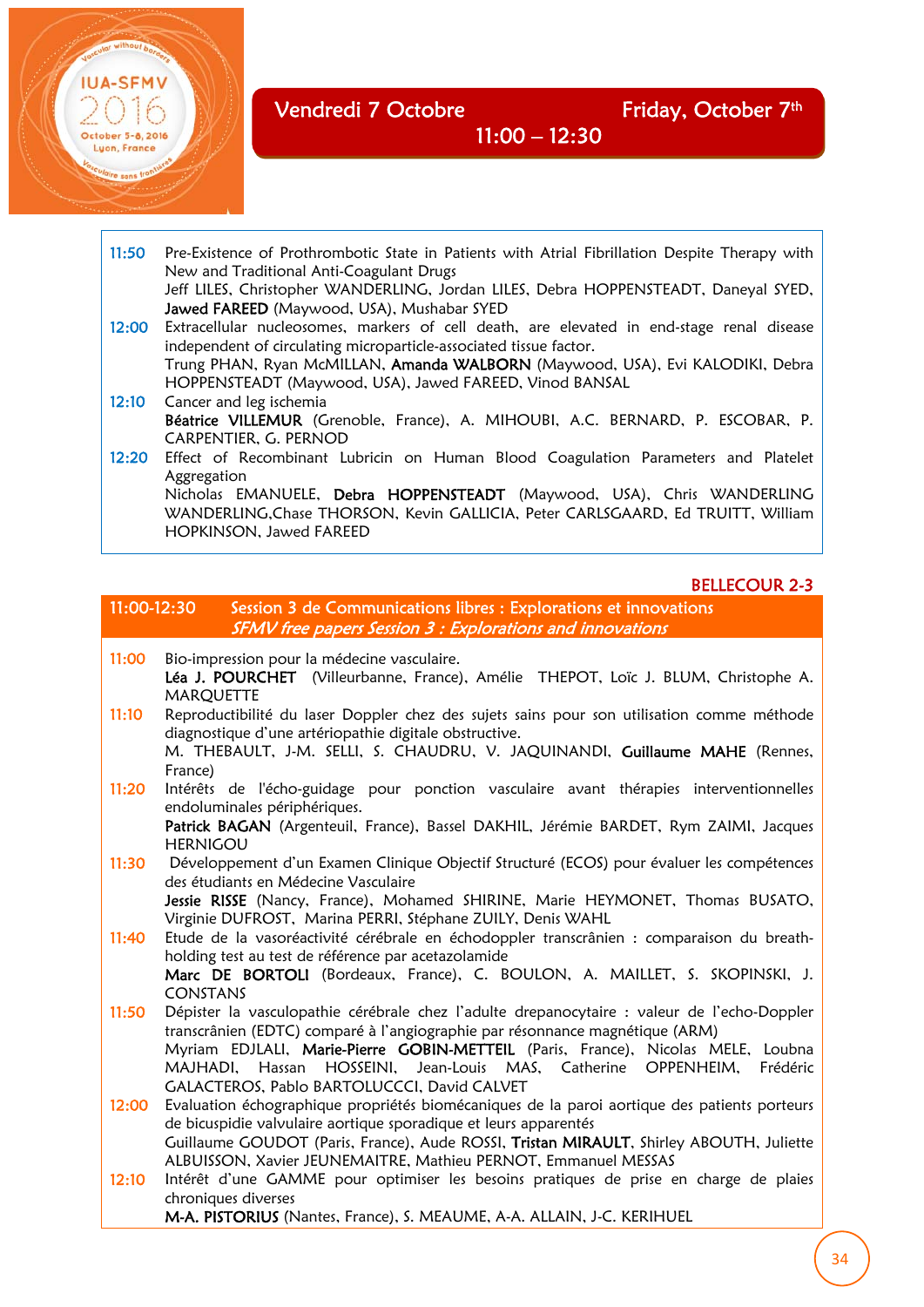

TETE D'OR 2

### 11:00-12:30 Industry Sponsored Workshop

|       | <b>GRATTE-CIEL 1 -2</b>                                                                                                      |
|-------|------------------------------------------------------------------------------------------------------------------------------|
|       | 11:00-12:30 What do we need for a better perspective on vascular field?                                                      |
|       | More data, more education and more efficiency in the management.                                                             |
|       | Organized by the Hungarian Society of Angiology and Vascular Surgery                                                         |
|       | Organisé par la Société Hongroise d'Angiologie et Chirurgie Vasculaire                                                       |
|       | Chairpersons / Modérateurs :                                                                                                 |
|       | Peter GLOVICZKI (Rochester, USA), Zsolt PECSVARADY (Budapest, Hungary)                                                       |
| 11:00 | Data on worldwide epidemiology of peripheral arterial disease                                                                |
|       | Epidémiologie de l'Artériopathie des Membres linférieurs (AMI) : données mondiales                                           |
|       | Gerry FOWKES (Edinburgh, UK)                                                                                                 |
| 11:20 | Peripheral arterial disease prevalence and characteristics. Data of the "ÉRV" Study                                          |
|       | Prévalence et caractéristiques de l'AMI : données de l'étude "ERV"                                                           |
|       | Katalin FARKAS (Budapest, Hungary)                                                                                           |
| 11:35 | Epidemiology of the non-traumatic lower limb major amputee population.  Characteristics                                      |
|       | and outcomes on population level. Data of the "HUNVASCDATA" project.                                                         |
|       | Epidémiologie des amputations non traumatiques des membres inférieurs. Caractéristiques et                                   |
|       | pronostic dans la population générale. Données du projet "HUNVASCDATA"                                                       |
|       | Endre KOLOSSVARY (Budapest, Hungary)                                                                                         |
| 11:50 | Evolving change in need for better education on vascular field. Analysis from an European<br>perspective.                    |
|       | Evolution des besoins de formation en pathologie vasculaire. Perspective européenne                                          |
|       | Zsolt PECSVARADY (Budapest, Hungary)                                                                                         |
| 12:05 | Les meileurs soins, tous les jours, pour le patient vasculaire : les avantages d'un centre<br>vasculaire multidisciplinaire. |
|       | The best care to the vascular patient, every day : the benefits of a multidisciplinary vascular                              |
|       | center                                                                                                                       |
|       | Peter GLOVICZKI (Rochester, USA)                                                                                             |
|       |                                                                                                                              |

11:00 – 13:30

GRATTE CIEL 3

11:00-12:30 IUA Young Angiologists workshop / Session des jeunes médecins vasculaires (specific registration required)

#### ZONE E-POSTERS / E-POSTERS AREA

| 12:30-13:30 | Session commentée SFMV 2 de e-posters<br><b>SFMV E-posters discussion session 2</b> |
|-------------|-------------------------------------------------------------------------------------|
|             |                                                                                     |
| PSFMV13     | Gravité de l'embolie pulmonaire après un voyage aérien.                             |
|             | Sylvie GUINEMER (Colombes, France), Sabine GUINEMER, Aurelien GUENIN, Raphael       |
|             | ELFASSI, Frédéric LAPOSTOLLE                                                        |
| PSFMV14     | Fréquence des examens anormaux dans la recherche de cancer après un événement       |
|             | thrombo-embolique veineux.                                                          |
|             | C. DUVILLARD (Saint-Etienne, France), E. De MAGALHAES, N. MOULIN, S. ACCASSAT,      |
|             | P. MISMETTI, L. BERTOLETTI                                                          |
| PSFMV15     | Thrombophlébites cérébrales : à propos de 32 cas.                                   |
|             | F. ARBIA BOUDJELTHIA (Sidi Bel Abbès, Algérie), N.S BENFARES, C. KADDACHE, F.       |
|             | BENAMARA, N. BELHADJ, S-T. HEBRI, M.A CHAM                                          |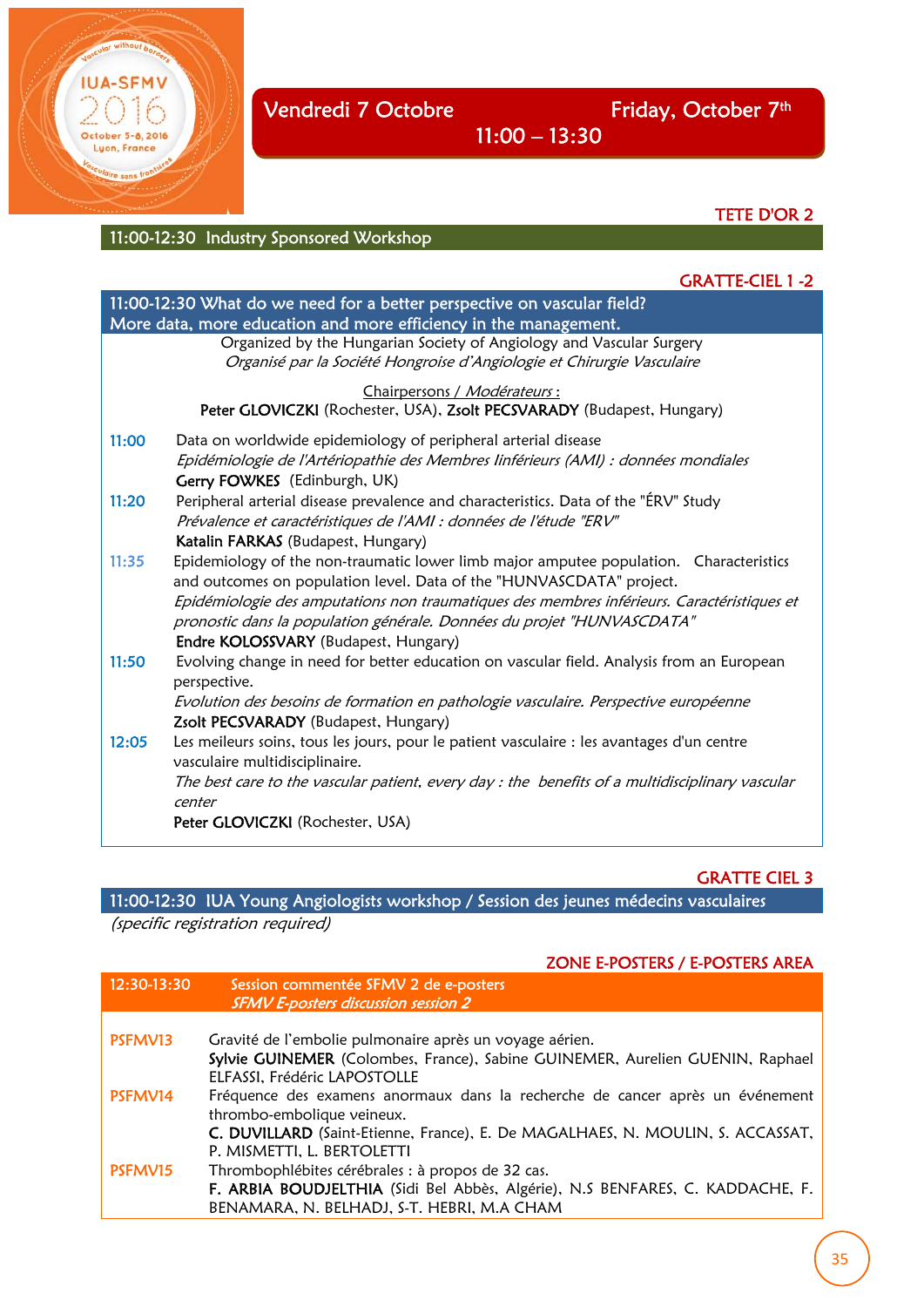E

**IUA-SFMV** 

October 5-8, 2016 Lyon, France

| PSFMV16        | Plainte fonctionnelle secondaire à une thrombose veineuse profonde du membre<br>supérieur: une étude rétrospective au CHU de Nantes |
|----------------|-------------------------------------------------------------------------------------------------------------------------------------|
|                | O. KOUTCHER (Nantes, France), B. PLANCHON                                                                                           |
| <b>PSFMV17</b> | Lymphodème du membre inférieur révélant une fistule artério-veineuse acquise                                                        |
|                | idiopathique                                                                                                                        |
|                | Cécile SAINT-PASTOU TERRIER (Bordeaux, France), Sophie SKOPINSKI, Yann LE BRAS                                                      |
| PSFMV18        | Séquestration broncho-pulmonaire. À propos d'un cas traité par lobectomie                                                           |
|                | M-L. NIBOUCHA (Constantine, Algérie), F-K. GOUASMIA, K. DJEROUA                                                                     |
| <b>PSFMV19</b> | Prévalence de l'acrocyanose à partir de 798 consultations de Médecine Générale                                                      |
|                | Guillaume CLAUDEL (Nantes, France), Jean-Manuel KUBINA, Pierre POTTIER, Bernard                                                     |
|                | PLANCHON, Marc-Antoine PISTORIUS                                                                                                    |
| PSFMV21        | Association du maladie de takayasu et spondylarthrite ankylosant : 2 nouveau cas.                                                   |
|                | H. SEKAK (Alger, Algérie), I. ZINAI, A. BAHMED, M. HAMDI                                                                            |
| PSFMV22        | Une nécrose digitale compliquant une afibrinogénémie congénitale.                                                                   |
|                | I. KECHAOU, H. ZOUBEIDI (Tunis, Tunisie), E. CHERIF, I. BOUKHRIS, S. AZZABI, L.                                                     |
|                | BEN HASSINE, Z. KAOUECH, A. HARIZ, C. KOOLI, N. KHALFALLAH                                                                          |
| PSFMV23        | Hémoptysie révélant un angio Behcet                                                                                                 |
|                | N. BELHADJ (Sidi Bel Abbès, Algérie), M.A. CHAMI                                                                                    |
| PSFMV24        | Hématomes spontanés : penser au scorbut !                                                                                           |
|                | Virginie DUFROST (Vandoeuvre-Les-Nancy, France), J. RISSE, H. BARRAUD, A.                                                           |
|                | MALGRAS, R. JAUSSAUD, S. ZUILY, D. WAHL                                                                                             |
|                |                                                                                                                                     |

12:30 – 13:30

#### E-POSTERS AREA / ZONE E-POSTERS

| 12:30-13:30        | <b>IUA E-Posters discussion session 2</b><br>Session commentée UIA 2 de e-posters                                                                                                                                 |
|--------------------|-------------------------------------------------------------------------------------------------------------------------------------------------------------------------------------------------------------------|
| PIUA <sub>13</sub> | Hemodynamic studies of superior mesenteric arteries to identify underlying causes of the<br>spontaneous isolated dissections using flow-sensitive four-dimensional magnetic resonance                             |
|                    | imaging<br>Kazunori INUZUKA (Hamamatsu, Japan), Naoki UNNO, Naoto YAMAMOTO, Masaki<br>SANO, Takaaki SAITO, Ryota SUGISAWA, Kazuto KATAHASHI, Tatsuro YATA, Takafumi<br><b>KAYAMA</b>                              |
| PIUA <sub>15</sub> | High-intensity Interval Training Enhances Functionality of Circulating Progenitor Cells and<br>Depressed Shedding of Vascular Endothelial Cells undergoing Hypoxia<br>Jong-Shyan WANG (Taïwan, South Korea)       |
| PIUA <sub>16</sub> | Arterial stiffness in a cardiac rehabilitation program : A French monocentric study<br>B. PAVY, M. HALLAB (Nantes, France), J. DARCHIS, E. MERLE, M. CAILLON                                                      |
| PIUA17             | Pulse Wave Velocity Recordings with pOpmetre® in a General Primary Care Population:<br>the <b>IPC</b> cohort.                                                                                                     |
| PIUA <sub>18</sub> | Hasan OBEID, Frédérique THOMAS, Pierre BOUTOUYRIE, Magid HALLAB (Nantes,<br>France), Philippe COUCKE, Nicolas DANCHIN, Bruno PANNIER<br>Biomonitoring of the patients with peripheral arterial occlusive disease. |
|                    | Noujoum ZMOULI (Oran, Algeria), Lamia AIT OUALI, Houari TOUMI, Mohamed<br><b>HAMMADI</b>                                                                                                                          |
|                    |                                                                                                                                                                                                                   |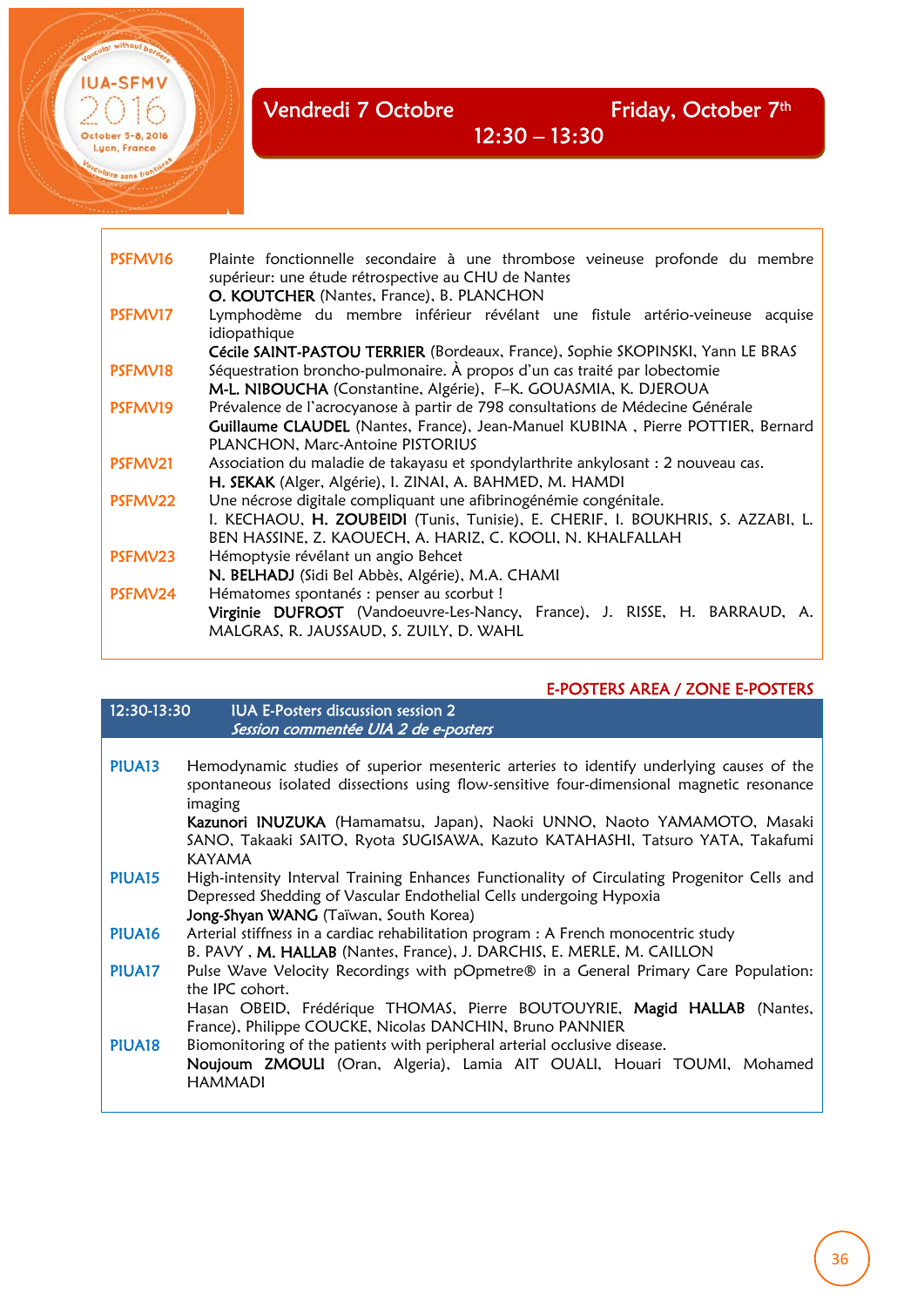**ILIA-SEM** 

Lyon, France

PIUA19 Experience in ultrasound-guided nerve block using lidocaine 0.1% with epinephrine in peripheral artery bypass **Osanori SOGABE** (Kanonji, Japan), Naoya MATSUMOTO<br>PIUA20 Restenosis in PTA-treated patients: our experience. Restenosis in PTA-treated patients: our experience. Jaques CLERISSI, Cesare MASSA SALUZZO, Antonio LA ROSA, Elisabetta MOIA,Giovanni PICCINELLI, Enza CASTRONOVO, Marco DONDI, Antonio SCIORTINO, Roberto MOIA (Pavia, Italy) PIUA21 The effect of cyclo-3-fort on patients with chronic arterial lesions of the lower limbs Svetoslav DIMITROV (Sofia, Bulgaria), I. PETROV, V. GOVEDARSKI, V. POPOV, B. DENCHEV, . BESHEV, T. ZAHARIEV, G. NACHEV PIUA22 Fortuitous discovery of a focal thrombus adherent pedicle isolated from the common carotid artery : a case-report. Olivier KOUTCHER (Nantes, France), Marc-Antoine PISTORIUS, Quentin DIDIDER PIUA23 Thoracic endovascular aortic repair for traumatic aortic injuries: A single center experience A.K.I MADUKA (Singapore, Singapore), Ooi Guo Shen DESMOND, CR LEONG, Julian WONG CHI LEUNG PIUA24 Sleep apnea on the prevalence of aortic dissection: A meta-analysis Chao JIANG (Beijing China), Keqiang ZHAO, Junlai ZHAO, Zhanjiang CAO, Yu YANG, Weiwei WU

12:30 – 14:00

#### AMPHITHEATRE CORDELIERS

12:30-14:00 Symposium de l'Industrie Pharmaceutique Industry Sponsored Symposium

FORUM 5

12:30-14:00 Symposium de l'Industrie Pharmaceutique Industry Sponsored Symposium

BELLECOUR 1

| 12:30-14:00 | Déjeuner-débat de l'Industrie Pharmaceutique |  |
|-------------|----------------------------------------------|--|
|             | Industry Sponsored Lunch-Debate              |  |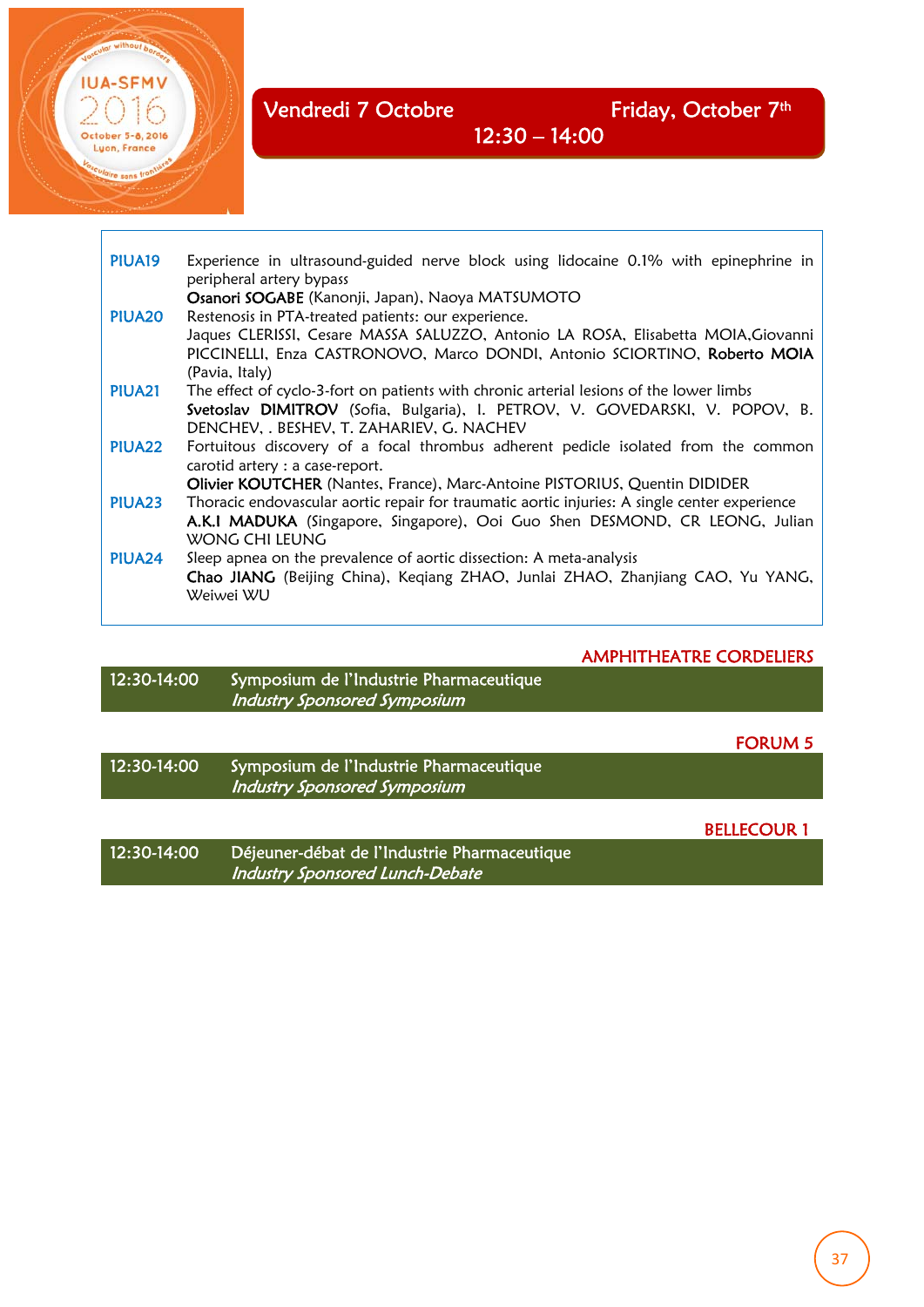Vendredi 7 Octobre Friday, October 7<sup>th</sup>

14:00 – 15:30

AMPHITHEATRE CORDELIERS

14:00-15:30 Exploration vasculaire du patient atteint du phénomène de Raynaud Evaluation of patients with Raynaud's phenomenon Simultaneous translation / Traduction simulatnée Organized by the SFMV Working Group on Microcirculation and the French Society for Microcirculation Modérateurs / Chairpersons : Joël CONSTANS (Bordeaux, France), Faisel KHAN (Dundee, United Kingdom) L'approche vasculaire clinique et instrumentale est à la base de l'enquête diagnostique du phénomène de Raynaud. Les discussions nosologiques actuelles et les avancées de la capillaroscopie rendent opportun de faire le point sur le sujet. State-of-the-art review about the diagnosis and work-up of patients with Raynaud's phenomenon, with special emphasis on the evaluation of vascular investigations. 14:00 Qui doit être exploré : définition actuelle du phénomène de Raynaud. Current definition of Raynaud phenomenon. Who has to be explored? Jean-Claude WAUTRECHT (Brussels, Belgium) 14:15 Valeur et limites de l'examen clinique dans l'enquête diagnostique Diagnostic value and limits of the clinical examination. Pascal PRIOLLET (Paris, France) 14:30 La capillaroscopie à l'épreuve des preuves (à propos de l'étude Sclérocap). Reliability of nailfold capillaroscopy (about the Sclerocap study). Joël CONSTANS (Bordeaux, France) 14:45 Pressions artérielles digitales : méthodologie et valeur diagnostique Digital pressure measurements. Sophie BLAISE (Grenoble, France) 15:00 Intérêt de l'écho-Doppler palmaire et d Ultrasound exploration of the palmar and digital arteries Marc-Antoine PISTORIUS (Nantes, France) 15:15 Le potentiel des nouveaux moyens d'exploration vasculaire The potential of the new vascular investigations. Faisel KHAN (Dundee, United Kingdom)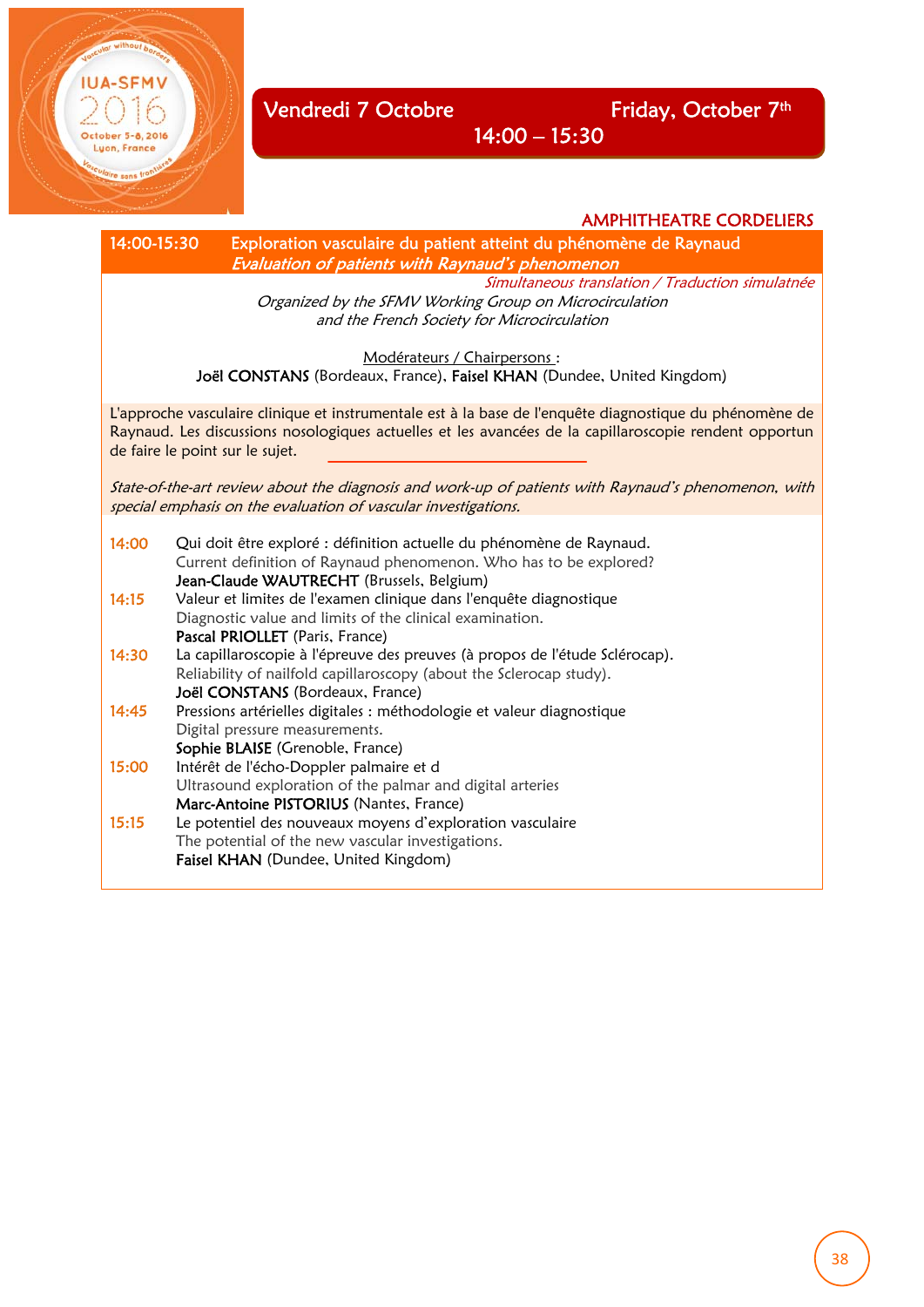E

Vendredi 7 Octobre Friday, October 7<sup>th</sup>

FORUM 5

| 14:00-15:30 | Treatment of abdominal aortic aneurysms. State of the art<br>Traitement de l'anévrysme de l'aorte abdominale. Etat de l'art                                                                              |
|-------------|----------------------------------------------------------------------------------------------------------------------------------------------------------------------------------------------------------|
| 14:00       | What is the best measurement technique for screening, for pre-therapeutic assessment?                                                                                                                    |
|             | Quel est le meilleur mode de mesure en dépistage, en bilan pré-thérapeutique ?                                                                                                                           |
|             | Anne LONG (Lyon, France)                                                                                                                                                                                 |
| 14:15       | Screening of AAA                                                                                                                                                                                         |
|             | Dépistage des AAA.                                                                                                                                                                                       |
|             | Sverker SVENSJÖ (Uppsala, Suède)                                                                                                                                                                         |
| 14:30       | High risk anatomic forms.<br>Les formes anatomiques, les formes évolutives à haut-risque                                                                                                                 |
|             | Jean-Luc MAGNE (Grenoble, France)                                                                                                                                                                        |
| 14:50       | Open and endovascular AAA repair. Current trends in elective surgery                                                                                                                                     |
|             | Exclusion-Pontage, Endoprothèse. Tendances actuelles à froid                                                                                                                                             |
|             | <b>Eric STEINMETZ</b> (Dijon, France)                                                                                                                                                                    |
| 15:05       | Open and endovascular AAA repair. Current trends in acute stage                                                                                                                                          |
|             | Exclusion-Pontage, Endoprothèse. Tendances actuelles en aigü                                                                                                                                             |
| 15:20       | Why do we have to look for thoracic aortic aneurysms in AAA patients?<br>Pourquoi faut-il rechercher un Anévrisme de l'Aorte Thoracique devant un AAA ?<br>José FERNANDES e FERNANDES (Lisbon, Portugal) |
|             |                                                                                                                                                                                                          |

14:00 – 15:30

#### BELLECOUR 1

14:00-15:30 IUA free paper Session 07: Cardiovascular : Ulcers and Lymphedema Session UIA de communications libres 07 : Maladies cardiovasculaires : Ulcères, lymphoedème

- 14:00 Development and validation of the psychometric properties of a self-reported assessing adherence to the wearing of medical compression stockings F. ALLAERT, D. RASTEL (Grenoble, France)
- 14:10 Biomechanical study of pressure applied on the lower leg by elastic compression bandages. Fanette CHASSAGNE (Saint Etienne, France), Pierre BADEL, Reynald CONVERT, Pascal GIRAUX, Jérôme MOLIMARD
- 14:20 Compression therapy (CT) in Endovenous Laser Ablation (EVLA of Great Safenous Veins(GSV) Ruben F. VELLETTAZ (Buenos Aires Argentina)
- 14:30 Functional restoration of platelets by tri-block polymer (vepoloxamer) as studied in agonist induced platelet aggregation studies Schuharazad ABRO, Nil GULER, Marty EMANUELE, Omer IQBAL, Debra HOPPENSTEADT
- (Maywood, USA), Walter JESKE, Nicholas EMANUELE, Jawed FAREED 14:40 Treatment of venous leg ulcers and the experience with sulodexide
- Alejandro GONZALEZ (San Luis, Sonora, Mexico)
- 14:50 Primary prevention Prevent Study I.
- Ruben F. VELLETTAZ (Buenos Aires Argentina)
- 15:00 Prevent Study II.
	- Ruben F. VELLETTAZ (Buenos Aires Argentina)
- 15:10 Real-time tissue elastography for the assessment of lymphedema Giovanni ILLOMEI (Cagliari, Italy)
- 15:20 Lymphedema of lower limbs associated to peripheral arterial disease : which treatment ? Amer HAMADE (Mulhouse, France), Naouel BENSALAH, Blandine DEMORTIÈRE, Abdel-Meneme HAMADÉ, Pierre MICHEL, Golnaz OBRINGER, Michèle LEHN-HOGG, Nathalie BUSCHENRIEDER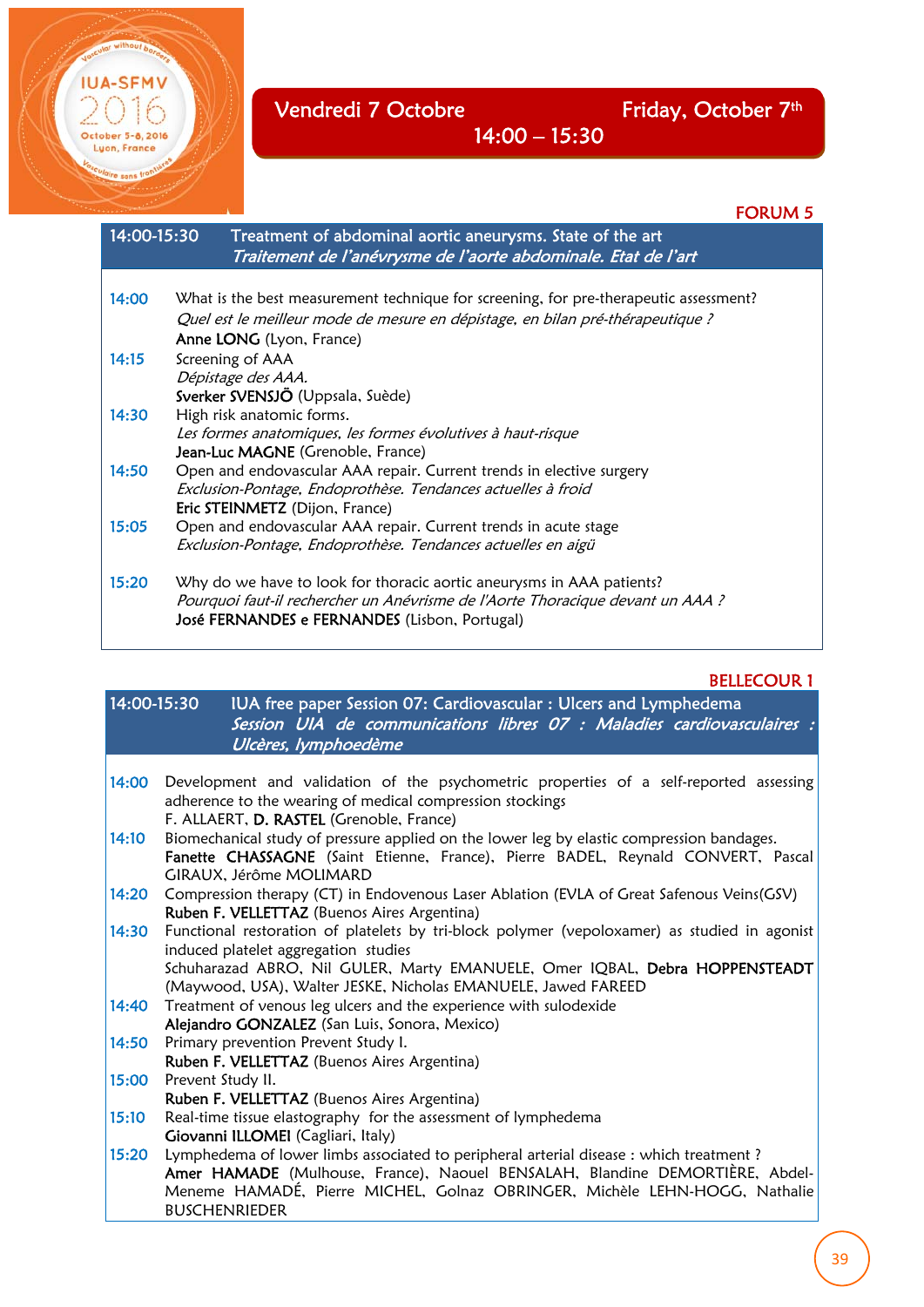

E

**IUA-SFMV** 

October 5-8, 2016 Lyon, France

BELLECOUR 2-3

|       | 14:00-15:30 Superficial Vein Thrombosis / <i>Thrombose veineuse superficielle</i>                                      |
|-------|------------------------------------------------------------------------------------------------------------------------|
|       | Session organized by the Central Europe Vascular Forum<br>Session organisé par le Forum Vasculaire d'Europe Centrale   |
|       | Chairpersons / Modérateurs :<br>Claudio ALLEGRA (Rome, Italy), Isabelle QUERE (Montpellier, France)                    |
| 14:00 | Introduction<br>Claudio ALLEGRA (Rome, Italy),                                                                         |
| 14:10 | Epidemiology<br>Epidémiologie et aspects cliniques<br>Marie-Antoinette SEVESTRE-PIETRI (Amiens, France)                |
| 14:30 | Instrumental evaluation<br>Explorations fonctionnelles<br>Pier-Luigi ANTIGNANI (Rome, Italy)                           |
| 14:45 | What we learned from clinical trials<br>Ce que nous avons appris des tests cli<br>Isabelle QUERE (Montpellier, France) |
| 15:00 | Heparin: when and why<br>Héparine : quand et pourquoi ?<br>Evi KALODIKI (London, UK)                                   |
| 15:15 | Is there a place for NOACs<br>Y-a-t'il une place pour les anticoagulants oraux directs<br>Jawed FAREED (Maywood, USA)  |

14:00 – 15:30

## TETE D'OR 2

| 14:00-15:30 IUA free papers Session 08 : Arterial Disease : Explorations<br>Session UIA des Communications libres 08 : Artériopathie : Explorations                                                  |  |  |
|------------------------------------------------------------------------------------------------------------------------------------------------------------------------------------------------------|--|--|
| fonctionnelles                                                                                                                                                                                       |  |  |
|                                                                                                                                                                                                      |  |  |
| Diagnostic accuracy of shear wave Elastography in vascular disease assessment: A meta-Analysis<br>Mohammed ALSAADI (London, United Kingdom), Mohammed ASLAM                                          |  |  |
| Arterial stiffness assessed by popmetre® compaired to arterial stiffness assessed by carotid<br>femoral PWV                                                                                          |  |  |
| Hasan OBEID, Hakim KHETTAB, Magid HALLAB (Nantes, France), Pierre BOUTOUYRIE,<br>Stéphane LAURENT                                                                                                    |  |  |
| An investigation between Oscillometry and Plethysmography based devices in the measurement<br>of ABPI in comparison to the Doppler gold standard<br>Mohammed ASLAM (London, United Kingdom)          |  |  |
| Objective quantification of walking pain occurrences in free-living conditions in peripheral<br>artery disease patients                                                                              |  |  |
| Segolène CHAUDRU (Rennes, France), P.Y. DE MÜLLENHEIM, H. KLEIN, V. JAQUINANDI, G.<br>MAHE, G., A. LE FAUCHEUR                                                                                       |  |  |
| Exercise induced limb ischaemia in peripheral artery disease<br>David KOVACS (Pécs, Hungary), Beata CSISZAR, Katalin BIRO, Katalin KOLTAI, Dora<br>PRAKSCH, Dora ENDREI, Kalman TOTH, Gabor KESMARKY |  |  |
| Effect of recovery duration on walking capacity after a symptom-limited walk in patients with<br>peripheral artery disease                                                                           |  |  |
| P.Y. DE MÜLLENHEIM (Rennes, France), S. CHAUDRU, M. EMILY, M. FRANCONNET, R.<br>MOREAU, J. PRIOUX, G. MAHE, A. LE FAUCHEUR                                                                           |  |  |
|                                                                                                                                                                                                      |  |  |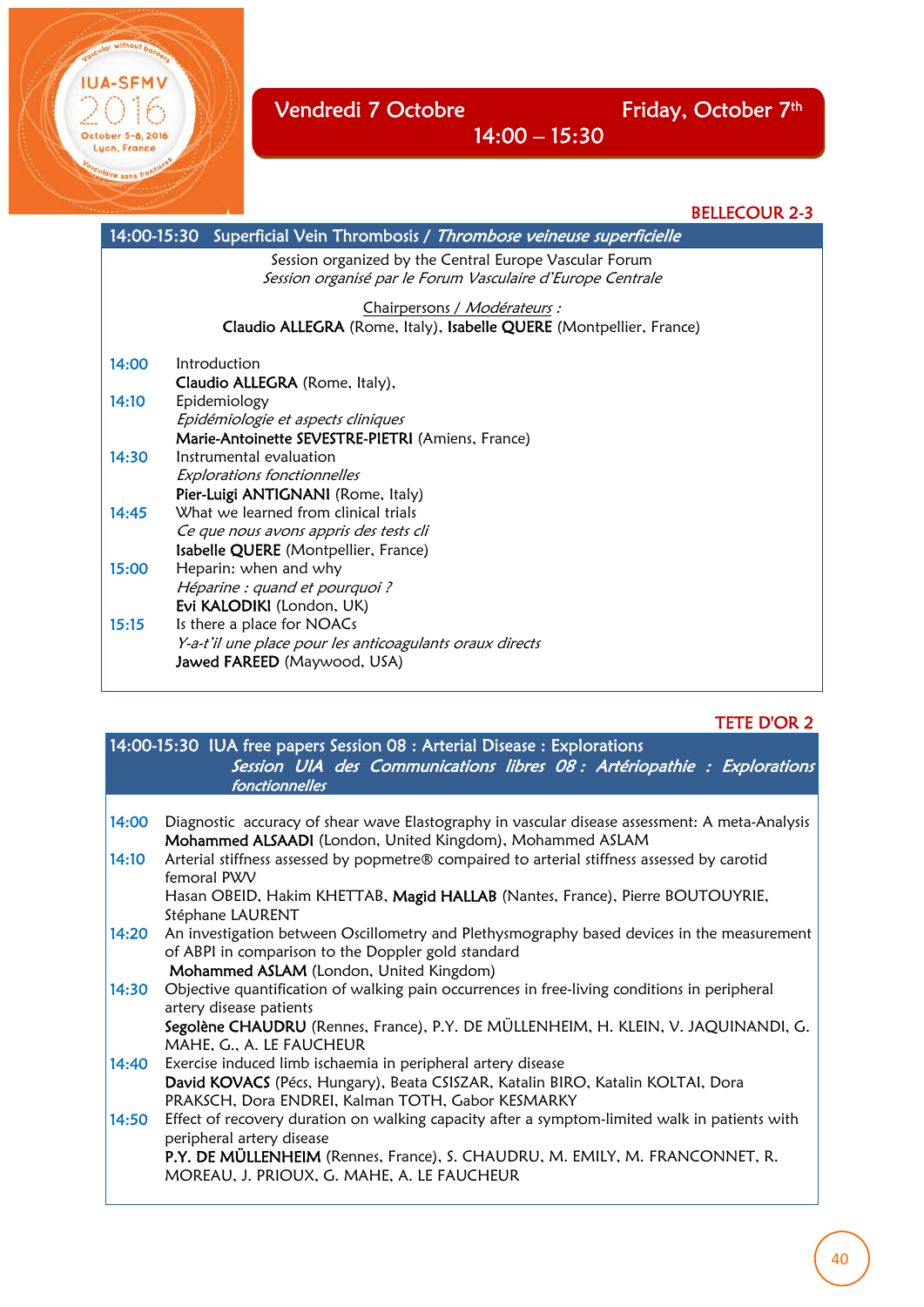

15:00 TcpO2 evaluation for the assessment of the lower limb revascularization results, in relation to the angiosome theory

 Maciej ZIELINSKI (Poznan, Poland), Marcin KISZKA, Wojtek SIEROCKI, Grzegorz OSZKINIS 15:10 Can Left Ventricular End Systolic Dimensions independently predict the severity of Peripheral Vascular Disease in patients with Graves Disease that have been diagnosed with Aortic Stenosis? S. PAPAZOGLOU (London, United Kingdom), U. JAFFER, M. ASLAM, M.K. WIN, O. MUTLAK, V. MARKOS, G. GKIONNAKIS, D. RICHTER, K. TOUTOUZAS, D. TOUSOULIS, N. STANDFIELD

15:20 An alternative method of exercise for patients with intermittent claudication Mohammed ASLAM (London, United Kingdom), Arwa ALGADI

15:30 Elastography imaging of carotid plaques: preliminary results. Giovanni ILLOMEI (Cagliari, Italy)

15:40 Ultrasonically derived carotid bifurcation geometry as a marker of carotid atherosclerosis G. PETROCHEILOU, Konstantinos SPANOS (Larissa, Greece), L. LIVIERATOS, C. KARATHANOS, N. LABROPOULOS, A.D. GIANNOUKAS

#### GRATTE CIEL 1-2

| 14:00-15:30 | Compliance in compression therapy. Its importance and how to improve it.<br>Observance dans le traitement de la compression : importance et comment<br>l'améliorer                                           |
|-------------|--------------------------------------------------------------------------------------------------------------------------------------------------------------------------------------------------------------|
|             | Organized by the International Compression Club<br>and the SFMV Interface Working Group on Compression<br>Organisé par le Club International de la Compression et le Comité Interface compression de la SFMV |
|             | Chairpersons / Modérateurs: Patrick CARPENTIER (Grenoble, France),<br>Chantal ELBHAR (Marseille, France), Hugo PARTSCH (Vienna, Austria)                                                                     |
| 14:00       | The floor to the patient. A survey of the SFMV Interface Group on Compression.<br>La parole aux patients. Une enquête du Comité Interface Compression de la SFMV.<br>Patrick CARPENTIER (Grenoble, France)   |
| 14:15       | Strength of compression stockings and compliance.<br>Force des bas de compression et observance<br>Eberhard RABE (Bonn, Germany) tbc                                                                         |
| 14:30       | Difficulties of donning stockings reduce patients compliance<br>Les difficultés d'enfilage des bas réduisent l'observance des patients<br>Jürg HAFNER, Claude LUDER (Zurich, Switzerland) tbc                |
| 14:45       | Patients acceptance of compression devices<br>Acceptabilité des compressions par le patient<br>Nele DEVOOGDT (Leuven, Belgium)                                                                               |
| 15:00       | Monitoring compliance to compression stockings with thermal sensors<br>Contrôle de l'observance du port de bas de compression<br>Jean-François UHL (Paris, France)                                           |
| 15:15       | Quantifying the adhesion of the patient to the compression treatment.<br>Quantifier l'adhésion du patient au traitement compressif<br>Didier RASTEL (Grenoble, France)                                       |

#### GRATTE CIEL 3

14:00-15:30 Atelier pratique de Microcirculation UIA IUA Microcirculation Practical Workshop

(Inscription requise, sspecific registration required)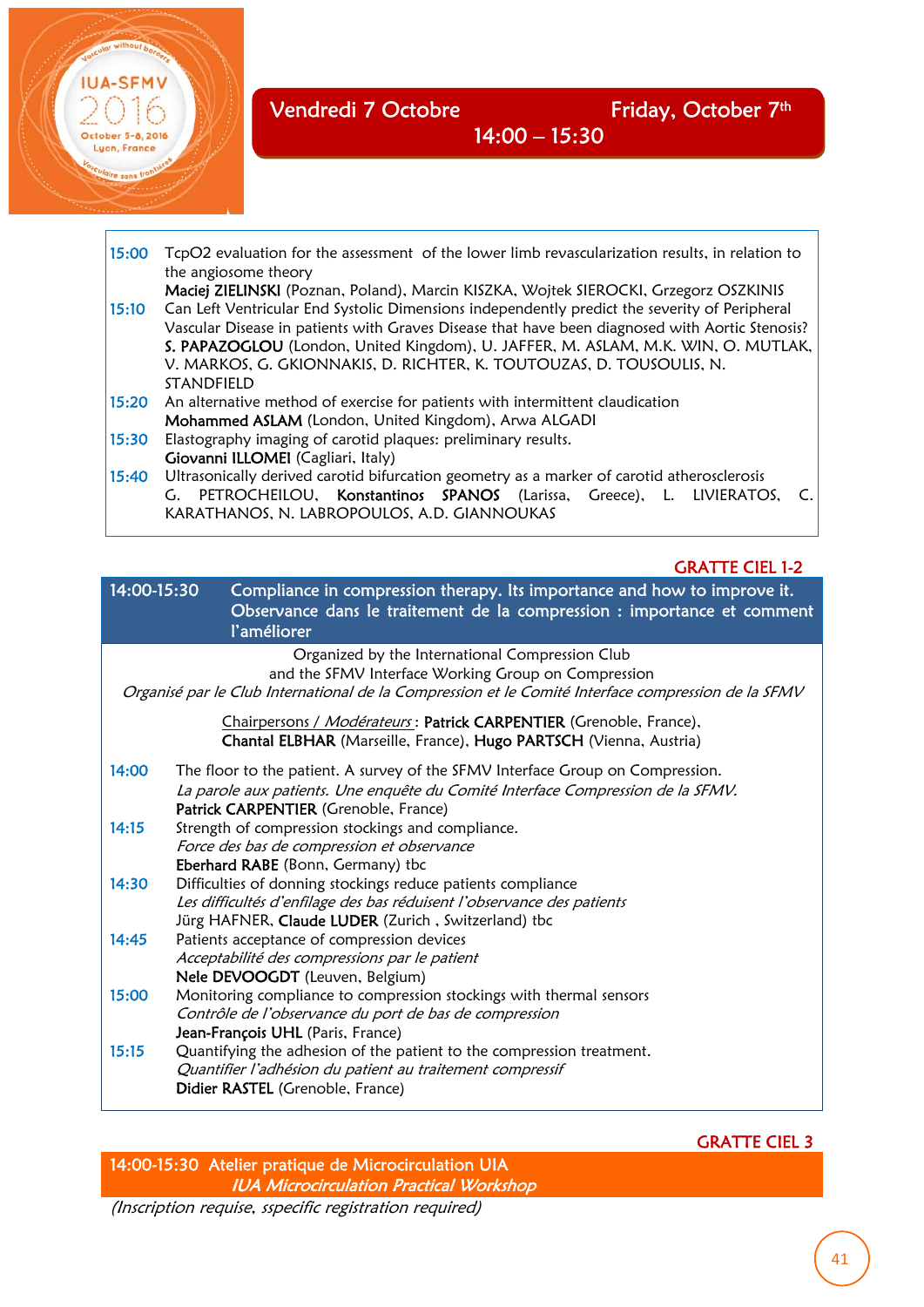

#### 15h30 – 16h00 : Pause-Café et visite de l'exposition Coffee break – Visit of the Exhibition

#### AMPHITHEATRE CORDELIERS

| 16:00-17:30 | Révolution numérique et médecine vasculaire<br>Digital revolution and e-vascular health                                                                                                                                           |
|-------------|-----------------------------------------------------------------------------------------------------------------------------------------------------------------------------------------------------------------------------------|
|             | Simultaneous translation / Traduction simulatnée                                                                                                                                                                                  |
|             | Modérateurs / Chairpersons: François BECKER (Chamonix, France), Michel DADON (Paris, France)                                                                                                                                      |
|             | Les nouvelles technologies de l'information et nanotechnologies sont en train de bouleverser nos<br>fonctionnements médicaux. Où en sommes-nous en 2016 ? Que nous réserve l'avenir, notamment pour<br>la pathologie vasculaire ? |
|             | New information technologies and nanotechnologies are expecting to change in depth the medical<br>world. What is the situation in 2016? What does the future hold, in particular for vascular patients ?                          |
| 16:00       | Introduction.<br>François BECKER (Chamonix, France), Michel DADON (Paris, France)                                                                                                                                                 |
| 16:10       | Objets connectés et E-Santé : de quoi parle-t-on ?<br>Connected objects and E-Health: What are we talking about?<br><b>Antoine POIGNANT</b> (Paris, France)                                                                       |
| 16:30       | Place du médecin à l'heure du BIG DATA.<br>Place of the physician in these time of BIG DATA.<br>Mehdi BENCHOUFI (Paris, France)                                                                                                   |
| 16:50       | Révolution numérique et perspectives dans l'organisation des soins<br>Digital revolution and perspective in the organization of cares.<br><b>Olivier VERAN</b> (Grenoble, France)                                                 |

17:10 Discussion / Round table.

#### AMPHITHEATRE CORDELIERS

17:30-18:30 Conférence exceptionnelle de Jean-Christophe RUFIN Unique cultural conference of Jean-Christophe RUFIN

Simultaneous translation / Traduction simulatnée



Jean-Christophe Rufin est un médecin diplômé de Science Po à Paris, diplomate, historien, romancier. Il est connu pour son engagement dans les associations humanitaires, notamment au sein de "médecins sans frontières" et sa fonction d'ancien Président de l'organisation « Action contre la faim ».

 Ecrivain sans frontières, il est aussi le second plus jeune membre de l'"Académie Française", auteur de plusieurs nouvelles littéraires primées.

Jean-Christophe Rufin is a French MD, also graduated from the School of Political Sciences in Paris, diplomat, historian, novelist. He is known for his commitment in the humanitarian movement, being one of the leaders of "médecins sans frontières" and former president of the non-governmental organization Action Against Hunger. Writer without borders, he is also the secound youngest member of the "académie française", author of several major literary award novels.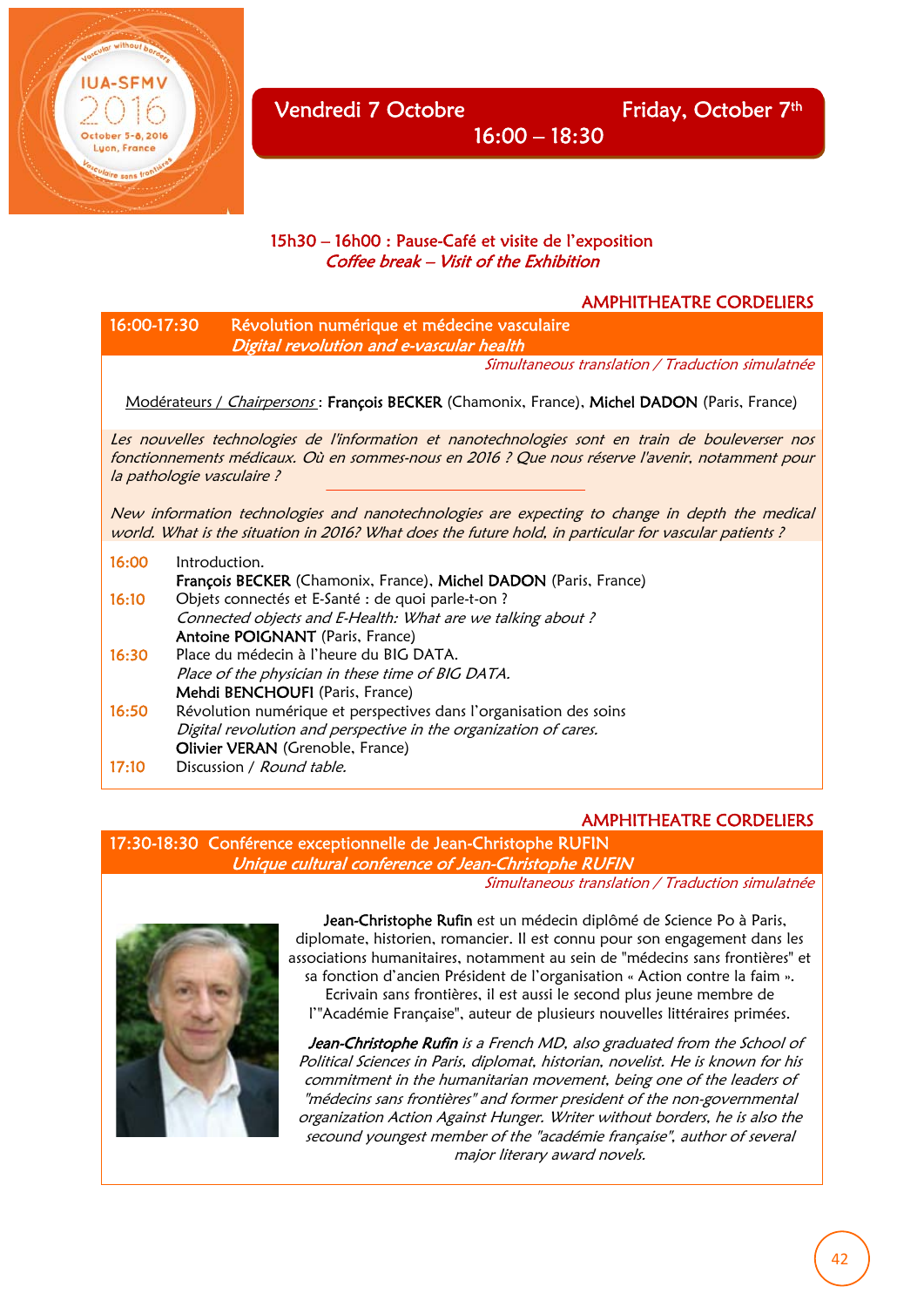October 5-8, 2016 Lyon, France

Vendredi 7 Octobre Friday, October 7<sup>th</sup>

16:00 – 17:30

FORUM 5

|       | 16:00-17:00 Professor Vijay KAKKAR Lecture Session<br>Conférence plénière sur le « Professeur Vijay KAKKAR » |
|-------|--------------------------------------------------------------------------------------------------------------|
| 16:00 | Introduction to the Prof V Kakkar lectureship<br>Jawed FAREED (Maywood, USA)                                 |
| 16:15 | The life and accomplishments of Prof V Kakkar : a personal perspective<br>Lord Ajay KAKKAR (UK)              |
| 16:30 | Professor Vijay Kakkar Lecture<br>Current perspectives in the management of DVT<br>Sam GOLDHABER (USA)       |

FORUM 5

| 17:00-17:30 Keynote Lecture / Conférence plénière |  |  |  |  |
|---------------------------------------------------|--|--|--|--|
|---------------------------------------------------|--|--|--|--|

 Thrombotic complications and bleeding in major abdominal surgery John FLETCHER (Sydney, Australia)

## BELLECOUR 1

|       | 16:00-17:30 IUA free papers session 09 : Vascular biology<br>Session UIA de communications libres 09 : Biologie vasculaire                                                                                                                                                                                                                                                     |
|-------|--------------------------------------------------------------------------------------------------------------------------------------------------------------------------------------------------------------------------------------------------------------------------------------------------------------------------------------------------------------------------------|
| 16:00 | Monocyte counts and phenotype in cardiovascular disease and comorbidities<br>Helen WILLIAMS (Westmead, Australia), Vyoma PATEL, Mauro VICARETTI, Stephen LI, Kerry<br>HITOS, John FLETCHER, Heather MEDBURY                                                                                                                                                                    |
| 16:10 | Macrophage phenotypes in the atherosclerotic plaque<br>Heather MEDBURY (Westmead, Australia), Virginia JAMES, Helen WILLIAMS, John<br><b>FLETCHER</b>                                                                                                                                                                                                                          |
| 16:20 | Effects of oxidative stress on the arterial endothelium in the experimental ischemia-reperfusion<br>injury.<br>R.E. KALININ, A.S. PSHENNIKOV, I.A. SUCHKOV, Yu.V. ABALENIKHINA, N.D.<br>MZHAVANADZE (Ryazan, Russia),                                                                                                                                                          |
| 16:30 | A comparative study of perfusion imaging with 320 slices spiral CT and iFlow imaging with<br>DSA in an ischemic reperfusion injury rabbit model<br>Chengzhi LI (XXX), Yan ZHANG, Xiaobai WANG                                                                                                                                                                                  |
| 16:40 | Synthetic, Organic Compound Poloxamer-188 Potentiates Action of Heparin and Tissue<br>Plasminogen Activator<br>Walter JESKE, Daniel DANSDILL, Evi KALODIKI, Debra HOPPENSTEADT (Maywood, USA),<br>Martin EMANUELE, Jawed FAREED, Jae S. CHO                                                                                                                                    |
| 16:50 | Application of a shear microgradient microfluidic assay for von Willebrand's disease screening<br>W. NESBITT, R BRAZILEK, F. TOVAR LOPEZ, A DAVIS, A. WONG, C. SZYDZIK, H. TRAN,<br>A. MITCHELL, Harshal NANDURKAR (Pharan, Australia)                                                                                                                                         |
| 17:00 | The comparison of branded and copies of enoxaparin with thrombin generation assay,<br>reveals the need for new criteria of biosimilarity of low molecular weight heparins<br>Grigoris T. GEROTZIAFAS (Paris, France), Aurèlie ROUSSEAU, Elisabeth MBEMBA, Amir<br>KHARTECHI, Patrick VAN DREDEN, Janine WALENGA, Evi KALODIKI, Annette LARSEN,<br>Jawed FAREED, Ismail ELALAMY |
| 17:10 | Unexpected Inflammation in the Sympathetic Ganglia in Thromboangiitis Obliterans<br>Bahare FAZELI (Mashhad, Iran), Mehdi FARZADNIA, Hassan RAVARI                                                                                                                                                                                                                              |
| 17:20 | Assessment of matrix metalloproteinases activity in patients with varicose veins of the lower<br>extremities<br>R.E. KALININ, I.A. SUCHKOV, A.S. PSHENNIKOV, N.D. MZHAVANADZE (Ryazan,                                                                                                                                                                                         |
|       | Russia), A.A. KAMAEV                                                                                                                                                                                                                                                                                                                                                           |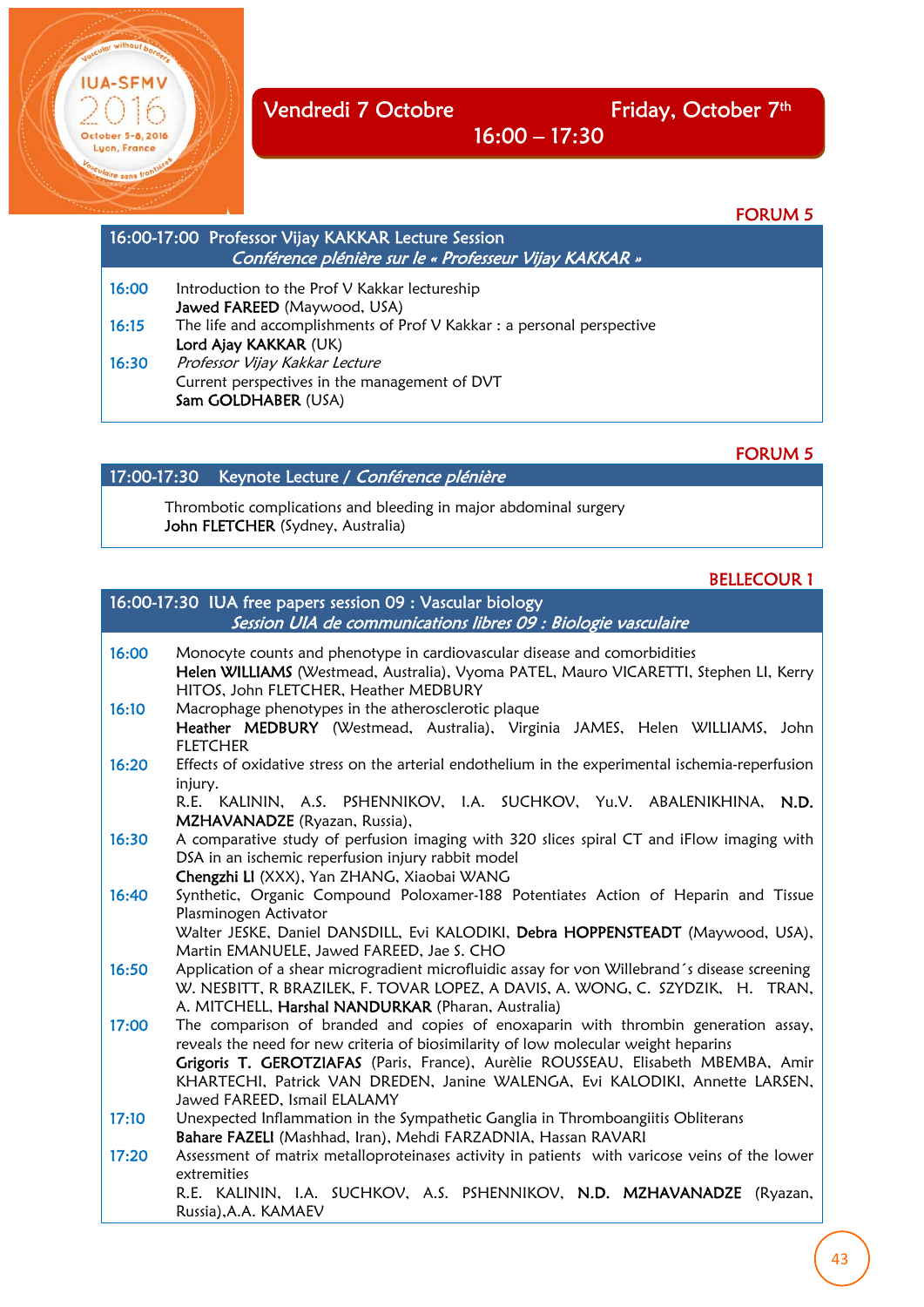Vendredi 7 Octobre Friday, October 7<sup>th</sup>

without bo

**IUA-SFMV** 

October 5-8, 2016 Lyon, France

BELLECOUR 2-3

| 16:00-17:30 Vascular Effects of Cannabis<br>Les troubles vasculaires du Cannabis |                                                                                |
|----------------------------------------------------------------------------------|--------------------------------------------------------------------------------|
|                                                                                  |                                                                                |
|                                                                                  | Chairpersons / Modérateurs:                                                    |
|                                                                                  | Luc BRESSOLLETTE (Brest, France), Claire LE HELLO (Saint-Etienne, France)      |
| 16:00                                                                            | Introduction                                                                   |
|                                                                                  | <b>Claire LE HELLO</b> (Saint-Etienne, France)                                 |
| 16:15                                                                            | Vascular pharmacology of cannabis                                              |
|                                                                                  | Pharmacologie vasculaire du cannabis                                           |
|                                                                                  | Visitation LOPEZ-MIRANDA (Madrid, Spain)                                       |
| 16:30                                                                            | Cannabis: a study which hurts the heart                                        |
|                                                                                  | Cannabis : une étude qui touche le coeur.                                      |
|                                                                                  | <b>Emilie JOUANJUS</b> (Toulouse, France)                                      |
| 16:45                                                                            | Cannabis-related stroke: a translational approach                              |
|                                                                                  | AVC lié au cannabis : une approche translationnelle.                           |
|                                                                                  | Valérie WOLFF (Strasbourg, France)                                             |
| 17:00                                                                            | Which is the culprit in Buerger's disease: tobacco or cannabis?                |
|                                                                                  | Quel est le coupable dans la maladie de Buerger : le tabac ou le cannabis ?    |
|                                                                                  | Joël CONSTANS (Bordeaux, France)                                               |
| 17:15                                                                            | Is cannabis a route to anti-atherosclerosis treatment?                         |
|                                                                                  | Le cannabis ouvre-t-il une perspective dans le traitement anti-athérosclérose? |
|                                                                                  | François MACH (Geneva, Switzerland)                                            |
|                                                                                  |                                                                                |

16:00 – 17:30

## TETE D'OR 2

| 16:00-17:30 IUA free papers session 10 : Arterial disease<br>Session UIA de communications libres 10 : Pathologie artérielle |                                                                                                                                       |  |
|------------------------------------------------------------------------------------------------------------------------------|---------------------------------------------------------------------------------------------------------------------------------------|--|
|                                                                                                                              |                                                                                                                                       |  |
| 16:00                                                                                                                        | Long-term 5 years follow-up after gene therapy for peripheral arterial disease                                                        |  |
|                                                                                                                              | R.V. DEEV, I.L. PLAKSA (Moscow, Russia), I.Ya. BOZO, N.D. ZHAVANADZE, I.A. SUCHKOV,                                                   |  |
|                                                                                                                              | R.E. KALININ, Yuriy V. CHERVYAKOV, Ilia N. STAROVEROV, A.A. ISAEV                                                                     |  |
| 16:10                                                                                                                        | Preliminary results of the pilot study of safety and efficacy of pl-vegf165 gene transfer in<br>patients with diabetic foot syndrome  |  |
|                                                                                                                              | I.L. PLAKSA (Moscow, Russia), N.D. MZHAVANADZE, M.U. BAKUNOV, I.A. SUCHKOV, A.A.                                                      |  |
|                                                                                                                              | KRYLOV, V.T. KRIVICHIN, R.E. KALININ, A.A. ISAEV, R.V. DEEV                                                                           |  |
| 16:20                                                                                                                        | Can Abdominal Aortic diameter independently predict the severity of diabetic nephropathy in<br>T2DM patients with suprarenal AAA ?    |  |
|                                                                                                                              | S. PAPAZOGLOU (London, United Kingdom), M. ASLAM, U. JAFFER, O. MUTLAK, M.K. WIN,                                                     |  |
|                                                                                                                              | N. STANDFIELD                                                                                                                         |  |
| 16:30                                                                                                                        | Postexercise ankle brachial index in thrombophilia and venous disease                                                                 |  |
|                                                                                                                              | Jan PITHA (Prague, Czech Republic), Ondrej AUZKY, Helena CERMAKOVA, Karel ROZTOCIL                                                    |  |
| 17:00                                                                                                                        | Effect of cilostazol on walking distances in patients with intermittent claudication                                                  |  |
|                                                                                                                              | Katalin FARKAS (Budapest, Hungary), Endre KOLOSSVÁRY, Zoltán JÁRAI                                                                    |  |
| 17:10                                                                                                                        | The best choice of off-loading devices in patients with the diabetic foot and peripheral arterial<br>disease after surgical procedure |  |
|                                                                                                                              | V. FEJFAROVÁ (Prague, Czech Republic), A. JIRKOVSKÁ, R.BÉM, M. DUBSKÝ, V.WOSKOVÁ,                                                     |  |
|                                                                                                                              | A. NĚMCOVÁ, M. KŘÍŽOVÁ, J. NIKLOVÁ, J. SKIBOVÁ, K. ROZTOČIL, H. ČERMÁKOVÁ                                                             |  |
|                                                                                                                              |                                                                                                                                       |  |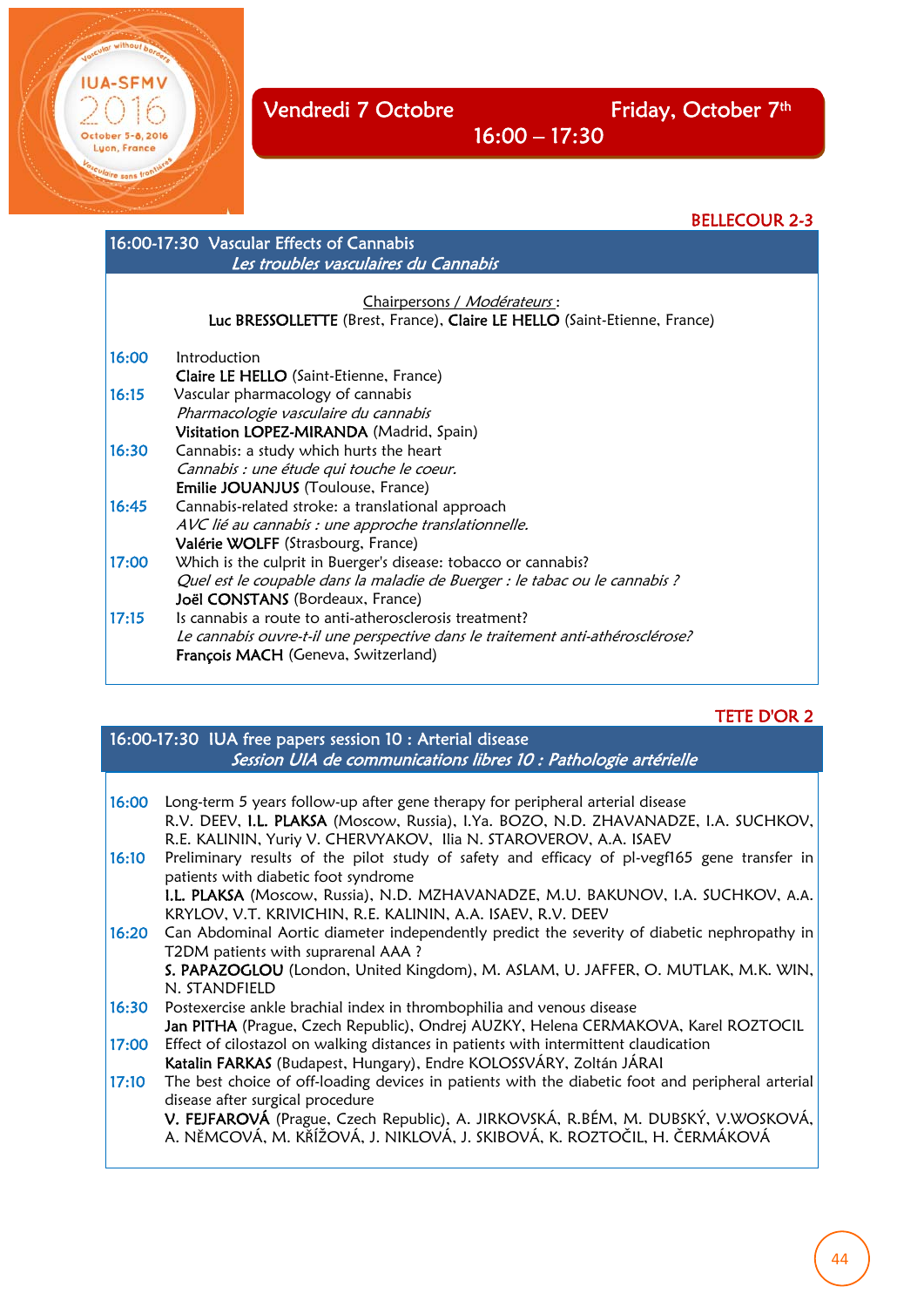



provide clear illustration of rare pathologies worth being recognized or important pratical management concepts.

GRATTE CIEL 3

16:00-17:30 IUA Microcirculation Practical Workshop

(specific registration required)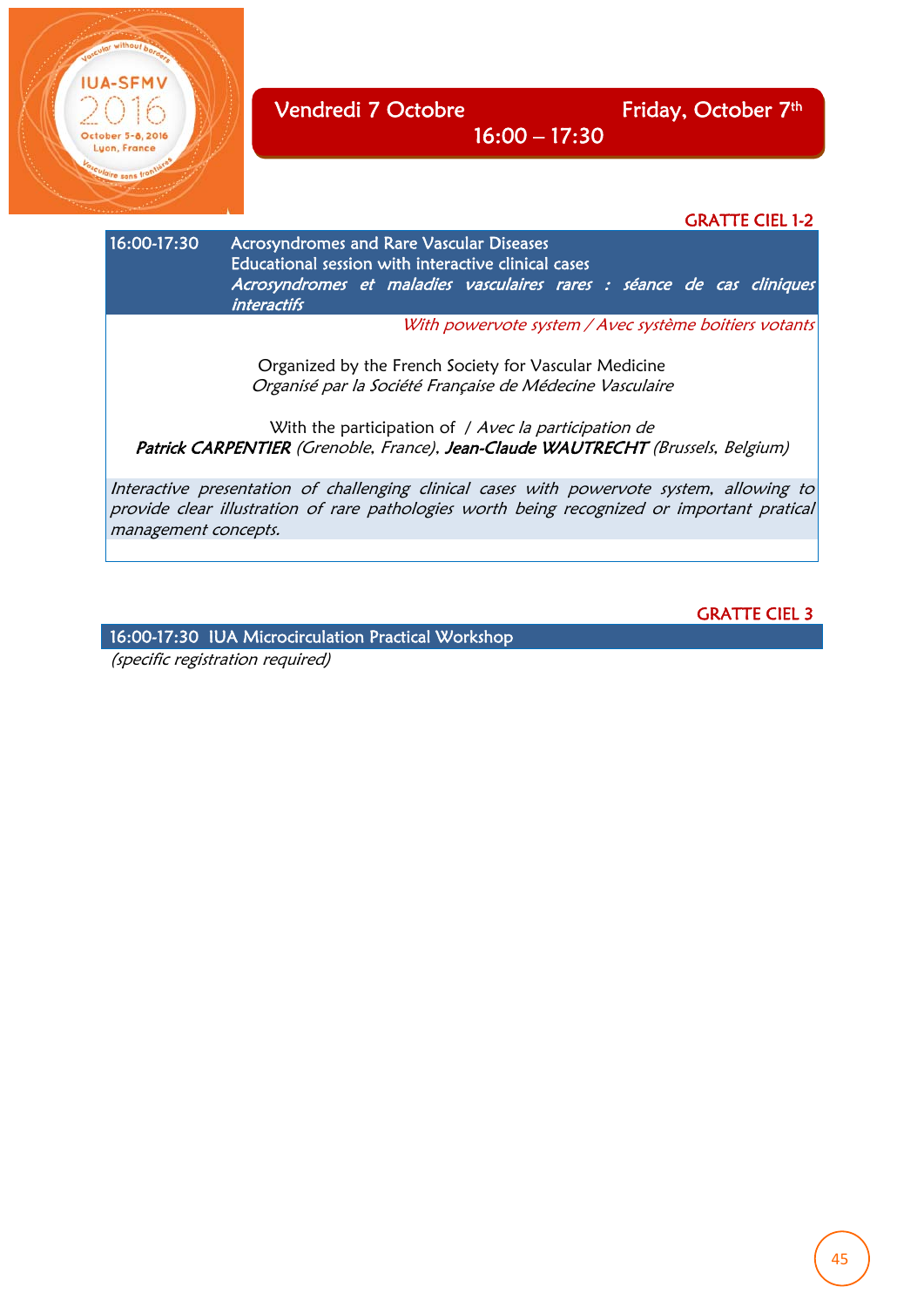## Samedi 8 Octobre Saturday, October 8th

FORUM 5

08:30 - 10:00

08:30-10:00 Vers un traitement personnalisé des varices

 Towards "à la carte" treatment of patients with varicose veins Simultaneous translation / Traduction simulatnée

Session commune du Groupe de travail SFMV Veines et la Société Française de Phlébologie Joint Session with the SFMV Working Group on Veins and the French Society of Phlebology

Modérateurs / Chairpersons: Marianne DE MAESENEER (Rotterdam, the Netherlands), Claudine HAMEL-DESNOS (Caen, France), Pierre OUVRY (Saint-Aubin sur Scie, France), Olivier PICHOT (Grenoble, France)

Les techniques physiques ou chimiques de destruction des varices se sont considérablement améliorées au cours de la dernière décennie et posent la question de leurs indications optimales respectives. Mais au delà, nos indications ne sont-elles pas également influencées par les limites de nos explorations et de nos techniques thérapeutiques ? Et que dire des préférences du patient ?

Physical and chemical techniques of varicose veins destruction improved considerably during the last decade leading to the question of their respective and optimal indications. But beyond, did our treatments be influenced by the limits of our explorations and therapeutic techniques? What about patient's preferences?

La séance est articulée autour de cas cliniques interactifs pour lesquels, chaque fois, trois dimensions du problème seront analysées :

Session with interactive clinical cases and analysis around 3 aspects:

- **Faut-il supprimer ou pas la saphène** ? */ Do we have to suppress or not the saphenous vein* ?
- Par quelle technique ? / With which technique ?
- Avec ou sans gestes associés ? / With or without an associated procedure ?

#### **BELLECOUR**

#### 08:30-10:00 Sport-induced vascular diseases Sport et maladies vasculaires

Chairperson / *Président de séance* : **Jean-Michel CHEVALIER** (Lyon, France) Moderators / Modérateurs: Pierre ABRAHAM (Angers, France), Patrick FEUGIER (Lyon, France) 08:30 Diagnostic and treatment of the thoracic outlet syndrome Diagnostic et traitement du syndrome de la traversée thoraco-brachiale Paul WENNBERG (Rochester, USA) 08:50 Endofibrosis : diagnosis and treatment Endofibrose : diagnostic et traitement Patrick FEUGIER (Lyon, France) 09:10 Arterial kinking Tension artérielle. Goof SCHEP (Eindhoven, Netherlands) 09:30 Micro and macrovascular sport injuries. Traumatismes sportifs micro- et macrovasculaires

Pierre ABRAHAM (Angers, France) 09:50 Popliteal entrapment. Piège poplité Robert J. HINCHLIFFE (London, United Kingdom)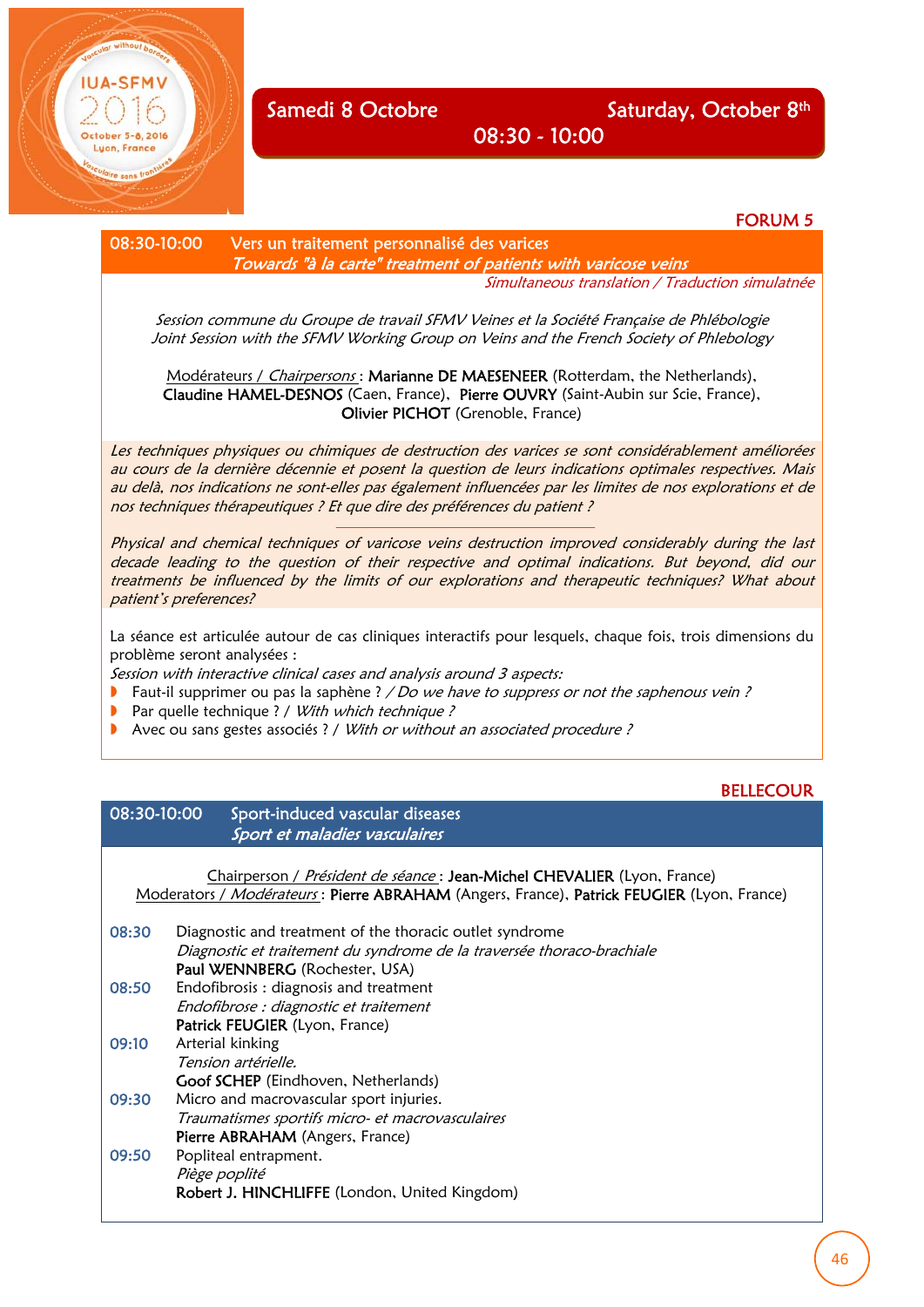

08:30 - 10:30

TETE D'OR 2

08:30-10:00 Cochrane systematic review workshop (part 1) Atelier de revue systématique Cochrane

(specific registration required)

#### GRATTE CIEL 1-2

| 08:30-10:00 | News in Non Invasive CerebroVascular Investigation<br>Nouveautés dans l'exploration non invasive cérébro-vasculaire                                                                                                            |
|-------------|--------------------------------------------------------------------------------------------------------------------------------------------------------------------------------------------------------------------------------|
|             | Organized by the Italian Society for Vascular Investigation (SIDV)<br>Organisée par la Société Italienne d'Explorations Vasculaires                                                                                            |
|             | Chairpersons / Modérateurs:                                                                                                                                                                                                    |
|             | Pier-Luigi ANTIGNANI (Roma, Italy), François BECKER (Chamonix, France)                                                                                                                                                         |
| 08:30       | Vertebrobasilar insufficiency and non invasive evaluation of vertebral artery<br>disease.<br>Insuffisance vertébro-basilaire et évaluation non invasive de la maladie artérielle vertébrale<br>Giorgio ARDITA (Catania, Italy) |
| 08:45       | Advanced vectorial Doppler and new methods for carotid stenosis assessment.<br>Doppler vectoriel de pointe et nouvelles méthodes d'évaluation de la sténose carotidienne<br>Daniele RIGHI (Firenze, Italy)                     |
| 09:00       | Plaque Imaging to decide on optimal treatment of carotid stenosis.<br>Imagerie de la plaque et décision thérapeutique optimale de la sténose caroti<br>Elisabetta FAVARETTO (Bologna, Italy)                                   |
| 09:15       | Imaging of cervical artery dissection.<br>Image de la dissection de l'artère cervicale<br>Leonardo ALUIGI (Bologna, Italy)                                                                                                     |
| 09:30       | Carotid intima-media thickness: Is it still an early atherosclerosis marker?<br>Epaisseur intima-media de la carotide est-elle toujours un marqueur précoce d'athérosclérose ?<br>Roberto PARISI (Venezia, Italy)              |
| 09:45       | Why transcranial doppler is necessary for risk evaluation<br>Pourquoi le doppler transcrânien est nécessaire dans l'évaluation du risque<br>François BECKER (Chamonix, France)                                                 |

10h00 – 10h30 Pause-Café et visite de l'exposition Coffee break – Visit of the Exhibition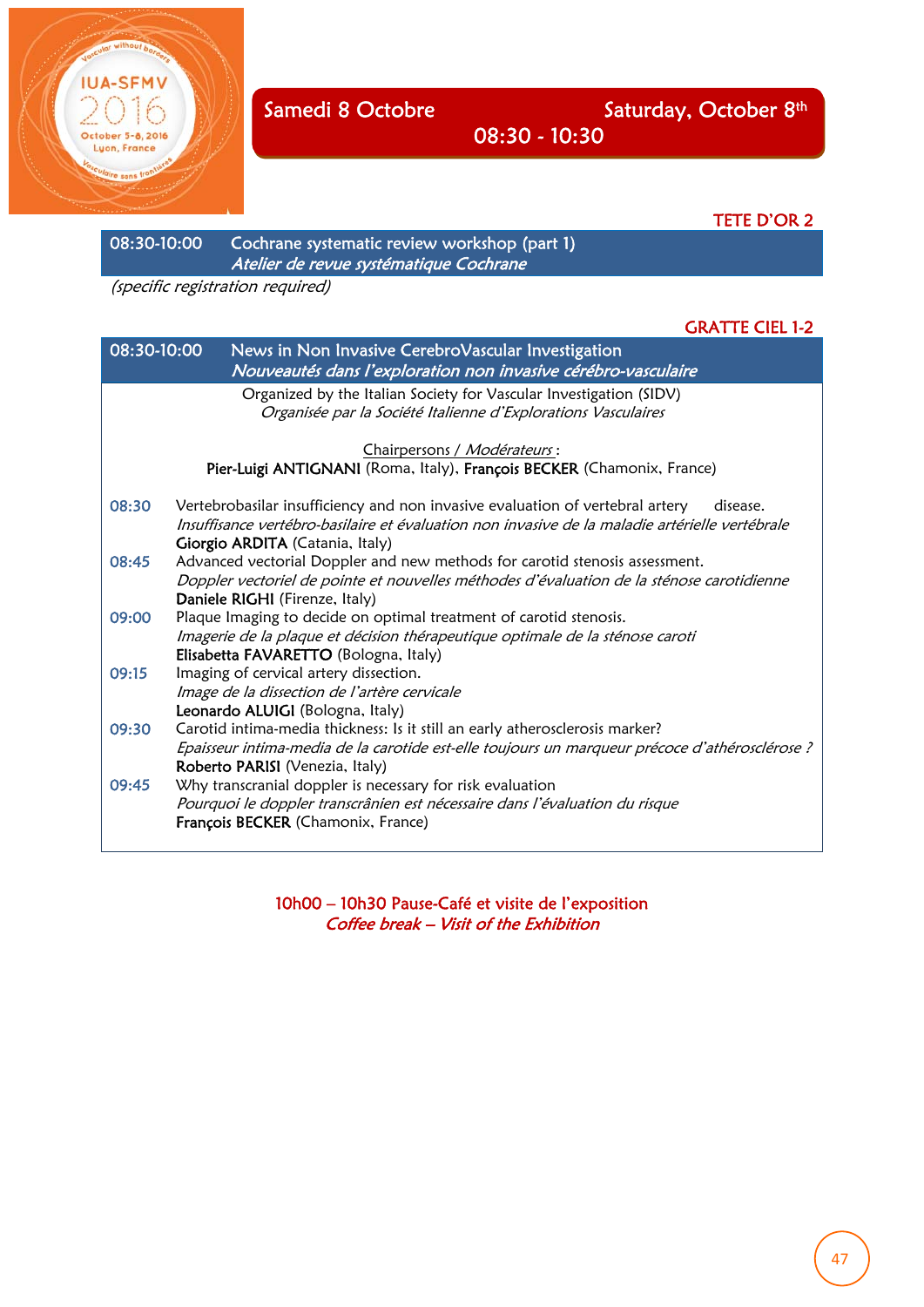### Samedi 8 Octobre Saturday, October 8th

08:30 - 10:30

#### FORUM 5

FORUM 5

10:30-11:15 Session Recommandations (1ère partie) Guidelines session of the SFMV (Part 1)

Simultaneous translation / Traduction simulatnée

La justification de cette session émane des recommandations nationale et internationale de bonnes pratiques issues des différentes instances professionnelles faisant autorité et concernant l'exercice quotidien clinique, diagnostique et thérapeutique de la médecine vasculaire.

Cette année la session débutera par la présentation d'une série d'avis d'experts de la Société Française de Médecine Vasculaire à propos de situations particulières rencontrées dans la MTEV (45 minutes).

Puis selon la méthode du Case Based Learning, la seconde partie de cette session recommandations sera consacrée à la prise en charge en 2016 de l'artériopathie oblitérante des membres inférieurs au stade de claudication intermittente.

Sur la base des contenus, niveaux de preuve, champs et limites d'application des recommandations parues ces dernières années sur le thème y compris le TASC 2016, nos experts aborderont la place et les moyens de la réadaptation vasculaire dans cette indication et feront le point sur les méthodes chirurgicales disponibles dans cette même indication.

Avis d'experts de la Société Française de Médecine Vasculaire sur des situations particulières rencontrées dans la Maladie ThromboEmbolique Veineuse.

#### 11:15-12:30 Session Recommandations (2ème partie) : Prise en charge de l'AOMI en 2016 selon les recommandations Guidelines session of the SFMV (Part 2) : Lower limbs arteriopathy treatment in 2016 according to recommendations

#### Modérateurs / Chairpersons :

Romain JACQUET (Reims, France), Joëlle-Yvette LAFFONT (Toulouse, France)

- 11h15 Cas Clinique interactif / Interactive clinical cases 11h30 Place de la réadaptation vasculaire : méthodes, moyens, indications.
- Place of vascular rehabilitation : methods, means, indications. Dominique JANODY (Reims, France) 11h50 Place de la chirurgie : quels moyens pour quelles indications ? Place of surgery : which means for which indications ?
- 12h10 Discussion.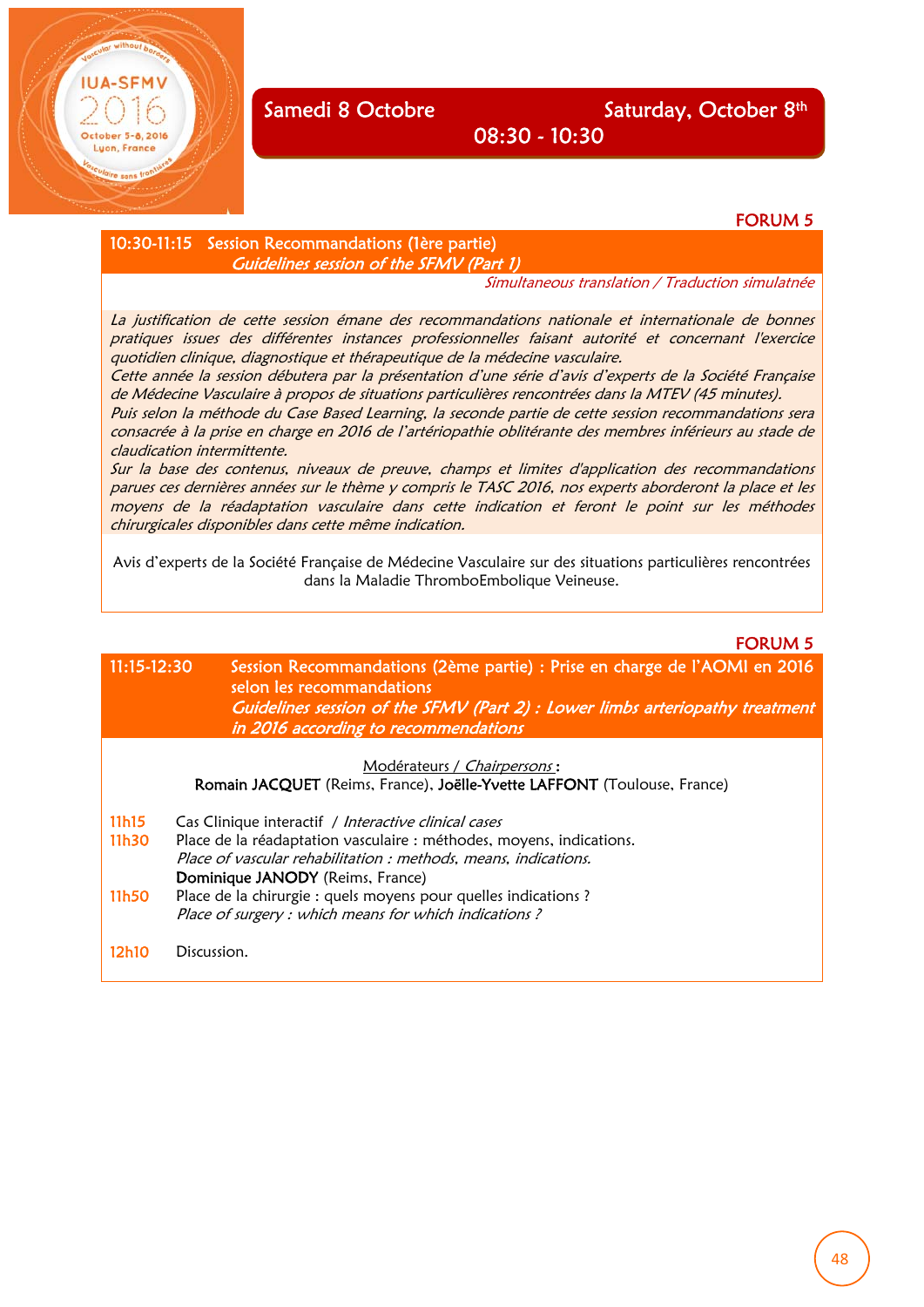October 5-8, 2016 Lyon, France

**BELLECOUR** 

| 10:30-12:30 Which varicose veins lead to venous ulceration (C6)?<br>Quelles veines variqueuses entraînent un ulcère veineux |                                                                                                                                                                                                                                                                                                                                                                                                                                                           |  |  |
|-----------------------------------------------------------------------------------------------------------------------------|-----------------------------------------------------------------------------------------------------------------------------------------------------------------------------------------------------------------------------------------------------------------------------------------------------------------------------------------------------------------------------------------------------------------------------------------------------------|--|--|
|                                                                                                                             | Chairpersons / Modérateurs: Marianne DE MAESENEER (Rotterdam, Netherlands),<br>André VAN RIJ (Dunedin, New-Zealand)                                                                                                                                                                                                                                                                                                                                       |  |  |
|                                                                                                                             | Varicose veins are quite common in the adult population of industrialized countries. Only a rather small<br>proportion of the subjects with varicose veins will develop leg ulcers, but can we predict which ones?<br>This session will review the answers we are able to give, as of today, to this question that is crucial in an<br>economical context when resource allocation for public health are subjected to tighter and tighter<br>arbitration. |  |  |
|                                                                                                                             | Les varices sont très fréquentes dans la population adulte des pays industrialisés. Seule une petite<br>proportion de ces patients souffrant de varices vont développer des ulcères de jambe, mais peut-on<br>prédire lesquels ? Cette session passe en revue les réponses possibles à cette question cruciale dans un<br>contexte économique où les remboursements de santé publique sont de plus en plus sujets à un<br>arbitrage serré.                |  |  |
| 10:30                                                                                                                       | The epidemiological analysis.<br>Analyse épidémiologique<br>Eberhard RABE (Bonn, Germany)                                                                                                                                                                                                                                                                                                                                                                 |  |  |
| 10:45                                                                                                                       | The haemodynamic approach.<br>Approche hémodynamique<br>André VAN RIJ (Dunedin, New Zealand)                                                                                                                                                                                                                                                                                                                                                              |  |  |
| 11:00                                                                                                                       | Duplex ultrasound: characteristics of disease severity, beyond 'reflux'<br>Echo-Doppler: caractéristiques de la sévérité de la maladie, au-delà du « reflux »<br>Marianne DE MAESENEER (Rotterdam, Netherlands)                                                                                                                                                                                                                                           |  |  |
| 11:10                                                                                                                       | Other anatomical factors: microvenules and perforators<br>Autres facteurs anatomiques : microveinules et perf                                                                                                                                                                                                                                                                                                                                             |  |  |
| 11:25                                                                                                                       | André VAN RIJ (Dunedin, New Zealand)<br>What can we learn from ultrasound of the skin<br>Quels enseignements tire-t-on des ultrasons cutanés ?                                                                                                                                                                                                                                                                                                            |  |  |
| 11:35                                                                                                                       | Alberto CAGGIATI (Roma, Italy)<br>How to detect early skin changes?                                                                                                                                                                                                                                                                                                                                                                                       |  |  |
| 11:50                                                                                                                       | Comment détecter précocement les altérations cutanées ?<br>Patrick CARPENTIER (Grenoble, France)<br>What did we learn from RCT's?                                                                                                                                                                                                                                                                                                                         |  |  |
|                                                                                                                             | Quels enseignements tirons-nous des essais comparatifs randomisés ?<br>Michel PERRIN (Lyon, France)                                                                                                                                                                                                                                                                                                                                                       |  |  |
| 12:05                                                                                                                       | Panel discussion / Discussion d'experts                                                                                                                                                                                                                                                                                                                                                                                                                   |  |  |

10:30 - 12:30

#### TETE D'OR 2

10:30-12:30 Cochrane systematic review workshop (part 2)

(specific registration required)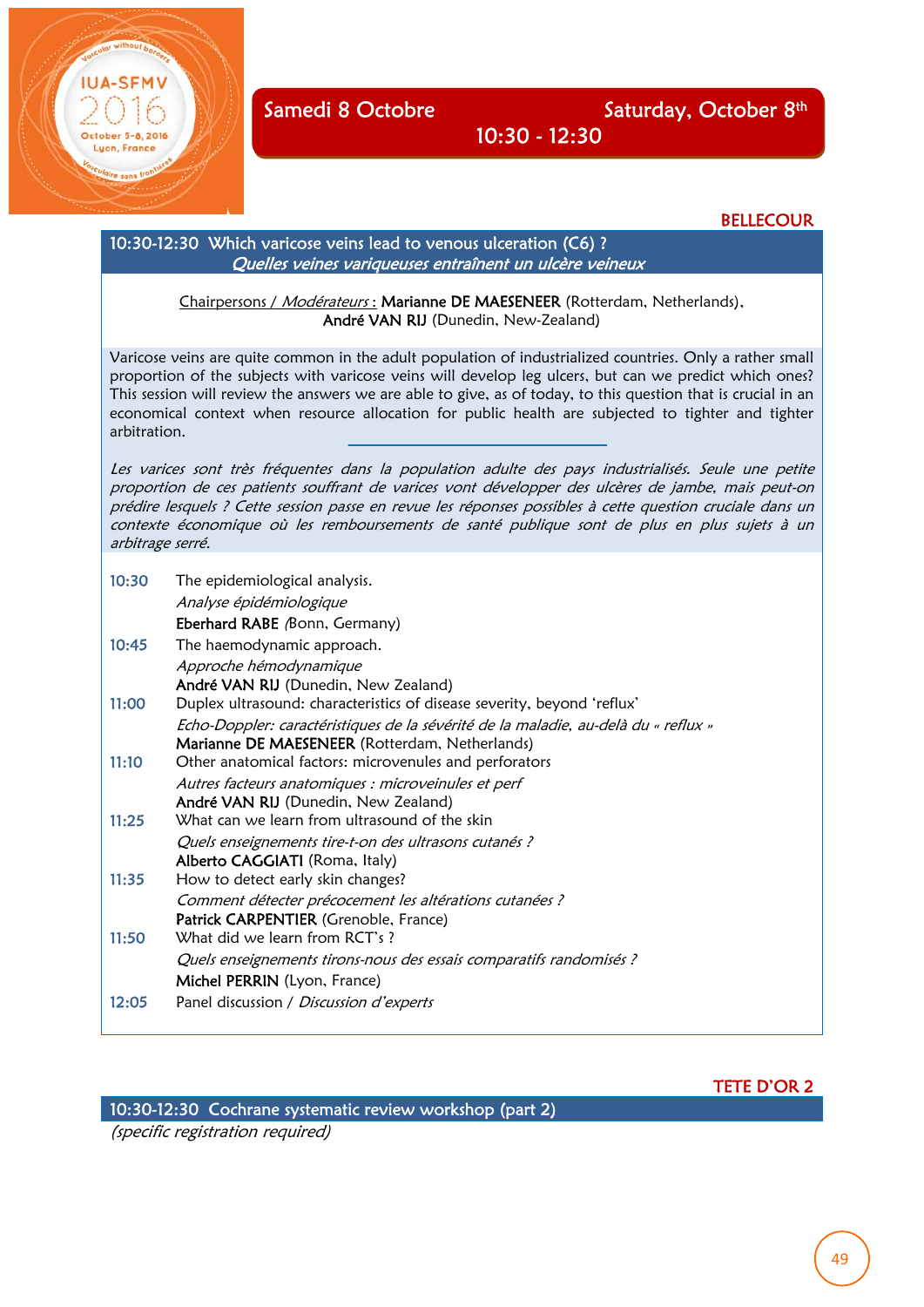yon, France

## Samedi 8 Octobre Saturday, October 8th

GRATTE CIEL 1-2

#### 10:30-12:30 Exercize Vascular Investigations in Claudication Explorations vasculaires dans la claudication

#### Chairperson / Modérateur: Pierre ABRAHAM (Angers, France)

10:30 - 12:30

Hemodynamic measurements can be necessary in arterial and venous claudication in order to better understand and evaluate the underlying disease that can be dormant or associated to non vascular walking difficulties. These lectures will talk about different technical approaches of hemodynamic measurements to arterial or venous pressures with experiences from world experts, their advantages, their benefits and their limits. Whereas the stress test exercise is, we must say, scarcely used, it will expand in the future to fill the gap between symptoms and images.

Des mesures hémodynamiques peuvent être nécessaires dans la claudication artérielle et veineuse afin de mieux comprendre et évaluer la maladie sous-jacente qui peut rester en sommeil ou être associée à une difficulté de marche non vasculaire. Ces présentations évoqueront les différentes approches techniques des mesures hémodynamiques aux réponses de tensions artérielles ou veineuses avec des expériences d'experts mondiaux, leurs avantages, leurs intérêts et leurs limites. Bien que le test de résistance pratiqué est, il faut le dire, rarement utilisé, il se développera dans l'avenir pour combler l'écart entre les symptômes et les images.

| 10:30 | Who, When and How? / <i>Qui, quand et comment?</i>                   |
|-------|----------------------------------------------------------------------|
|       | Paul WENNBERG (Rochester, USA)                                       |
| 10:50 | Near Infrared Spectroscopy (NIRS) / Spectroscope proche infra-rouge. |
|       | Fabio MANFREDINI (Ferrara, Italy)                                    |
| 11:10 | Post-exercise ABI / IPS Post exercice                                |
|       | <b>Guillaume MAHE</b> (Rennes, France)                               |
| 11:30 | Exercise Transcutaneous Oxymetry / Oxymétrie transcutanée d'exercice |
|       | Pierre ABRAHAM (Angers, France)                                      |
| 11:50 | Post-Stress and Rest MRI / IRM de repos et post-stress               |
|       | Walter BACKES (Maastricht, Netherlands)                              |
| 12:10 | Venous Plethysmography / Pléthysmographie veineuse                   |
|       | Paul WENNBERG (Rochester, USA)                                       |
|       |                                                                      |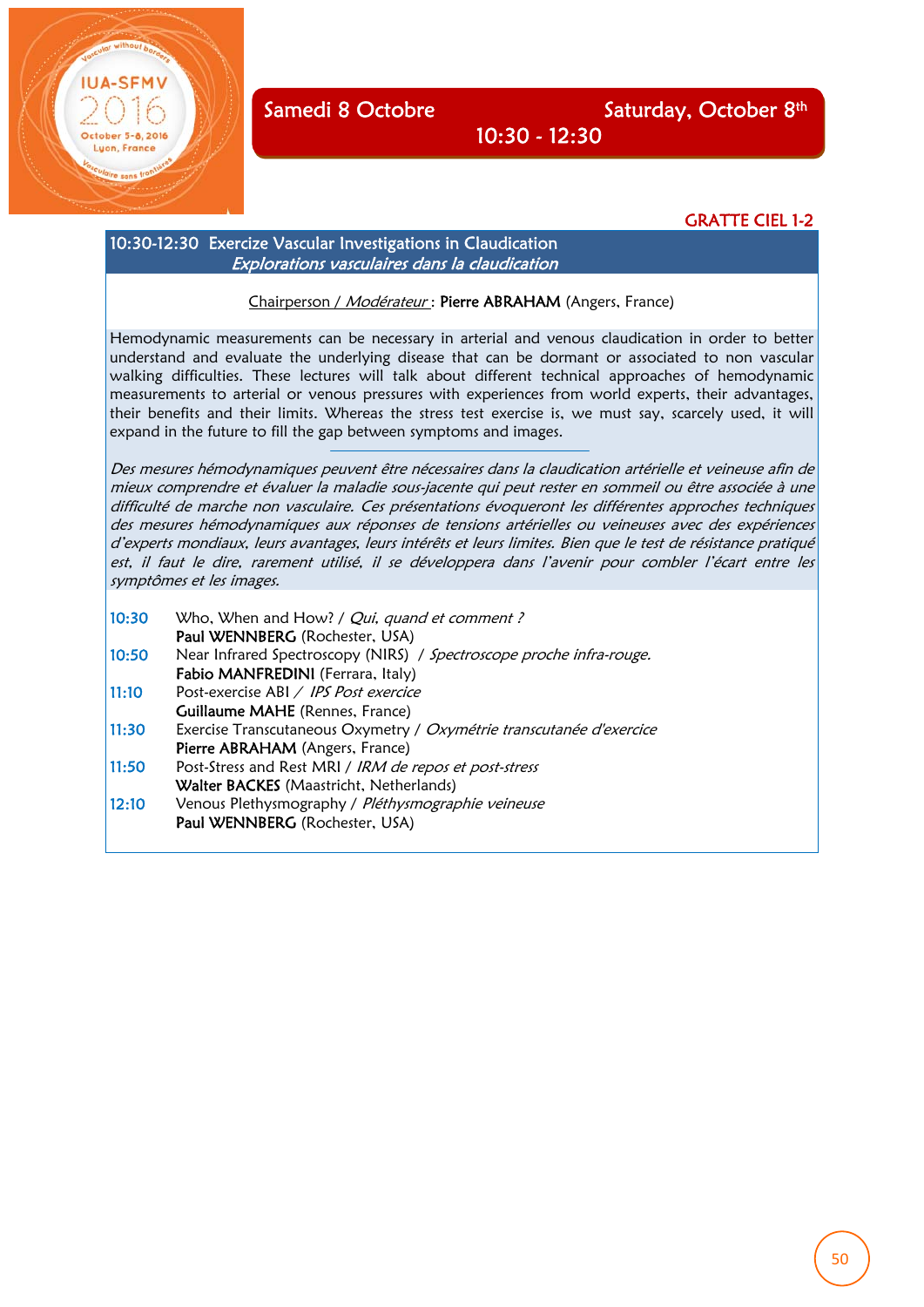**\_CEM** 

 $-8.2016$ Lyon, France

Samedi 8 Octobre Saturday, October 8th

BELLECOUR

## 14:00 – 16:00

| 14:00-16:00 | CEAP and Symptoms : Importance in patient evaluation<br>CEAP et symptômes : Importance dans l'évaluation des patient                                             |
|-------------|------------------------------------------------------------------------------------------------------------------------------------------------------------------|
|             | Joint Session of the / Session commune à l'American Venous Forum – European Venous Forum                                                                         |
|             | Chairpersons / Modérateurs : Lowell S. KABNICK (XXX, XXX), Andrew NICOLAIDES (Nicosia, Cyprus)                                                                   |
| 14:00       | Introduction<br>Lowell S. KABNICK (XXX, XXX)                                                                                                                     |
| 14:10       | Do venous symptoms tell it all?<br>Les symptômes veineux nous disent-ils tout ?<br>Michel PERRIN (Chassieu, France)                                              |
| 14:20       | Venous symptoms: What are they and how can we be sure?<br>Les symptômes veineux : que sont-ils et comment en être sûrs ?<br>André VAN RIJ (Dunedin, New Zealand) |
| 14:30       | History of CEAP : past and present<br>Histoire de la CEAP : passé et présent<br>Bo EKLOF (XXX, XXX)                                                              |
| 14:40       | What are the benefits of CEAP?<br>Quels sont les benefices de la CEAP?<br>John BLEBEA (XXX, XXX)                                                                 |
| 14.50       | What are the issues with CFAP?                                                                                                                                   |

14:50 What are the issues with CEAP? Quelles sont les solutions avec la CEAP ? Andrew NICOLAIDES (Nicosia, Cyprus) 15:00 The future of disease classifications and the impact of classification change. L'avenir des classifications de pathologies et l'impact d'un changement de classification. Fedor LURIE (XXX, XXX) 15:10 Panel discussion / Discussion d'experts.

#### TETE D'OR 1-2

### 14:00-16:00 Rehabilitation and Balneotherapy of the Vascular Patient Rééducation et balnéothérapie du patient vasculaire

|       | <u>Chairpersons / Modérateurs:</u><br>Alberto CAGGIATI (Roma, Italy) and Patrick CARPENTIER (Grenoble, France)                                                                                                                     |
|-------|------------------------------------------------------------------------------------------------------------------------------------------------------------------------------------------------------------------------------------|
| 14:00 | Highlights of the UIP Consensus on Rehabilitation in Chronic Venous Diseases<br>Consensus de l'UIP sur la Rééducation des maladies veineuses chroniques                                                                            |
| 14:20 | Alberto CAGGIATI (Roma, Italy)<br>Physical therapy in critical limb ischemia<br>Physiothérapie dans l'ischémie critique<br>Paul WENNBERG (Rochester, USA) tbc                                                                      |
| 14:40 | Carbotherapy in vascular diseases<br>Carbothérapie dans les maladies vasculaires<br>Shigeko INOKUMA (Tokyo, Japan)                                                                                                                 |
| 15:00 | Balneotherapy in Peripheral Arterial Disease<br>Balnéothérapie dans l'artériopathie des membres inf<br>Johannes NAUMANN (Freiburg, Germany)                                                                                        |
| 15:20 | Balneotherapy combined with therapeutic education in advanced chronic venous insufficiency<br>Traitement thermal et éducation thérapeutique dans l'insuffisance veineuse chronique sévère<br>Patrick CARPENTIER (Grenoble, France) |
| 15:40 | Panel discussion / Discussion d'experts.                                                                                                                                                                                           |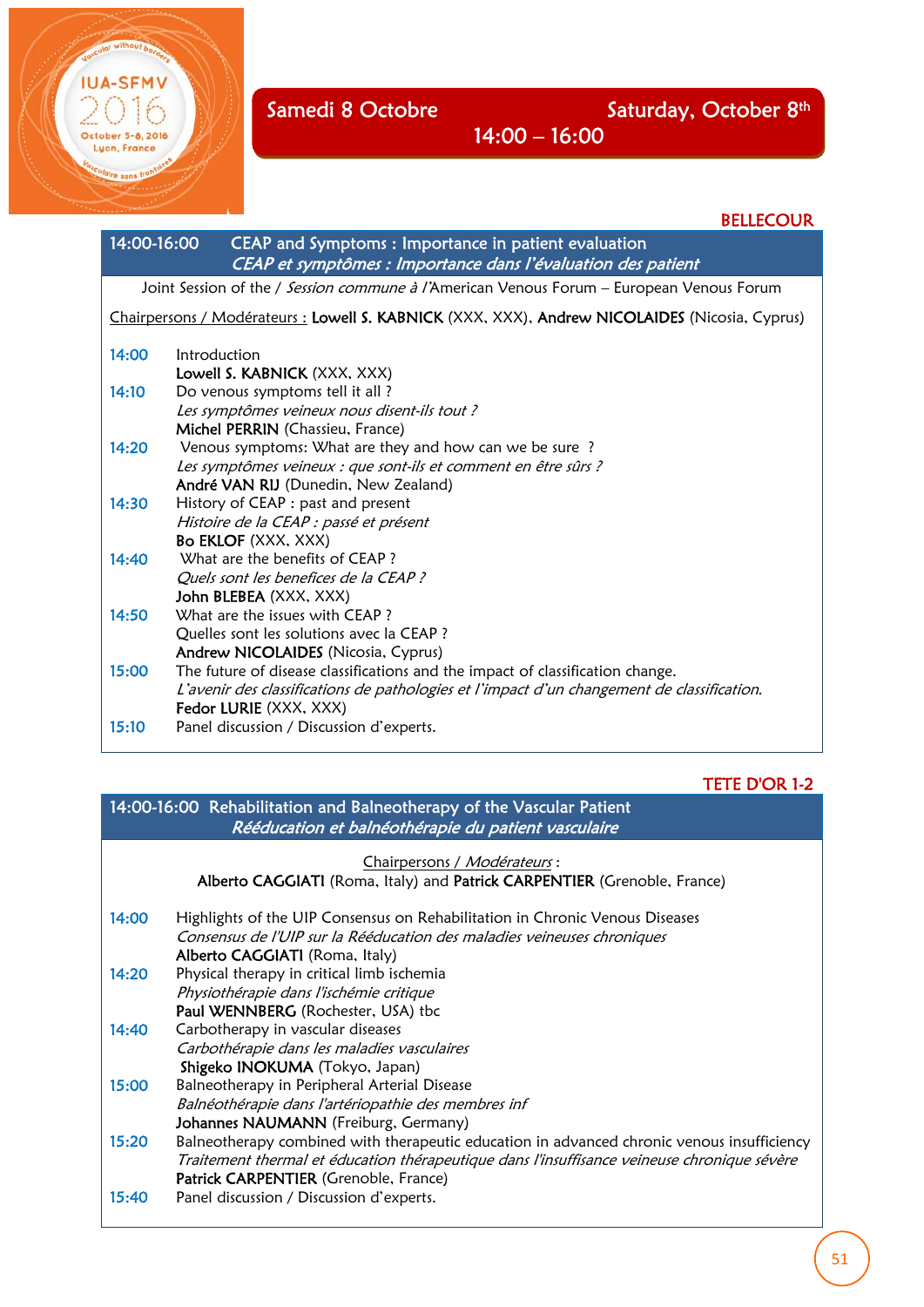Ξ

**IUA-SFMV** 

October 5-8, 2016 Lyon, France

14:00 – 16:00

## GRATTE CIEL 1-2

| 14:00-16:00 Bioengineering and Vessels |                                                                                    |  |  |
|----------------------------------------|------------------------------------------------------------------------------------|--|--|
|                                        | Bio-ingénierie dans les maladies vasculaires                                       |  |  |
|                                        | Chairpersons: Pierre ABRAHAM (Angers, France), Romeo MARTINI (Padua, Italy)        |  |  |
| 14:00                                  | Functional assessment of new vascular aortic endo-prosthesis                       |  |  |
|                                        | Evaluation fonctionnelle des nouvelles endoprothèses aortiques.                    |  |  |
|                                        | Stefano BONVINI (Padua, Italy)                                                     |  |  |
| 14:20                                  | Blood flow and clot formation in type B aortic dissection                          |  |  |
|                                        | Flux sanguin et thrombose dans la dissection aortique de type B.                   |  |  |
|                                        | Xiao Yun XU (London, UK)                                                           |  |  |
| 14:40                                  | Nanoparticles and development of an assay to determine DOACs in urine              |  |  |
|                                        | Nanoparticules et développement d'un test d'évaluation des AOD dan                 |  |  |
|                                        | Job HARENBERG (Mannheim, Germany)                                                  |  |  |
| 15:00                                  | Biophotonics for the assessment of the microcirculation.                           |  |  |
|                                        | Technique biophotonique pour l'évaluation de la microcirculation                   |  |  |
|                                        | Faisel KHAN (Dundee, UK)                                                           |  |  |
| 15:20                                  | Why is it important to study the oscillations of cardiovascular system?            |  |  |
|                                        | Pourquoi il est important d'étudier les oscillations du système cardiovasculaire ? |  |  |
|                                        | Aneta STEFANOVSKA (Lancaster, UK)                                                  |  |  |
| 15:40                                  | Panel discussion                                                                   |  |  |
|                                        |                                                                                    |  |  |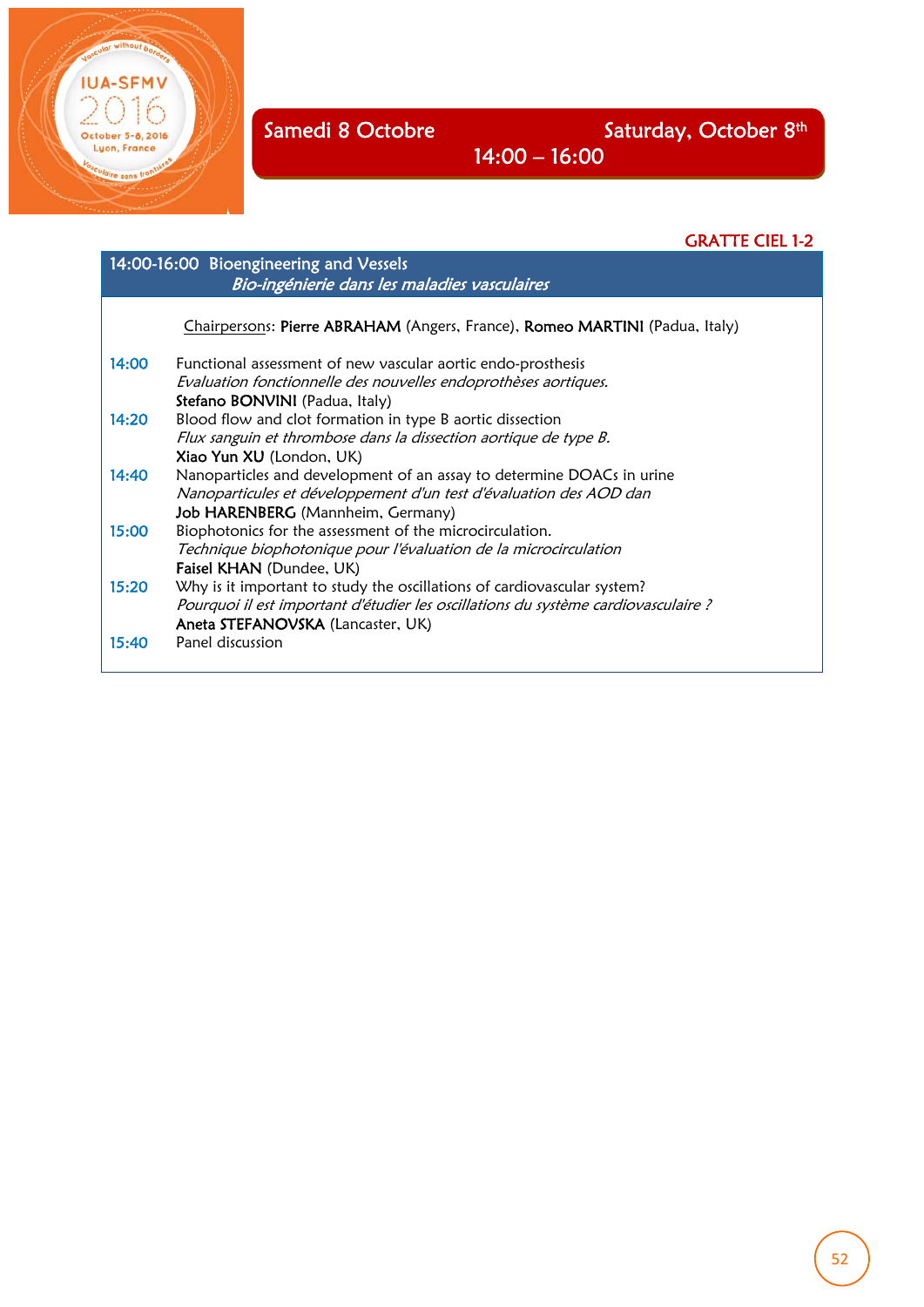

E-POSTERS<br>Les E-posters seront affichés tout au long du congrès dans la zone E-posters E-posters will be displayed all over the congress in the E-posters area

#### I E-POSTERS SFMV

|                | Pathologie artérielle périphérique                                                                                                                                                                                                                                                                           |
|----------------|--------------------------------------------------------------------------------------------------------------------------------------------------------------------------------------------------------------------------------------------------------------------------------------------------------------|
| PSFMV25        | Intérêt de la mesure transcutanée d'effort (TcPO2) pour la mise en évidence d'une<br>amélioration fonctionnelle après traitement médical optimal et programme de<br>rééducation non supervisé.<br>J-M. SELLI (Rennes, France), G. MAHE, V. JAQUINANDI                                                        |
| PSFMV26        | Anévrysme de l'artère pulmonaire révélateur de la maladie de Bechet : à propos d'une<br>observation clinique<br>R. MERGHIT (Constantine, Algérie), A. TRICHINE                                                                                                                                               |
| <b>PSFMV27</b> | Les atteintes artérielles de localisation thoracique au cours de la maladie de Behçet<br>O. HOCINE (Alger, Algérie), A. HATRI, M. AMMI, F. BELAHCENE, S. HAMOUNI, S.<br>TAHARBOUCHT, I. CHERCHARI, H. BOUKHALFA, I. GOUTAL, F. KESSAL, F.<br>HAMROUR, A. FELLAK, S. MEZOUAR, S. ZEKRI, R. GUERMAZ, M. BROURI |
| PSFMV28        | Atteintes artérielles multiples au cours de la maladie de Behçet.<br>N. DAMMENE-DEBBIH (Alger, Algérie), M. CHEMLI, D. LOUNIS                                                                                                                                                                                |
| PSFMV29        | Manifestations cardiovasculaires sévères de la maladie de Takayasu. A propos de 2 cas<br>cliniques originaux.<br>Hanane SAYAD (Alger, Algérie), M. ZEGHDAOUI, Z. FENNOUH, S. GHEBGHOUB, R.<br>SAHKI, R. BOULARAS                                                                                             |
| PSFMV30        | Acceptabilité de la compression élastique progressive paramétrée pour la prise en charge<br>de l'insuffisance veineuse chez l'artériopathe<br>Serge COUZAN, J.F. POUGET, Céline CHAPELLE, B. DEYGAS, L. BERTOLETTI, S.<br>LAPORTE, P. MISMETTI (Saint-Etienne, France)                                       |

Maladie thrombo-embolique veineuse PSFMV31 Différents aspects cliniques révélant un déficit en protéine S dans une série d'observation en médecine interne. N. BELHADJ (Sidi Bel Abbès, Algérie), M.A. CHAMI PSFMV32 Thrombose de veine ovarienne gauche étendue à la veine rénale. N. LANASRI (Alger, Algérie), A. CHIBANE, M. FOUGHALI, A. BIAD PSFMV33 Atteinte vasculaire multifocale veineuse et artérielle sévère révélatrice d'une néoplasie pulmonaire M. AMMI (Alger, Algérie), O. HOCINE , A. HATRI, F. HAMROUR, S. TAHARBOUCHT, F. KESSAL, A. MAMMERI, S. ZEKRI, R. GUERMAZ, M. BROURI PSFMV34 Un déficit familial en fibrinogène révélé par une thrombose veineuse profonde M. AMMI (Alger, Algérie), O. HOCINE S. GRINE, A. HATRI, F. HAMROUR, S. TAHARBOUCHT, F. KESSAL, A. MAMMERI, S. ZEKRI, R. GUERMAZ, M. BROURI PSFMV35 La Mutation JAK2 V617F dans la Thrombocytémie Essentielle : Facteur prédictif de thrombose, A propos de 3 cas d'un service de médecine interne. Hanane SAYAD (Alger, Algérie), Samia MESSOUCI, Hakima MAKED, Souad GHEBROUB, Ziloukha FENNOUH, Rahima SAHKI, Rabah BOULARAS PSFMV36 Manifestations artérielles et veineuses révélant une hémoglobinurie paroxystique nocturne : à propos d'une nouvelle observation. H. ZOUBEIDI (Tunis, Tunisie), I. KECHAOU, E. CHERIF, I. BOUKHRIS, S. AZZABI, Z. KAOUECH, L. BEN HASSINE, A. HARIZ, C. KOOLI, N. KHALFALLAH PSFMV37 Un syndrome de Budd-Chiari révélant une sarcoïdose. H. ZOUBEIDI (Tunis, Tunisie), Z. AYDI, F. DAOUD, L. BAILI, I. RACHDI, B. BEN DHAOU, F. BOUSSEMA PSFMV38 Thromboses veineuses de siège insolite. A propos de 25 cas. A. BAHMED (Wilaya de Tipaza, Algérie), A. AIDI, F. OUAHES, H. SEKAK, A. CHAHBOUR, ABASSENNE, I. ZENAI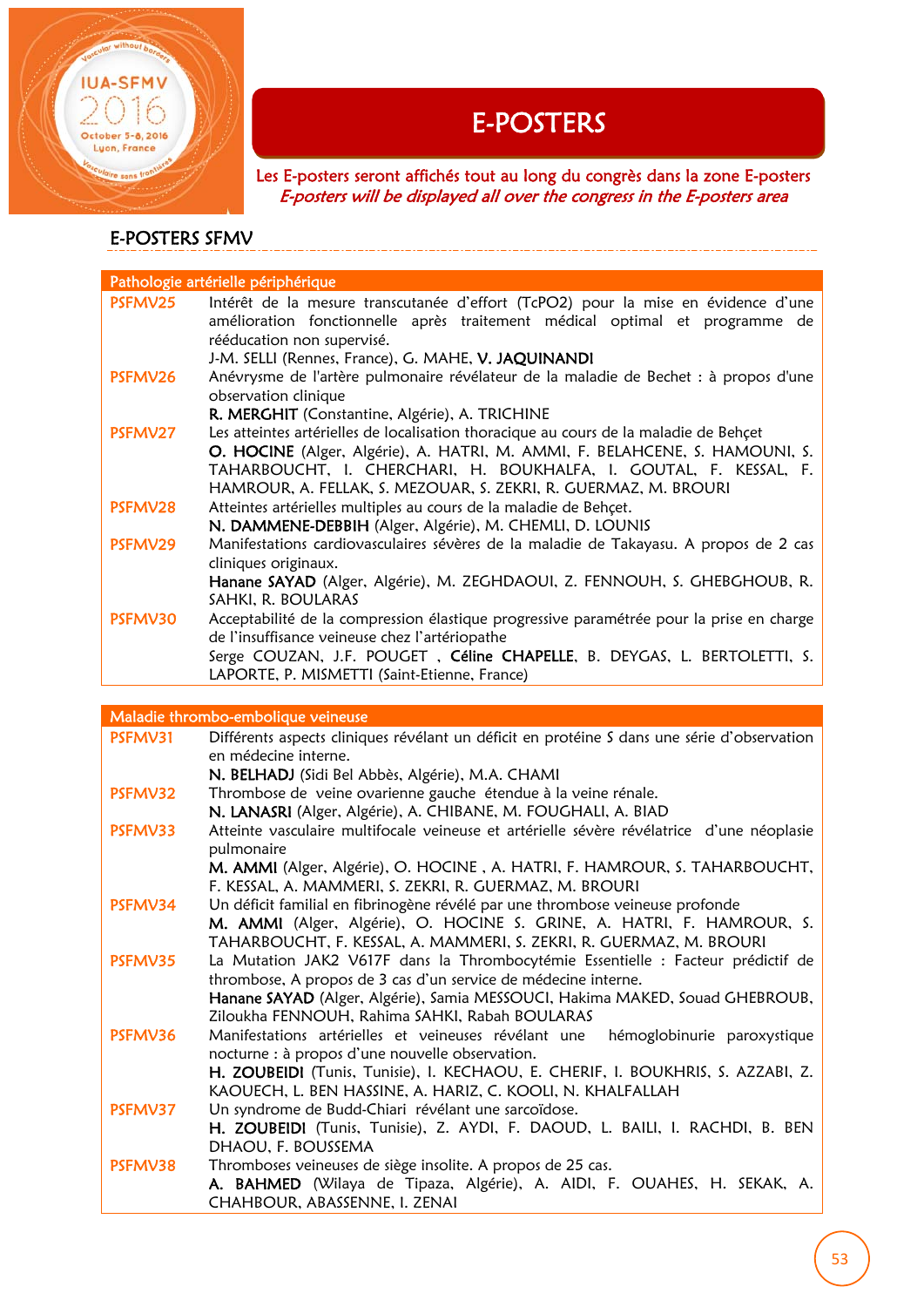

# E-POSTERS

|                       | Troubles veineux chroniques                                                              |
|-----------------------|------------------------------------------------------------------------------------------|
| PSFMV39               | Prise en charge chirurgicale des varices des membres inferieurs en milieu militaire      |
|                       | M-L. NIBOUCHA (Constantine, Algérie), F. GOUASMIA, K. DJEROUA, L. BELKHERAZ              |
|                       |                                                                                          |
| Lymphoedème           |                                                                                          |
| PSFMV40               |                                                                                          |
|                       | Evaluation de l'efficacité et de la tolérance d'un système de compression multitype dans |
|                       | la prise en charge du lymphœdème des membres inférieurs                                  |
|                       | V. TAUVERON (Tours, France), L. VAILLANT, M. MARIE, S. MARCHAND                          |
|                       |                                                                                          |
|                       | <b>Malformations vasculaires</b>                                                         |
| PSFMV41               | Syndrome polymalformatif et thrombose veineuse profonde idiopathique révélant une        |
|                       | agénésie de la veine cave inferieure : à propos d'un cas                                 |
|                       | C. OUARAB-RACHEDI (Alger, Algérie), L. HENNEB, S. TIBAOUI, S. BOUMEDINE, S.              |
|                       | <b>AYOUB</b>                                                                             |
|                       |                                                                                          |
|                       | Microcirculation et pathologie vasculaire inflammatoire                                  |
| PSFMV42               |                                                                                          |
|                       | Atteintes cutanés sévères ulcéro-nécrosante révélant une maladie lupique chez six        |
|                       | patientes et revues de littératures.                                                     |
|                       | F. ARBIA BOUDJELTHIA (Sidi Bel Abbès, Algérie), M.A. CHAMI S.A. MAAMAR, N.               |
|                       | BELHADJ, S-T.HEBRI                                                                       |
| PSFMV43               | Angor mésentérique révélant une maladie de Takayasu                                      |
|                       | Sylvie GUINEMER (Colombes, France) Candice OSTROWKA, Caroline FOURGEAUD,                 |
|                       | Maxime DELRUE, Isabelle MAHE, Elisabeth ASLANGUL                                         |
|                       |                                                                                          |
|                       | Pathologie cérébro-vasculaire                                                            |
| PSFMV44               | Présentation atypique d'une hémoglobinurie paroxystique nocturne                         |
|                       | Marina PERRI (Nancy, France), Marie HEYMONET, Jessie RISSE, Véronique LATGER-            |
|                       | CANNARD, Denis WAHL, Stéphane ZUILY                                                      |
|                       |                                                                                          |
| PSFMV45               | Le foramen arcuale : une cause rare de compression de l'artère vertébrale                |
|                       | Charlotte MOULY (Paris, France), Marie-Pierre GOBIN-METTEIL, Julia BIRSCHENALL,          |
|                       | Wagih BEN HASSEN, Jean-François MEDER, David CALVET                                      |
|                       |                                                                                          |
|                       |                                                                                          |
| Anévrismes de l'aorte |                                                                                          |
| PSFMV46               | Un angio-Behçet révélé par une hématémèse de grande abondance.                           |
|                       | N. DAMMENE-DEBBIH (Alger, Algérie), M. CHEMLI, S. SEDAKI, S. SAYAH, D. LOUNIS            |
|                       |                                                                                          |

| Plaies chroniques d'origine vasculaire |                                                                                         |
|----------------------------------------|-----------------------------------------------------------------------------------------|
| <b>PSFMV47</b>                         | Evaluation de l'efficacite de la compression veineuse élastique dans la prise en charge |
|                                        | d'ulcères veineux par la mesure d'une pression d'interface.                             |
|                                        | Chloé LEBLANC (Nantes, France), Bernard PLANCHON, Pierre POTTIER, Marc-Antoine          |
|                                        | <b>PISTORIUS</b>                                                                        |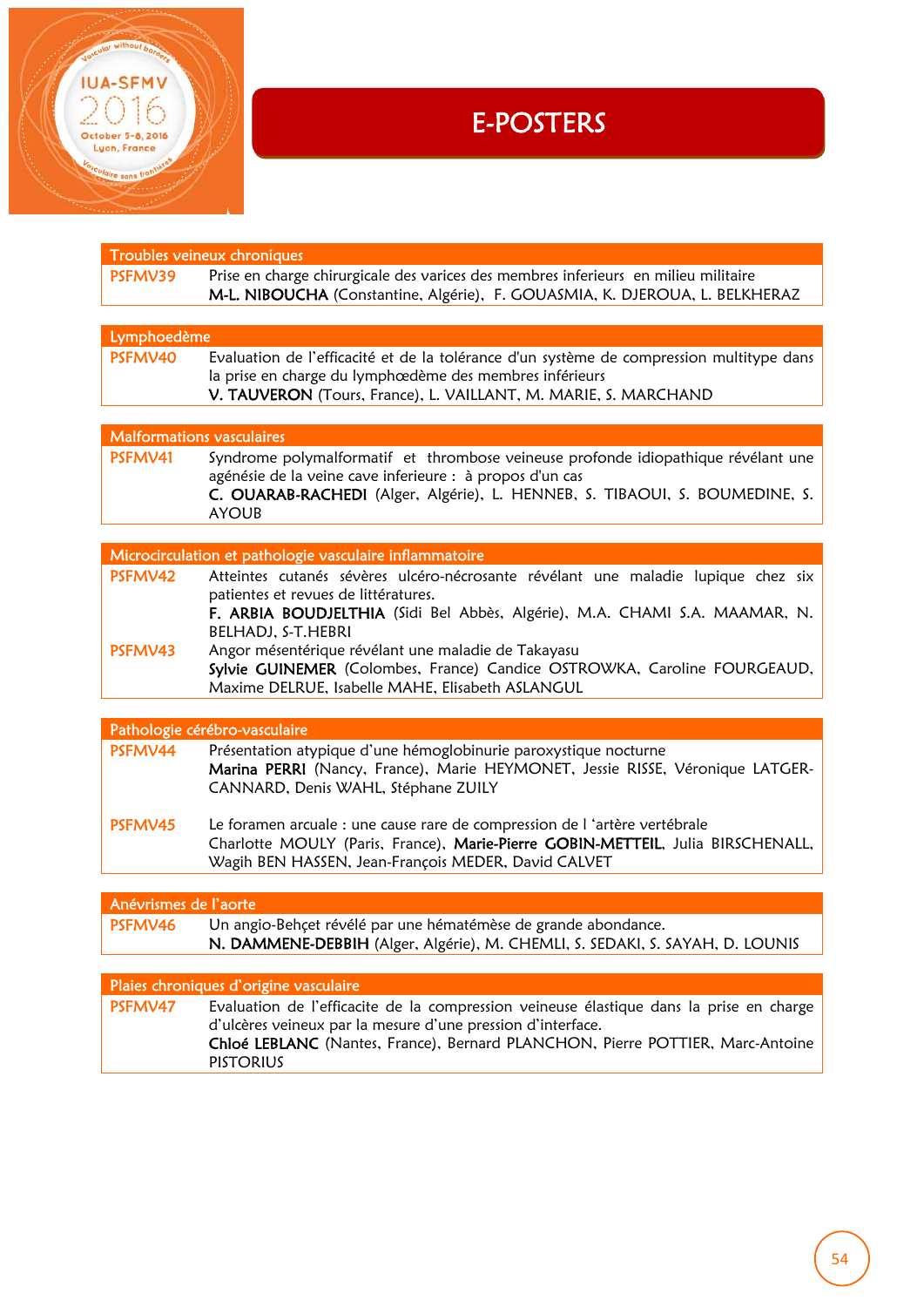

E-POSTERS<br>E-posters will be displayed all over the congress in the E-posters area Les E-posters seront affichés tout au long du congrès dans la zone E-posters

## IUA E-POSTERS

|                    | <b>Peripheral Arterial Disease</b>                                                                                                               |
|--------------------|--------------------------------------------------------------------------------------------------------------------------------------------------|
| PIUA <sub>25</sub> | What is the potential of infracyanine fluorescence angiography in the diagnosis of critical                                                      |
|                    | limb ischemia?                                                                                                                                   |
|                    | C. SEINTURIER (Grenoble, France), S. BLAISE, C. BROUSSEAU PROVENCHER, S.                                                                         |
|                    | GUILLERMET, A. DAURES, G. PERNOD, P. CARPENTIER                                                                                                  |
| <b>PIUA26</b>      | Comparison of long-term results of revascularization procedure for critical limb ischemia                                                        |
|                    | with distal bypass and hybrid therapy.                                                                                                           |
|                    | Daisuke SAGARA (Hamamatsu, Japan), Kenichi KOYANO, Minoru SUZUKI, Okuda<br>KOICHI, Hiroki TANAKA, Naoki UNNO, Kazunori INUZUKA, Kazuto KATAHASHI |
| <b>PIUA27</b>      | The role of non-invasive tests in the decision-making in peripheral artery disease                                                               |
|                    | Gábor KÉSMÁRKY (Pécs, Hungary), Dávid KOVÁCS, Beáta CSISZÁR, Katalin BIRÓ, Katalin                                                               |
|                    | KOLTAI, Dóra ENDREI, István BATTYÁNI, Gábor MENYHEI, Kálmán TÓTH                                                                                 |
| PIUA <sub>28</sub> | Peripheral Artery Disease and Central Hemodynamic modification.                                                                                  |
|                    | Mariella CATALANO, Gabriel DIMITROV (Milan, Italy), Giovanni SCANDALE, Gianni                                                                    |
|                    | CARZANIGA, Marzio MINOLA, Maria CAROTTA, Martino RECCHIA, Francesca GALLI                                                                        |
| <b>PIUA29</b>      | Clinical research on the application of VIABAHN stent in the treatment of branching area                                                         |
|                    | lesions in lower extremity arterial diseases                                                                                                     |
|                    | Chengzhi LI (Guangzhou, China), Yan ZHANG, Xiaobai WANG                                                                                          |
| <b>PIUA30</b>      | Renal and splenic infarction revealing a left ventricular myxoma                                                                                 |
|                    | Amar BENFATTOUM, A. HEDJERES, M. SELLAMI, M. BENMEDIOUNI, W. LEFRED, H.                                                                          |
|                    | BACHA, M. BOUDJELLA, Malika BOUCELMA (Alger, Algeria)                                                                                            |
| <b>PIUA31</b>      | Carotidynia: Myth or reality?                                                                                                                    |
|                    | Amel HEDJERES, A. BENFETTOUM, M. FOUGHALI, M.A. BOUDJELLA, Malika                                                                                |
|                    | <b>BOUCELMA</b> (Alger, Algeria)                                                                                                                 |
| <b>PIUA32</b>      | Popliteal artery aneurysm : a non reported etiology.                                                                                             |
|                    | Raghid KREIDY (Beirut, Lebanon)                                                                                                                  |
| <b>PIUA33</b>      | Efficacy and safety of hybrid therapy for lower extremity acute arterial occlusion by a                                                          |
|                    | vascular team                                                                                                                                    |
|                    | Ito SHIGEKI (Tokyo, Japan), Hashimoto MASAFUMI, Morisaki MICHIHIKO, Amemiya                                                                      |
|                    | TADASHI, Hatano YASUYUKI                                                                                                                         |

## Venous Thromboembolism

| <b>PIUA37</b> | Iliac venous occlusion and post thrombotic syndrom: is it reasonable to perform<br>endovenous iliac stenting in patients with long infra-inguinal venous occlusion?<br>Caroline MENEZ (Grenoble, France, M. RODIERE, F. THONY, C. SEINTURIER, B. |
|---------------|--------------------------------------------------------------------------------------------------------------------------------------------------------------------------------------------------------------------------------------------------|
|               | IMBERT, S. BLAISE, G. PERNOD, P.H. CARPENTIER                                                                                                                                                                                                    |
| <b>PIUA38</b> | A role of catheter directed thrombolysis in the patients with acute DVT                                                                                                                                                                          |
|               | Hideomi KAWACHI (Tokyo, Japan), Hideaki MAEDA, Tsutomu HATTORI, Tetsuya<br>NAKAMURA, Tomofumi UMEDA, Masashi TANAKA                                                                                                                              |
| <b>PIUA39</b> | Acute cerebral venous thrombosis and pulmonary embolism during a high altitude<br>expedition.                                                                                                                                                    |
|               | Veerendra CHADACHAN (Singapore, Singapore), Nihar PANDIT, Tay Jam CHIN                                                                                                                                                                           |
| <b>PIUA40</b> | Chronic thromboembolic pulmonary hypertension in a young individual : A systematic<br>approach to diagnosis.                                                                                                                                     |
|               | Veerendra CHADACHAN (Singapore, Singapore), Jeremy LEE, Nihar PANDIT, Tay Jam<br><b>CHIN</b>                                                                                                                                                     |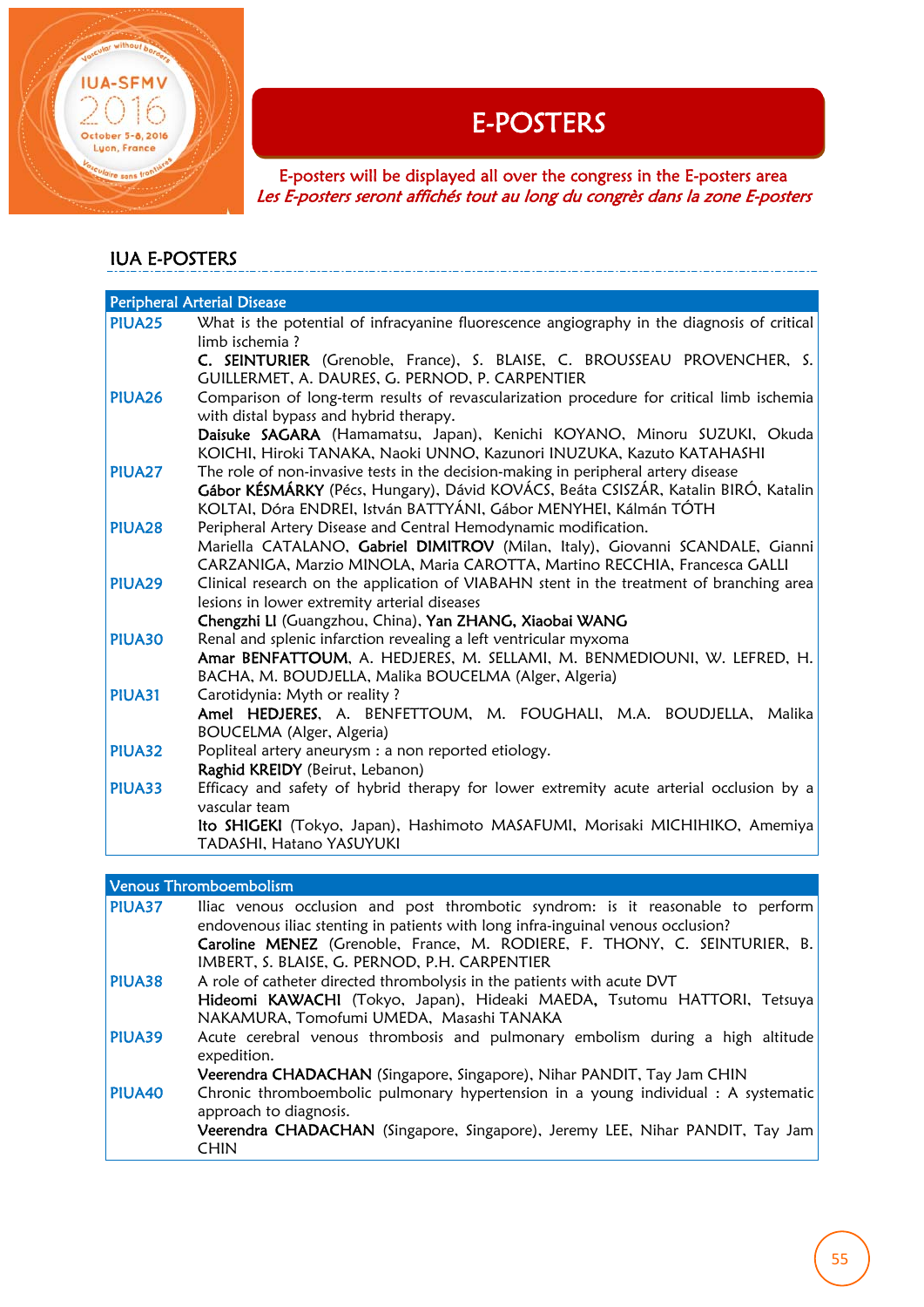

I

# E-POSTERS

| Chronic venous disorders |                                                                                             |  |
|--------------------------|---------------------------------------------------------------------------------------------|--|
| <b>PIUA41</b>            | Sclerotherapy as treatment of venous ulcers                                                 |  |
|                          | Daniela RADU (Timisoara, Romania)                                                           |  |
| <b>PIUA42</b>            | The efficacy of Rivaroxaban for treatment endovenous heat-induced thrombosis after          |  |
|                          | endovenous laser ablation                                                                   |  |
|                          | FOKIN A.A., <b>BORSUK D.A.</b> (Chelyabinsk, Russia)                                        |  |
| <b>PIUA43</b>            | 11 Years Experience With Endovenous Laser Ablation of Varicose Veins                        |  |
|                          | Simon JULÍNEK (Prague, Czech Republic), I. MALÝ, D. KLEIN                                   |  |
| PIUA50                   | Protocol for passive Pharmacovigilance of intravenous administration of sulodexide at 60    |  |
|                          | mg bid for patients with broad spectrum chronic venous disease, arterial disease, deep vein |  |
|                          | thrombosis and venous eczema.                                                               |  |
|                          | J. Ernesto RODRÍGUEZ LÓPEZ (Mexico, Mexico), Teresa M. CASARES BRAN, Nora                   |  |
|                          | LECUONA-HUET, Wenceslao FABIAN-MIJANGOS, Pedro CÓRDOVA QUINTAL                              |  |
| <b>PIUA51</b>            | Variability of clotting times with intravenous administration of sulodexide at doses of 60  |  |
|                          | mg in patients with chronic venous disease C2-C6, deep venous thrombosis and venous         |  |
|                          | eczema in Angiology and Vascular Surgery Department of the Hospital General de M            |  |
|                          | Teresa M. CASARES BRAN (Mexico, Mexico), J. Ernesto RODRÍGUEZ LÓPEZ, Nora                   |  |
|                          | LECUONA-HUET, Wenceslao FABIAN-MIJANGOS, Pedro CÓRDOVA QUINTAL                              |  |

#### CerebroVascular Disease PIUA44 Intraoperative ultrasound examination of hemodynamic changes during surgical treatment for internal carotid artery elongation Svetoslav DIMITROV (Sofia, Bulgaria), V. GOVEDARSKI, I. PETROV, T. ZAHARIEV, G. NACHEV PIUA45 Free-Floating Thrombus of the Carotid Artery - Clinical Cases with Five Years Follow-Up Tsvetomir TSVETANOV (Sofia, Bulgaria), Milena STANEVA, Boryana MINKOVA Iven STAYKOV, Galina KIROVA

| Aortic aneurysms |                                                                                                                                                                                                                                                       |  |
|------------------|-------------------------------------------------------------------------------------------------------------------------------------------------------------------------------------------------------------------------------------------------------|--|
| <b>PIUA46</b>    | Hemodynamic analysis of endoleak with multiple types after endovascular abdominal<br>aortic aneurysm repair by using four-dimensional flow-sensitive magnetic resonance<br>imaging.                                                                   |  |
|                  | Kazuto KATAHASHI (Hamamatsu, Japan), Naoki UNNO, Naoto YAMAMOTO, Kazunori<br>INUZUKA, Masaki SANO, Takaaki SAITO, Ryota SUGISAWA, Tatsuro YATA, Takafumi<br>KAYAMA, Hiroyuki KONNO                                                                    |  |
| PIUA47           | A five year single centre results of conventional repair of ruptured abdominal aortic and<br>iliac aneurysms.                                                                                                                                         |  |
|                  | Arturs LIGERS (Riga, Latvia), Kaspars STAUDZS, Janis ROZENTALS, Veneta LIEPA, Patricija<br>IVANOVA, Aina KRATOVSKA, Vitalijs ZVIRGZDINS                                                                                                               |  |
| <b>PIUA48</b>    | Late dissecting aneurysm complicating a postcoarctation repair in a patient with bovine<br>arch anomaly<br>Mustafa SIRLAK (Ankara, Turquie), Nur Dikmen YAMAN, Evren OZCINAR, Mehmet<br>CAKICI, Mustafa Bahadir INAN, Serkan DURDU, Ahmet Ruchan AKAR |  |
| <b>PIUA49</b>    | Endovascular treatment of complicated thoracoabdominal aortic aneurysm by Thoracic<br>aortic stent-graft combined with Octopus technique<br>Yongquan GU (Beijing, China), Lianrui GUO, Jianming GUO, Shijun CUI, Yixia QI, Zhu                        |  |
|                  | TONG, Jian ZHANG, Zhonggao WANG                                                                                                                                                                                                                       |  |
| PIUA52           | Postoperative management of patients after endovenous laser ablation<br>Sergey DERKACHEV, Evgeny PAKHOMOV (Saint-Petersburg, Russia)                                                                                                                  |  |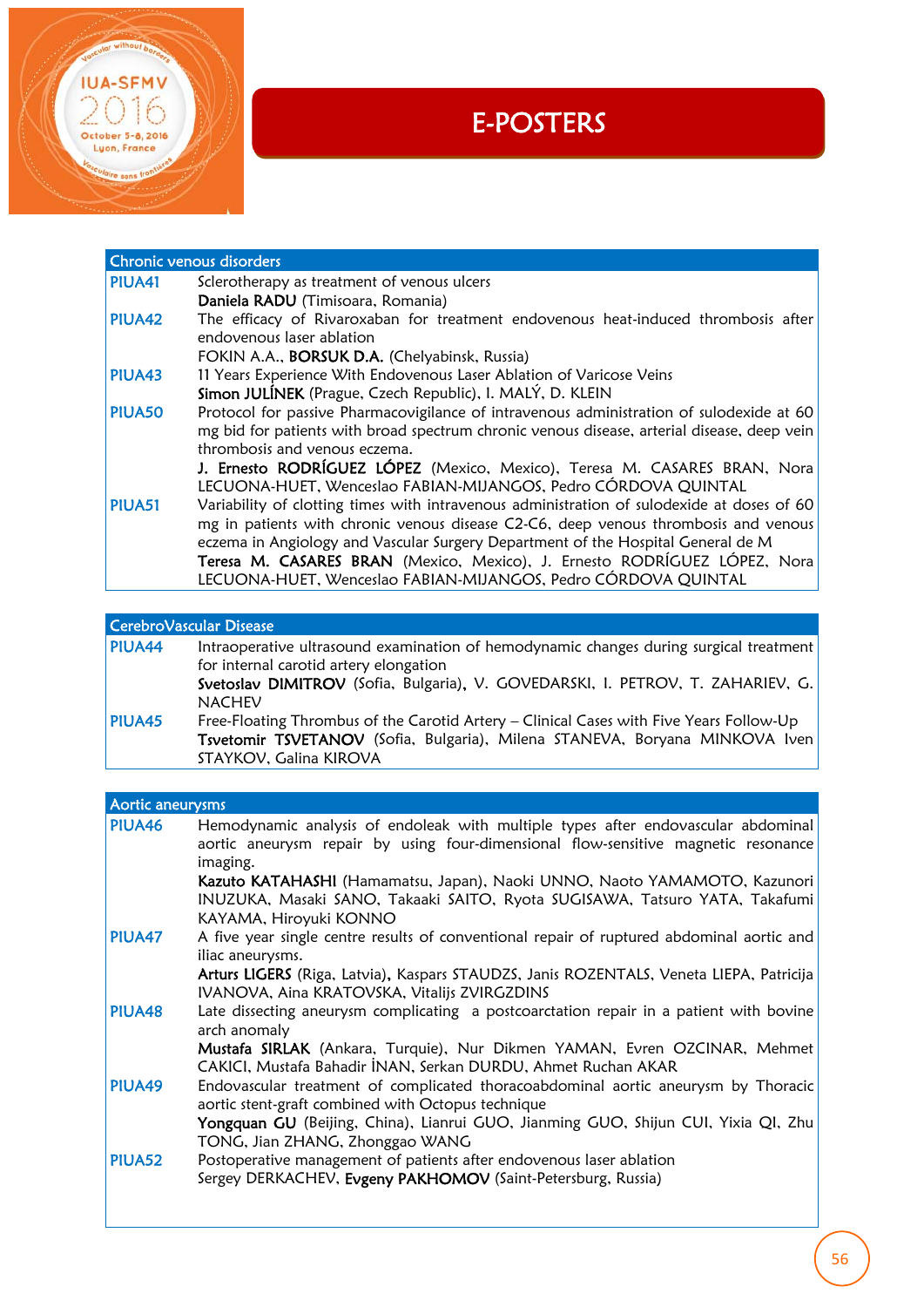

I

# E-POSTERS

| <b>Others</b> |                                                                                       |
|---------------|---------------------------------------------------------------------------------------|
| <b>PIUA34</b> | CRP and fibrinogen imply prognosis of patients with diabetic vascular disease         |
|               | Marijan BOSEVSKI (Skopje, Macedonia), Vladimir BOSEVSKI, Lj GEORGIEVSKA-ISMAIL, E.    |
|               | SRBINOVSKA, I. PEOVSKA, Lily STOJANOVSKA, Vasso APOSTOLOPOULOS                        |
| <b>PIUA35</b> | Early outcome of forearm reinforced PTFE arteriovenous graft using inflow and outflow |
|               | from above elbow vessel                                                               |
|               | Kiattisak TASSANAVIPAS (Bangkok, Thaïland), Suthas HORSIRIMANONT, Wiwat               |
|               | TIRAPANICH, Sopon JIRASIRITHUM, Surasak LEELA-UDOMLIPI, Piyanut POOTRACOOL,           |
|               | Sakda Art-ong VALLIPAKORN, Siriporn KHLAIYTHIM                                        |
| <b>PIUA36</b> | Surgical treatment of the varicose veins following 3rd degree burns.                  |
|               | Valerian CIUBOTARU (Bucharest, Romania)                                               |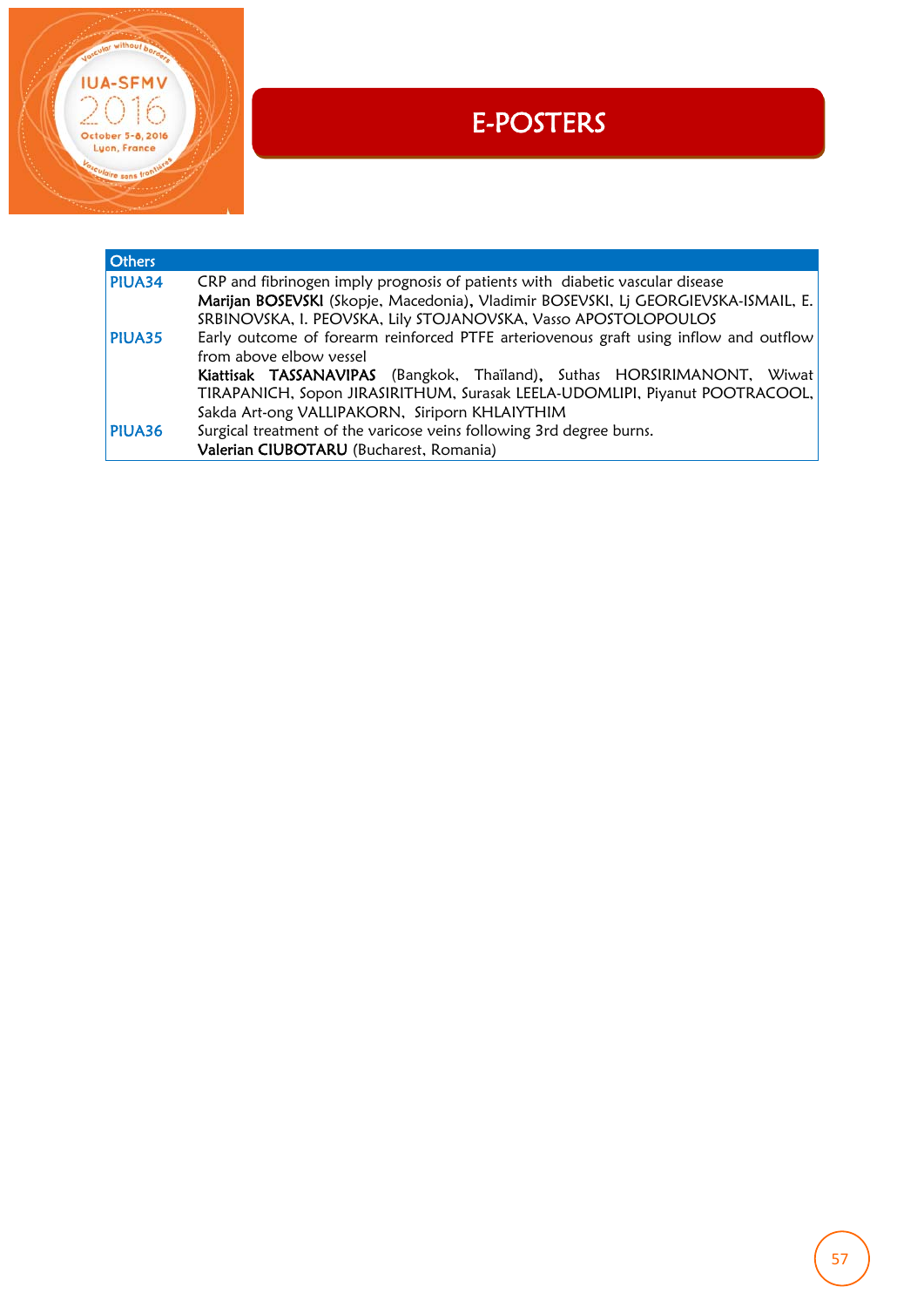

# SYMPOSIA & DEJEUNERS-DEBATS / LUNCH DEBATES Jeudi 6 Octobre / Thursday, October 6th

12h30-14h00

I

Symposium organisé par / Symposium organized by Alliance BMS-PFIZER

FORUM 5

ī L'anticoagulation orale dans la prise en charge de la Maladie Thromboembolique Veineuse : Quels enjeux au quotidien ? Oral anticoagulants treatment of patients with Venous Thromboembolism : What challenges everyday ?

Symposium organisé par / Symposium organized by BAYER

**BELLECOUR** 

Quoi de neuf dans le traitement de la MTEV ? What's new in acute venous thromboembolism DVT/PE?

Modérateurs / Chairpersons : Gilles PERNOD (Grenoble, France), Marie-Antoinette SEVESTRE-PIETRI (Amiens, France)

- Quelle est la place des AOD chez le sujet âgé ? How to consider DOACs in elderly patients ? Olivier HANON (Paris, France)
- Quelle est la durée optimale de traitement ? What is the optimal treatment duration? Francis COUTURAUD (Brest, France)
- AOD en conditions réelles de prescription : quels enseignements ? DOACs in real life : what lessons to be learned ? Dominique STEPHAN (Strasbourg, France)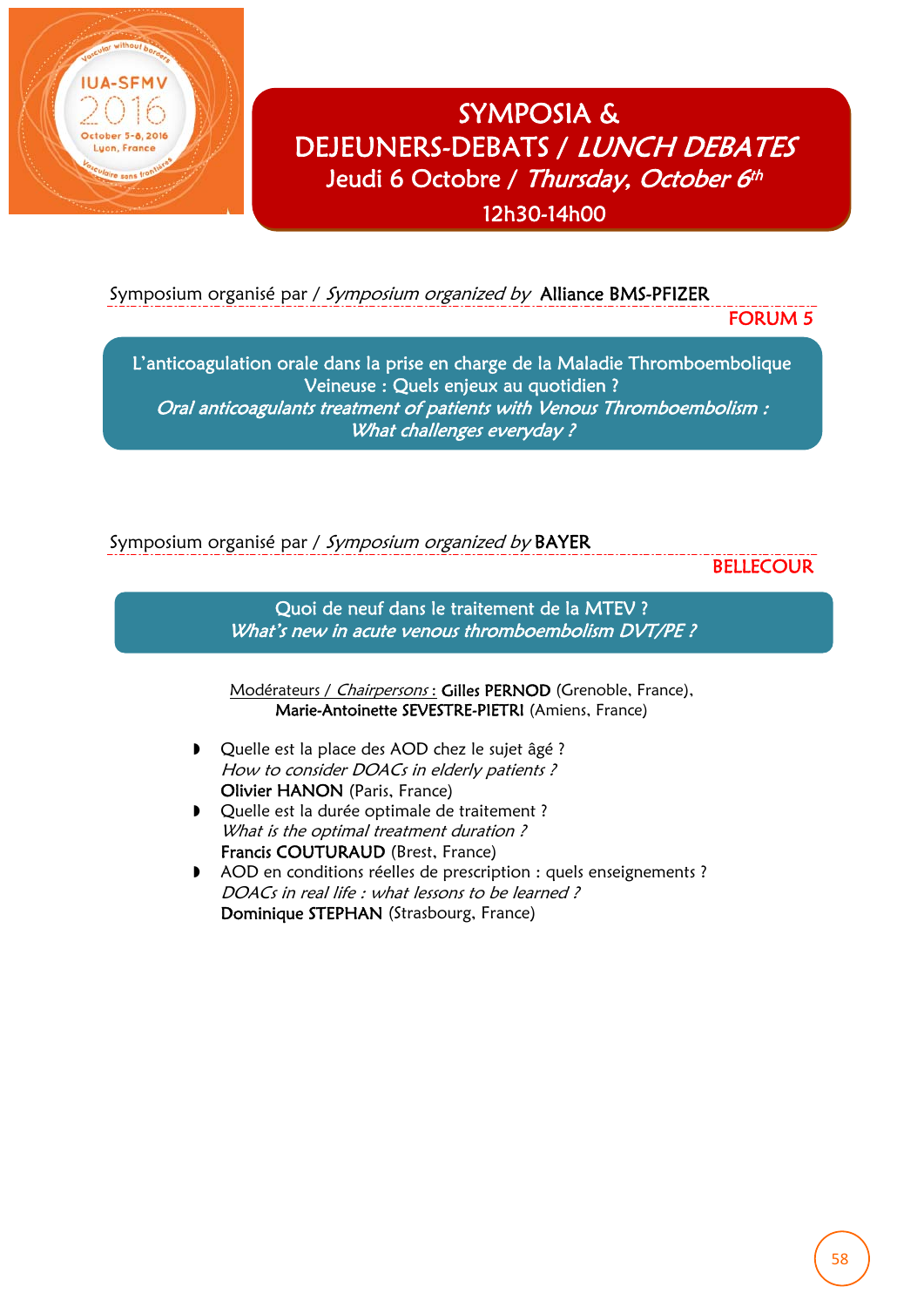

J

## SYMPOSIA & DEJEUNERS-DEBATS / LUNCH DEBATES Jeudi 6 Octobre / Thursday, October 6th 12h30-14h00

Déjeuner-débat organisé par / Lunch-debate organized by MSD France

TETE D'OR

Derrière une embolie pulmonaire peut se cacher une hypertension pulmonaire thromboembolique chronique (HTP-TEC) A pulmonary embolism can hide a chronic thromboembolic pulmonary hypertension

- De l'EP vers l'HTP-TEC From pulmonary embolism to chronic thromboembolic pulmonary hypertension Olivier SANCHEZ (Paris, France)
- **D** Comment dépister une HTP-TEC How to screen an chronic thromboembolic pulmonary hypertension Laurent BERTOLETTI (Saint-Etienne, France)

Symposium organisé par / Symposium organized by URGO

GRATTE-CIEL 1-2

 $\frac{1}{\sqrt{2}}$ Une nouvelle démarche clinique pour accélérer la cicatrisation des ulcères de jambe Setting a new clinical pathway for accelerated healing of chronic wounds

Modérateur / Chairperson : Marc-Antoine PISTORIUS (Nantes, France)

- Taux élevés de métallo-protéases matricielles et processus cicatriciel des plaies chroniques - Revue des preuves cliniques. Sylvie MEAUME (Paris, France)
- Une analyse compilant les données en vie réelle de 8 études menées en France et en Allemagne sur plus de 10 000 patients traités par UrgoStart Patricia SENET (Paris, France)
- Comment optimiser la compression dans la prise en charge de l'ulcère veineux ? Marc-Antoine PISTORIUS (Nantes, France)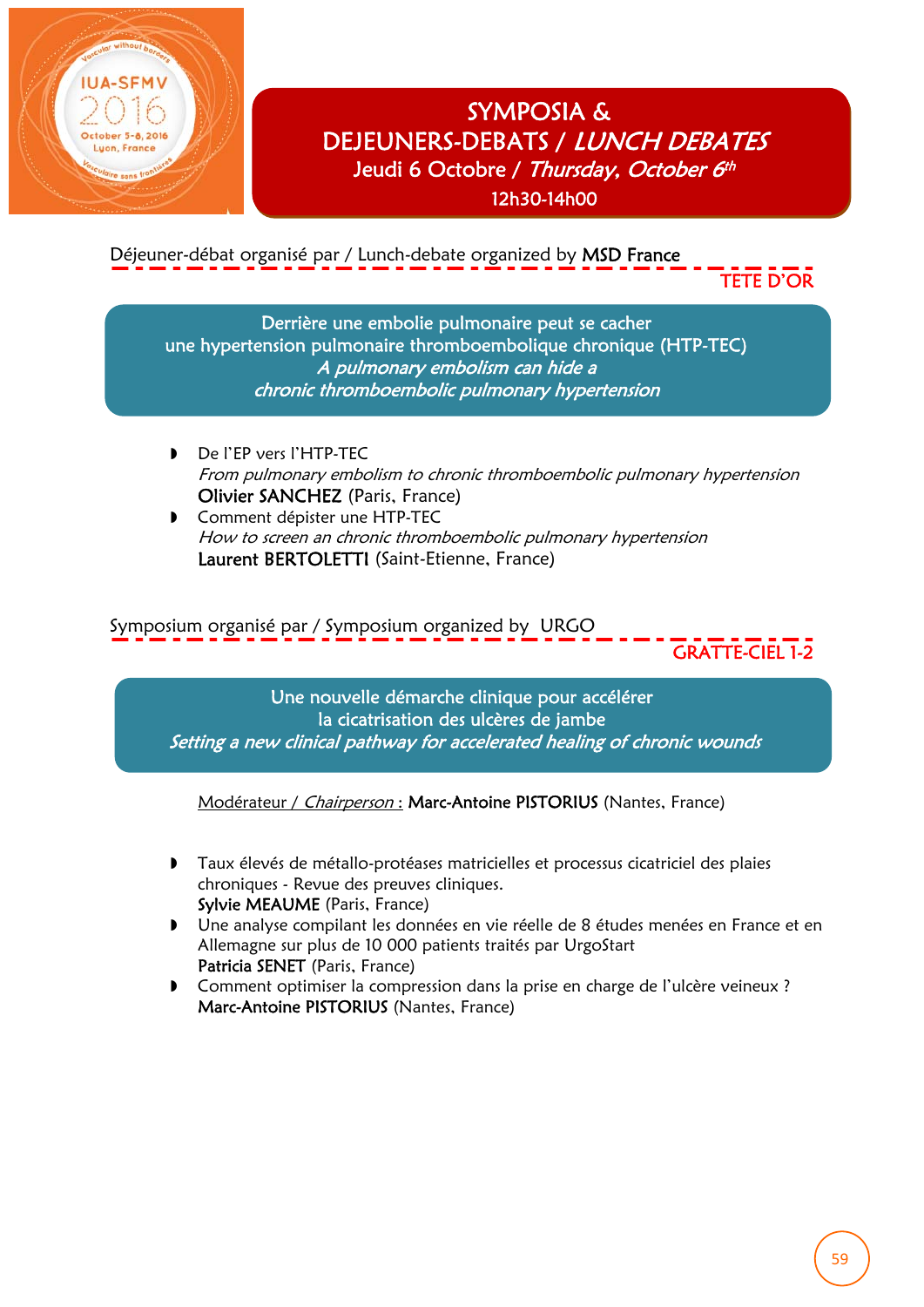

í

Ì

SYMPOSIA & DEJEUNERS-DEBATS / LUNCH DEBATES Vendredi 7 Octobre / Friday, October 7th 12h30-14h00

Ĩ

## Symposium organisé par / Symposium organized by ALFA WASSERMANN AMPHITHEATRE CORDELIERS

Prévention de la récidive thrombo-embolique veineuse : les nouveautés Prevention of recurrent VTE : What is new ?

> Modérateurs / Chairpersons : S.Z. GOLDHABER (Boston, USA), J. FAREED (Maywood, USA)

- Recurrent venous thromboembolism and key challenges Récidive thrombo-embolique veineuse : défi majeur Gualtiero PALARETI (Bologne, Italie)
- New data and recent trials investigating the prevention of recurrent VTE Nouvelles données et dernières études de recherche sur la prévention de récidive thromboembolique veineuse

Andrew NICOLAIDES (Nicosie, Chypre)

- **D** Sulodexide in the prevention of recurrent VTE: the SURVET Trial Sulodexide dans la prévention thrombo- embolique veineuse : Etude SURVET Giuseppe Maria ANDREOZZI (Padova, Italie)
- Which pharmacological evidences of Sulodexide support the SURVET trial results? Résultats de l'étude SURVET sur l'efficacité pharmacologique du Sulodexide. Jaweed FAREED (Maywood, USA)

Symposium organisé par / Symposium organized by LEO PHARMA

FORUM 5

### HBPM : Stop ou encore HBPM : Stop or again

Modérateurs / Chairpersons :

Christine JURUS (Lyon, France), Jean-Pierre LAROCHE (Avignon, France)

- Résultats de l'enquête auprès des membres de la SFMV sur HBPM : Stop ou encore Survey results on : « HBPM : Stop or again » de l'enquête to the SFMV members Jean-Pierre LAROCHE, Médecin Vasculaire (Avignon, France)
- Les HBPM au quotidien en 2016 Daily LMWH in 2016 Isabelle MAHE, Médecin Interniste (Colombes, France)
- Les activités non anticoagulantes des héparines : Intérêt pratique Non anticoagulant activities of heparins : practical interest Ludovic DROUET, Hématologue (Paris, France)